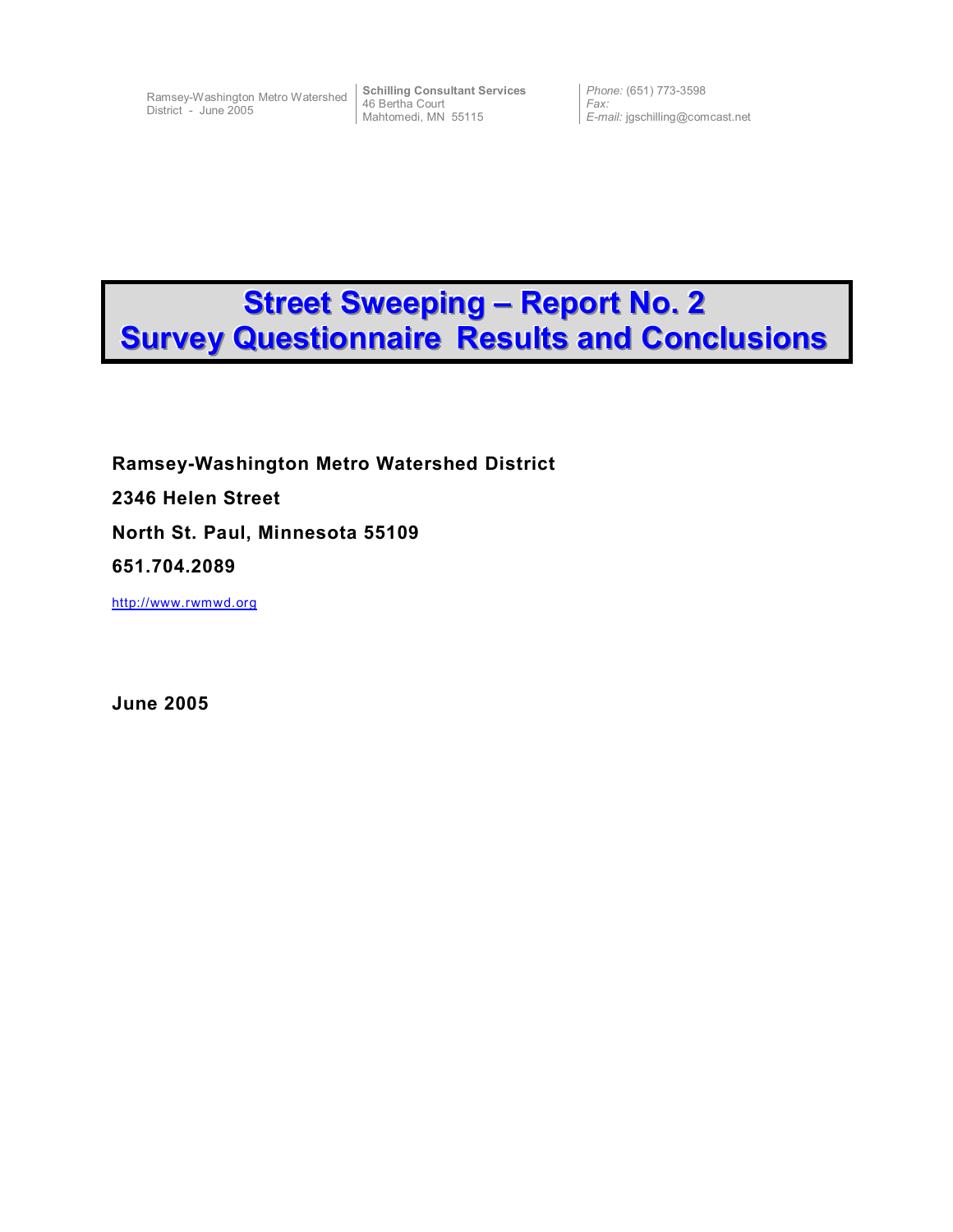#### **Citation**

Schilling, J.G. 2005. Street Sweeping – Report No. 2, Survey Questionnaire Results and Conclusions. Prepared for Ramsey-Washington Metro Watershed District (http://www.rwmwd.org). North St. Paul, Minnesota. June 2005.

#### **Acknowledgements**

The three reports were prepared by Joel Schilling, Principal with Schilling Consultant Services for the Ramsey- Washington Metro Watershed District (RWMWD), 2346 Helen Street, North St. Paul, Minnesota 55109. Assistance with the Survey questionnaire (Report No. 2) provided by staff of SurveyMonkey.com. Schilling Consultant Services thanks its external reviewers of the survey results (Report No. 2) by Ramsey Washington Public Works Forum members:

 Gerald Auge, Ramsey County, Minnesota - Public Works Department Frank Gaillard, City of Woodbury, Minnesota – Public Works Department Tom Scaramuzzo, City of St. Paul, Minnesota – Public Works Department

Special thanks for the reviewers:

 Louise Watson, Planning and Education Coordinator, RWMWD Cliff Aichinger, Administrator, RWMWD

# **Disclaimer**

Mention of trade names or commercial products does not constitute endorsement by RWMWD or recommendations for use. External reviewers' comments do not constitute endorsement by their respective governments of recommendations made in this report.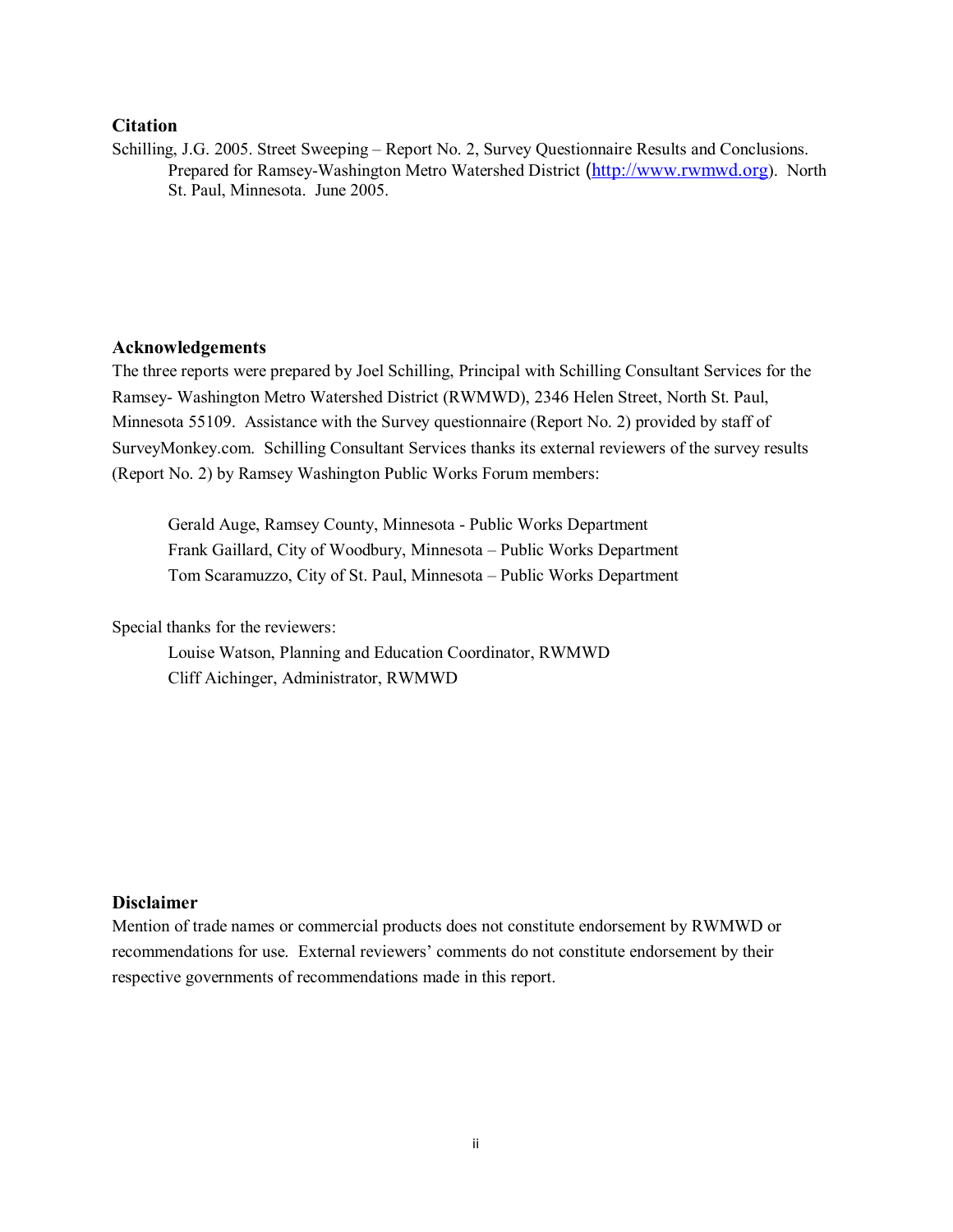# **TABLE OF CONTENTS**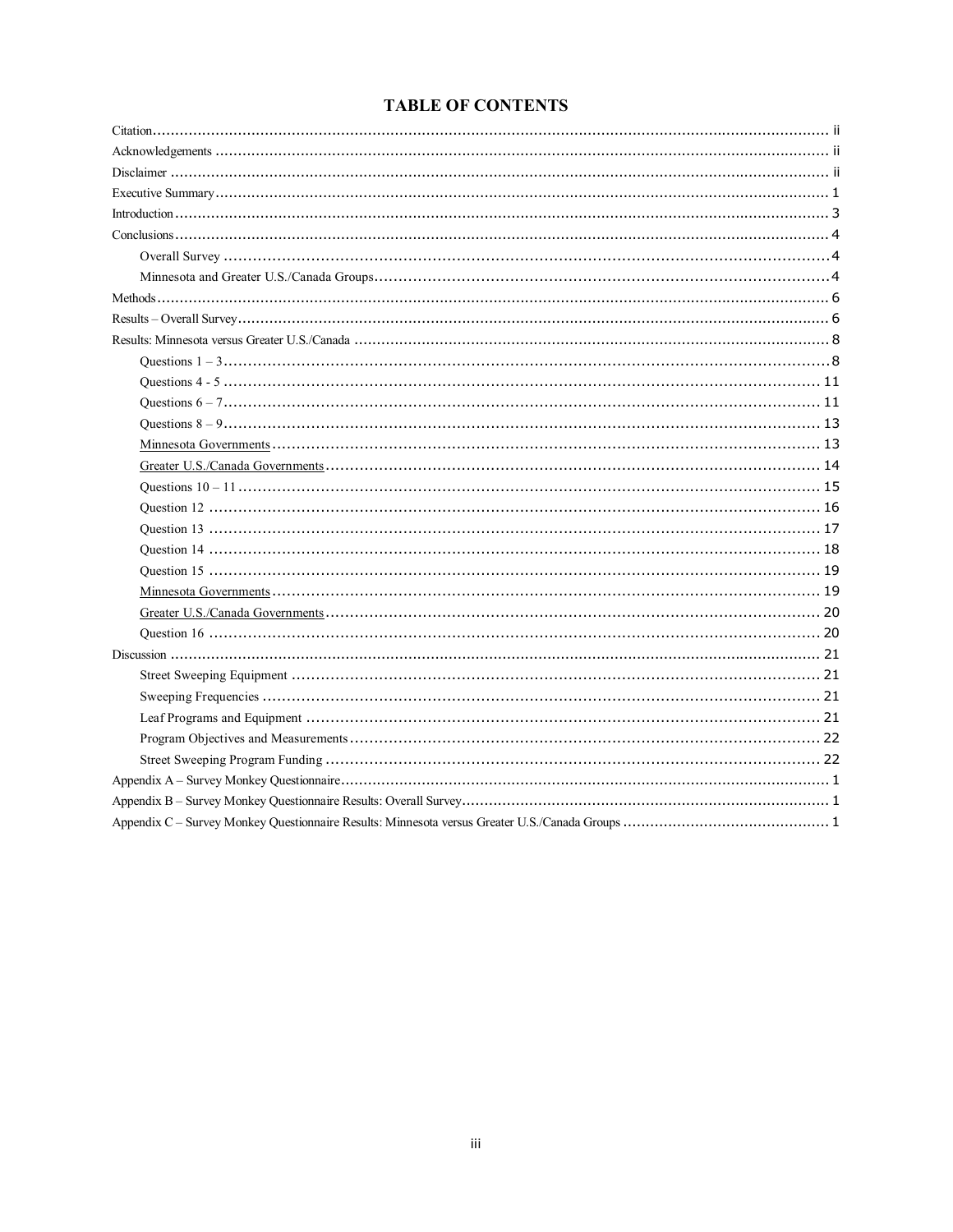#### **Executive Summary**

The Street Sweeping Project is organized into the following three reports:

- 1. Street Sweeping Report No. 1, State of the Practice
- 2. Street Sweeping Report No. 2, Survey Questionnaire, Results and Conclusions; and
- 3. Street Sweeping Report No. 3, Policy Development and Future Implementation Options for Water Quality Improvement

The reports are the information base for the Ramsey-Washington Metro Watershed District to advance efforts to improve water quality within its jurisdictional boundaries. In addition, the reports serve as an education tool for members of the Ramsey – Washington Public Works Forum and other public works staff within Minnesota and across the United States and Canada. The Ramsey-Washington Public Works Forum is a monthly discussion group focused on increasing communications and collaboration related to stormwater quality improvement concerns of the city and county governments within the Ramsey-Washington Metro Watershed District.

Street Sweeping – Report No. 2, Survey Questionnaire, Results and Conclusions summarizes and analyzes the 120 responses to a WEB-based survey of 16 questions soliciting public works practitioners in local governments across Minnesota, other states and Canadian provinces. Report No. 2 was developed to augment the Ramsey-Washington Metro Watershed District (RWMWD) report: Street Sweeping - Report No. 1, State of the Practice. It also provided additional information for establishing future policy recommendations within Report No. 3. The survey response file of 120 local governments was divided into two groups: 57 Minnesota respondents (47.5%) and 63 Greater U.S./Canada respondents (52.5%) in 32 states and four Canadian local governments. The 57 respondents from Minnesota governments included 53 cities or 6.2% of cities statewide.

Survey results from Question #7 indicate a wide disparity by Minnesota respondents in street sweeping equipment type (mechanical brush vs. regenerative-air or vacuum) usage with respect to the local governments in other states and Canadian provinces. When looking at all sweepers in use by local governments, the mechanical brush sweeper is much more common in Minnesota (70%) versus Greater U.S./Canada (41%). In addition, Minnesota respondents are twice as likely (61.8% versus 30.2%) to use mechanical brush sweepers only, rather than vacuum or regenerative-air sweepers. However, the reverse is true, within the Greater U.S./Canada group where vacuum or regenerative-air are nearly twice as likely to be used (69.8% versus 38.2%) than mechanical sweepers only.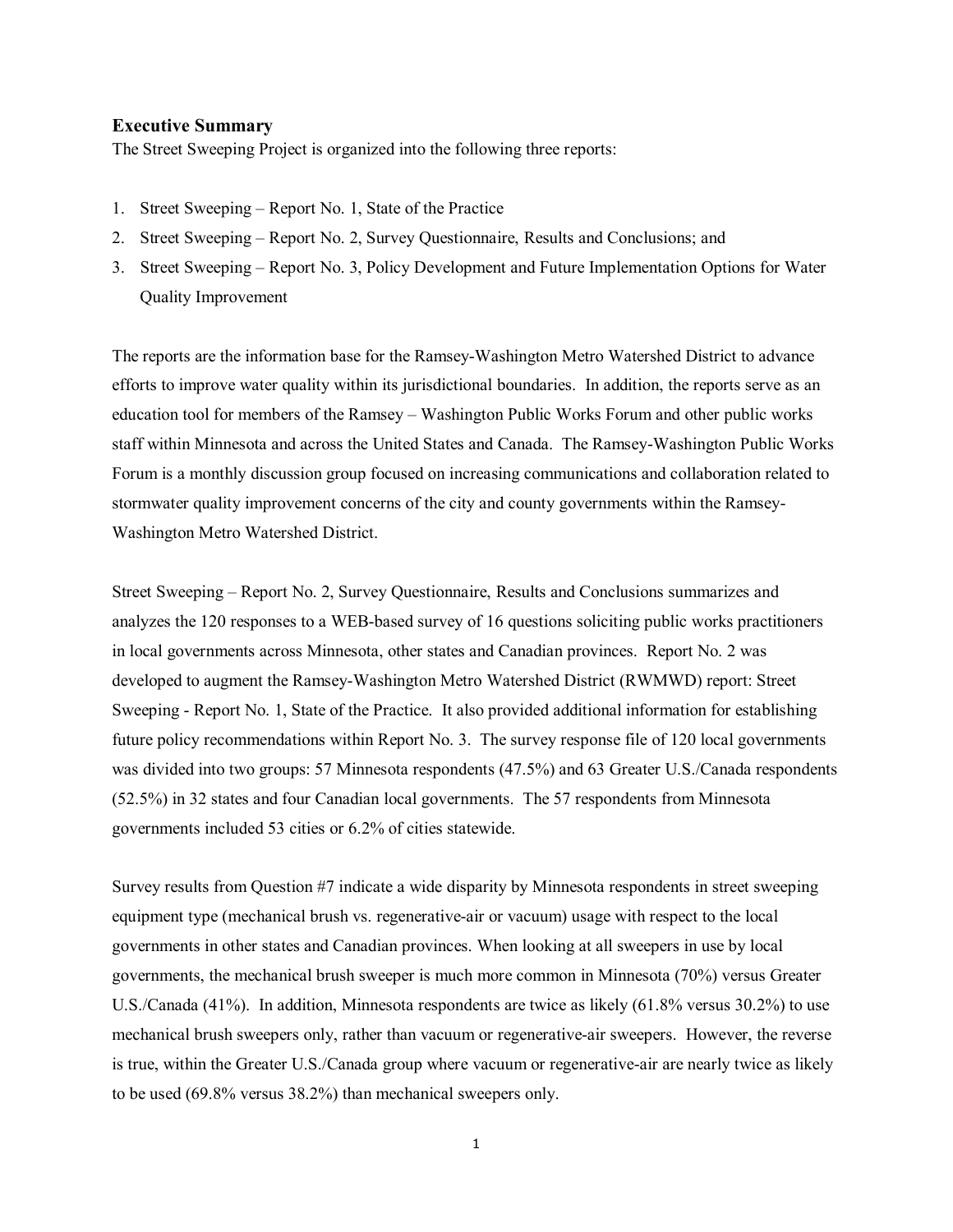Results of street sweeping frequencies from Question #9 contrasted significantly between the two groups. Minnesota respondents swept streets at a twice  $(2x)$  per year frequency (response range of 58, 62 and 72%) of the respondents for arterial streets, commercial/industrial areas and residential areas). Adding the three - six times per year frequency percentages reflects a combined response of 84, 81, and 95% for these areas. With response percentages of 76, 66 and 76%, the Greater U.S./Canada respondents swept arterial streets, commercial/industrial areas and residential areas: three - six times, more frequently than three – six times per year or biweekly. For Central Business Districts, sweeping frequency differences continued with 75% of Minnesota respondents sweeping twice, three – six times or more frequently per year. In contrast, the Greater U.S./Canada respondents reflected 86% either swept more frequently than three – six times per year, biweekly or weekly.

Within both groups, handling leaves is distinctly different. More than 75% of the respondents in both groups conduct normal sweeping operations. However, with respect to a specific leave collection and pick-up program, Minnesota respondents were much more likely (36% versus 16%) to request or require residents to bag and take leaves to a city or county compost facility. In contrast, the Greater U.S./Canada respondents request or require residents (43% versus 16%) to bag leaves for a collection program. Thus, having a separate bag and collection program for leaves may cause the Greater U.S./Canada group to use specialized pick-up equipment (41% versus 14%) than Minnesota local governments.

Both the Minnesota and Greater U.S./Canada groups rate keeping materials out of the storm sewer system as important to very important (96 – 98%). However, both groups indicate street sweeping when part of a Phase I or II permit requirement  $(87 - 83%)$  is least important as a reason for the program.

A majority in both groups (62% versus 57%) would increase street sweeping frequency with adequate funding if it resulted in improved water quality. Response results are similar to Question #2 with both groups showing slight skew to their distributions. For the Minnesota respondents, fifty percent (50%) of the local governments have street-sweeping expenses between \$50,001 – \$250,000 per year with forty percent (40%) falling within an expense range of <\$10,000 to \$50,000. For the Greater U.S./Canada respondents, fifty percent (50%) of the local governments had expenses within the range of \$100,001 to  $\geq$ \$1,000,000 with twenty-three percent (23%) of the respondents falling within the \$250,000 - \$500,000 expense range. Similar to the Minnesota group, thirty-four percent (34%) of the respondents had annual street and roadway expenses from <\$10,000 - \$50,000.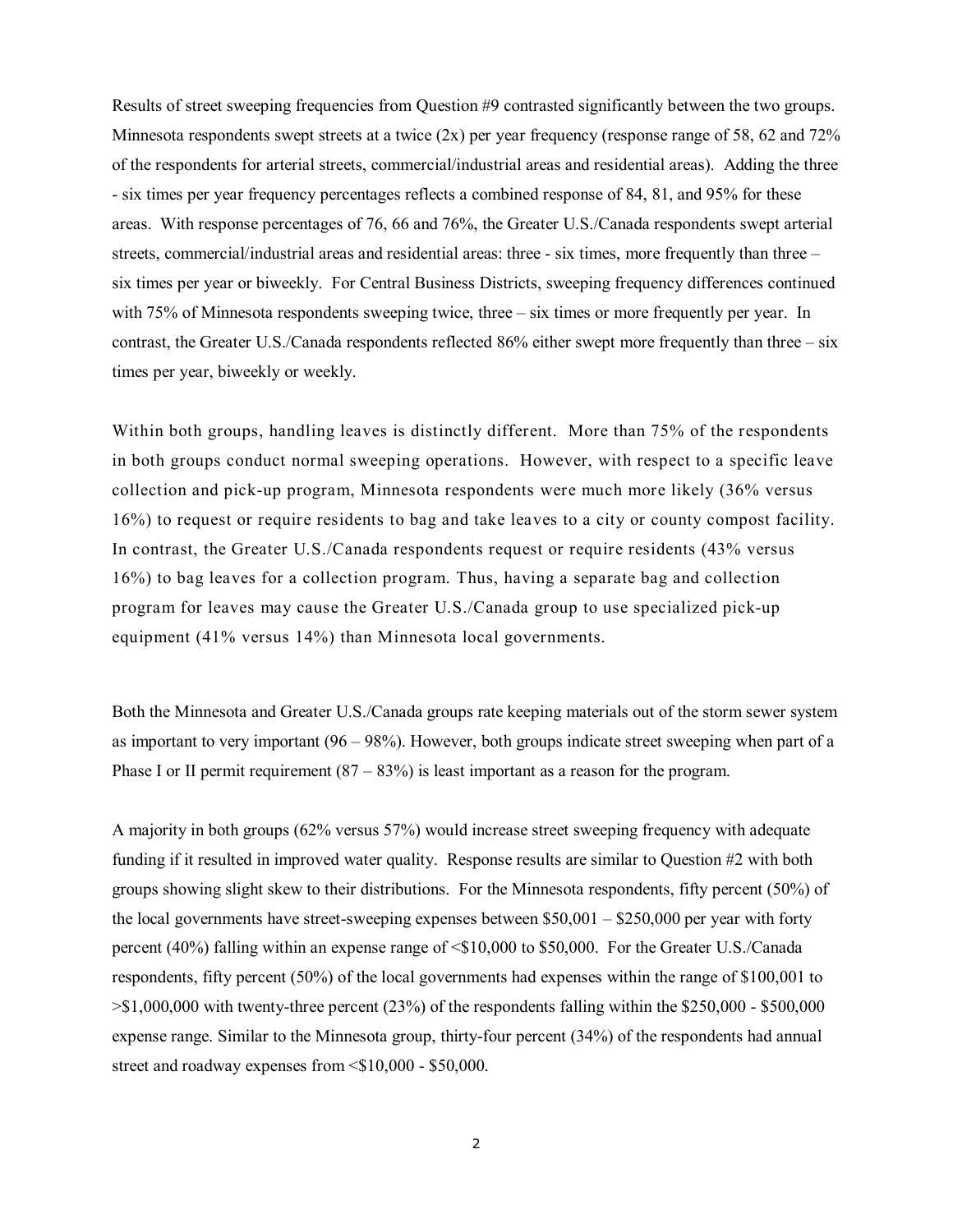# **Introduction**

The Street Sweeping – State of the Practice Survey was an effort to solicit information on this maintenance practice from local government staff both within and outside the state of Minnesota. The survey had two purposes:

- 1. To augment existing information contained within the Street Sweeping Report No. 1, State of the Practice, and
- 2. Provide information in support of Street Sweeping Report No. 3, Policy Development and Future Implementation Options for Water Quality Improvement for the Board of Managers of the Ramsey-Washington Metro Watershed District and its local governments.

The survey was developed using a WEB-based program and site called Survey Monkey

(http://www.surveymonkey.com). The survey was designed to solicit information reasonably available by most local government public works practitioners and not take more than 10 to 15 minutes to complete. The survey focused on the following topics:

- Geographic location
- System street or roadway miles
- **•** Population and ZIP or Postal Code
- Labor and equipment used
- **Street sweeping frequency by area**
- **Leaf pick-up programs**
- **Street sweeping importance**
- **Street sweeping measurement objectives**
- **Street sweeping expenditures**

Topics that are more technical or issues shown below were purposely avoided as being somewhat more difficult to answer quickly or more suitable for future follow-up:

- amount (cubic yards or tons) of materials removed by street sweeping,
- **street sweeping equipment efficiency,**
- street sweepings characteristics (organic, inorganic, gradation, etc.),
- street sweepings disposal or recycling, or
- demonstrated water quality improvements.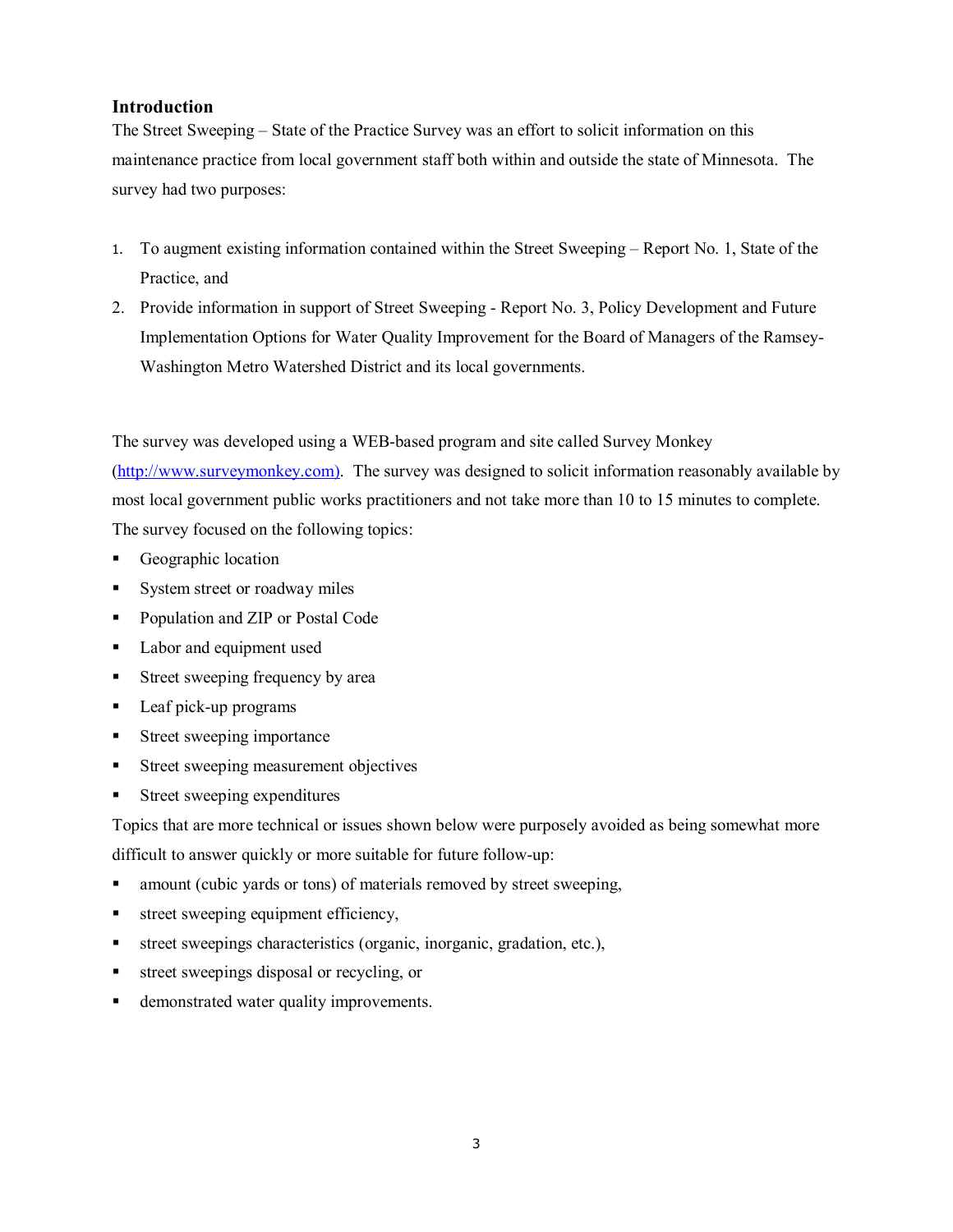## **Conclusions**

### **Overall Survey**

- 1. A WEB-based survey was completed, during a month-long period [January to February 2005] asking 16 questions of public works staff on the street sweeping state of the practice.
- 2. A filtering effort for errors and duplications produced a usable file of 120 respondents of local governments in 32 states and 4 Canadian provinces. Most respondents were represented from Minnesota [53 (44.2%)] resulting from the solicitation method, followed by six each from California (5%) and Illinois (5%) and smaller numbers from other locations.
- 3. More than half (54.1%) the respondents were represented by directors of public works, street superintendents, and public works superintendents.
- 4. Nearly half (47.5%) the respondents represented local governments of 25,000 to 100,000 population with the majority (56.7%) maintaining  $100 - 500$  miles of streets or roadways.
- 5. Three-quarters (77.5%) of the respondents use city or county equipment or labor to conduct street sweeping operations with a similar percentage (71.7%) using brush mechanical sweepers.
- 6. Sweeping of sediment accumulation areas three to six times per year was identified by 44% of the respondents with the next highest level being residential areas at a twice per year frequency by 41%.
- 7. Most respondents (82.5%) performed a fall sweeping, usually as a normal operation (73.3%). None of the specific leaf pick-up programs were identified by a majority of respondents.
- 8. While keeping materials out of the storm water system was the most important reason for threequarters of the respondents. Nearly all felt (89.7%) observed street or roadway cleanliness was the best method to determine if the sweeping program was meeting objectives.
- 9. Street sweeping expenditures nearly followed a normal distribution with the highest response level for 24.8% being \$50,000 to \$100,000 per year.

### **Minnesota and Greater U.S./Canada Groups**

- 1. The survey respondent population was divided geographically in two nearly equal groups as follows: Minnesota, 57 respondents (47.5%) and Greater U.S./Canada, 63 respondents (52.5%).
- 2. Minnesota respondents were somewhat more likely from smaller governments (10,000 25,000) and conversely within the Greater U.S./Canada distribution, somewhat more likely from larger local governments (50,000 – 100,000).
- 3. The majority of local governments in both groups (70% versus 85.7%) use their own equipment and labor. However, Minnesota respondents use private (equipment and labor) contractors (26.5%) at a higher percentage to conduct street sweeping operations than the Greater U.S./Canada respondents  $(3.2\%)$ .
- 4. With respect to all sweepers used by local governments, the mechanical brush sweeper is more common in Minnesota (70%) versus Greater U.S./Canada (41%). Minnesota respondents are twice as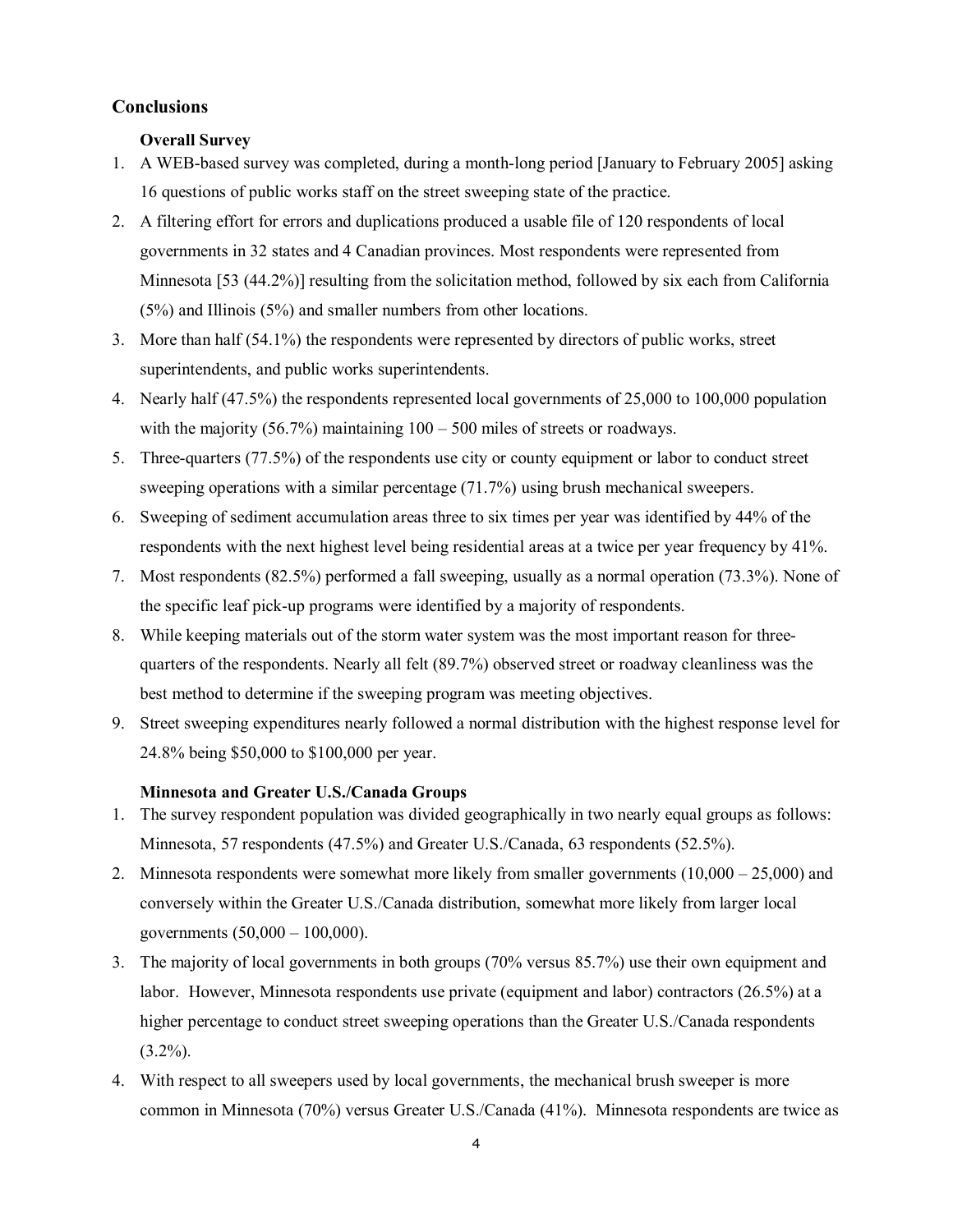likely  $(61.8\%$  versus 30.2%) to use mechanical brush sweepers only rather than vacuum or regenerative-air sweepers. However, the reverse is true, within the Greater U.S./Canada group who are nearly twice as likely (69.8% versus 38.2%) to use vacuum or regenerative-air sweepers than only mechanical brush sweepers.

- 5. The majority of Minnesota respondents swept arterial streets (58%), commercial & industrial areas (62%) and residential areas (72%) at a frequency of twice per year. Central Business Districts were swept by a majority of Minnesota respondents  $(64%)$  at rates of either twice per year  $(39%)$  to three – six times per year (25%).
- 6. With respect to arterial streets, more than half the respondents (52%) either swept more frequently than three - six times per year or biweekly. Commercial/industrial areas reflected a range of sweeping frequencies by a majority of respondents: three – six times per year by 28%, weekly by 23% or more frequently by 21%. Higher sweeping frequencies were seen in residential streets with 56% of the respondents indicating either three - six times per year or more frequently. Central Business Districts were swept by the Greater U.S./Canada respondents at higher frequencies with 86% of the respondents sweeping weekly (37%), "more frequent" than three – six times (31%) or biweekly (18%).
- 7. With respect to leaf pick-up programs, three quarters of the respondents in both groups conduct normal sweeping operations. Minnesota respondents (36% versus 16%) are more likely to request or require residents to take their leaves to a city or county compost facility. In contrast, the Greater U.S./Canada respondents are more likely (43%) to request or require their residents to bag leaves for a collection program than the Minnesota group (16%). The Greater U.S./Canada group is more likely (41% versus 14%) to have special equipment for leaf pick-up.
- 8. Both the Minnesota and Greater U.S./Canada groups rate keeping materials out of the storm sewer system as important to very important  $(96 - 98%)$ . However, both groups indicate street sweeping as part of a Phase I or II permit requirement (87 – 83%) was the least important reason for the program.
- 9. Overwhelmingly, both groups (95% versus 81%) identify "observed street or roadway cleanliness" as the method the city or county determines its street sweeping program was meeting objectives.
- 10. A majority in both groups (62% versus 57%) would increase street sweeping frequency with adequate funding if it resulted in improved water quality.
- 11. The Minnesota distribution reflects 49% of the local government respondents have street-sweeping expenses between \$50,001 – \$250,000 per year. Forty percent (40%) fell within an expense range of <\$10,000 to \$50,000. Fifty percent (50%) of the Greater U.S./Canada local government respondents had expenses within the range of  $$100,001$  to  $$1,000,000$ . Twenty-three percent (23%) of the respondents fell within a higher expense range of \$250,000 - \$500,000.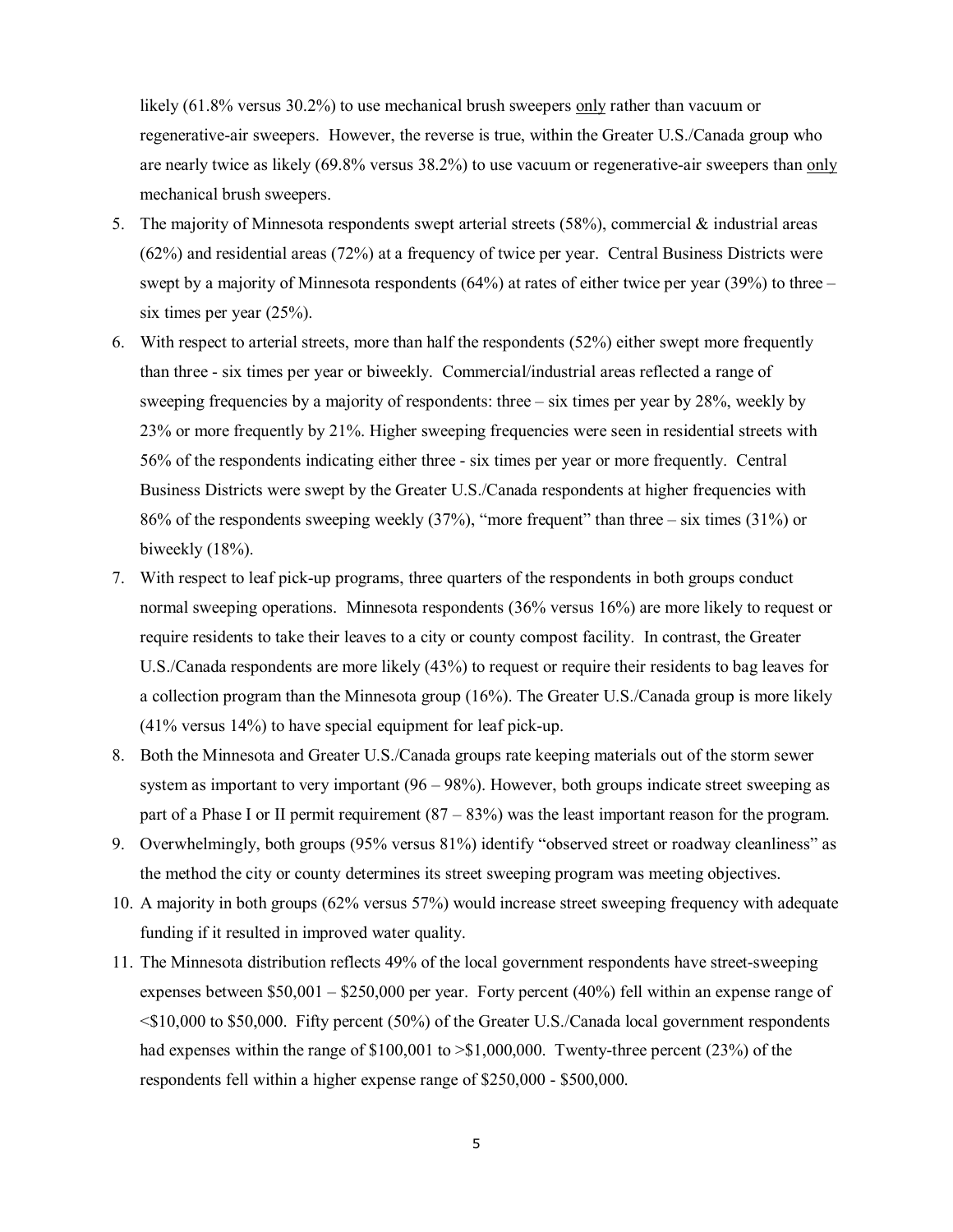### **Methods**

The survey included sixteen (16) questions as shown in the questionnaire included in Appendix A. Two public works communities were solicited, a target Minnesota group and a broad national and international (Canada) group. The first group was an email solicitation request sent to approximately 300 members of Minnesota Public Works Association (Minnesota Chapter of American Public Works Association, APWA). The second group was sent a similar email solicitation posted on four APWA infoNOW (Information and Networking on the WEB) communities (http://www.apwa.net). Specific APWA infoNOW communities solicited were *Environment*, *Management, Administration & Finance*, and *Operations*. Both groups were sent a similar email request:

"I would appreciate if you or the appropriate staff person could take a short amount of time to fill out this questionnaire on street sweeping. Simply hit the following link, http://www.surveymonkey.com/s.asp?u=33222765774. Thank you and please excuse any email duplications. This message was sent to several APWA - infoNOW communities".

The WEB-based survey was implemented on January 4-6, 2005 for both groups. Response to the survey was purely voluntary and respondents were anonymous, except for identifying their respective job position category, state and ZIP code. The Survey Monkey questionnaire was open for approximately 30 days for respondents to use with a closure date of February 4, 2005.

Upon closure, the Survey Monkey program provided basic statistics for preliminary review such as: total number of respondents, percent distribution of question responses and bolding of the major percent response for each question. Summary statistics were immediately available for viewing. In addition, Survey Monkey has the capability to permit downloading of the results in an Excel® format.

### **Results – Overall Survey**

The questionnaire had 138 respondents following its closure. An initial filtering step was performed on the file results removing duplications from the same local governments or blank responses. The filtering effort reduced the file to 120 responses.

Appendix B is a copy of the Survey Monkey overall results for the 120 respondents. Highlights of the results are as follows:

6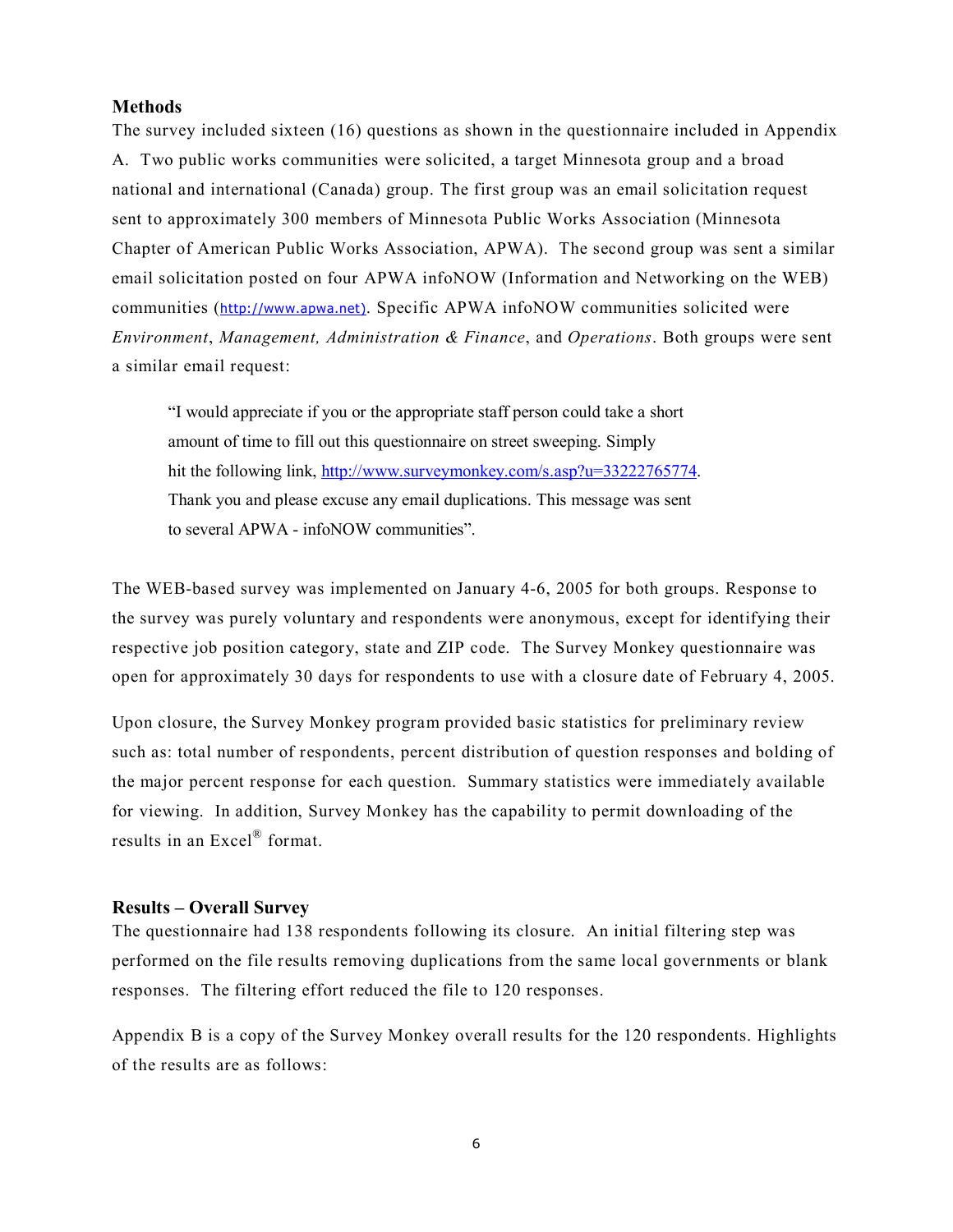**Question #1:** More than half (54.1%) the respondents are represented by directors of public works, street superintendents, and public works superintendents.

**Questions #2 and #3:** Nearly half (47.5%) the respondents are within local governments of 25,000 to 100,000 population with a majority  $(56.7%)$  having  $100 - 500$  miles of streets or roadways.

**Question #4:** Staff from 32 states and 4 Canadian provinces provided responses. Most were represented from Minnesota [53 (44.2%)], six each from California (5%) and Illinois (5%) and smaller numbers from other locations.

**Question #6:** Three-quarters (77.5%) of the respondents use city or county equipment and labor to conduct street sweeping operations.

**Question #7:** Nearly three-quarters (71.7%) of the respondents use mechanical brush sweepers.

**Question #9:** Respondents indicated the following areas are swept more frequently than once per year.

- **arterial streets** twice or three six times per year 53% of the respondents;
- **commercial/industrial areas** twice or three six times per year by 59% of the respondents;
- **residential areas** twice or three six times per year by 68% of the respondents;
- **central business district** more frequently than three six times per year or weekly by 50% of the respondents;
- **areas near lakes, rivers and streams** twice or three six times per year by 59% of the respondents; and
- **sediment accumulation areas** three six times per year or more frequently by 66% of the respondents.

**Question #10:** Fall sweeping was conducted by 82.5% of the respondents. performed fall sweeping while most often (73.3%) this was a normal sweeping operation.

**Question #11:** With respect to leaf pick-up programs, 73.3% of respondents conducted a normal sweeping operation while there was a nearly even distribution among other programs (i.e. residents taking leaves to compost facilities, leaf pick-up or using specialized equipment).

**Question #12:** Three-quarters (75%) of the respondents considered keeping materials out of the storm water system to be very important reason for street sweeping.

**Question #13:** Observation of street or roadway cleanliness was most often (89.7%) indicated as the method to determine if the street sweeping program was meeting objectives.

**Question #14:** Nearly 60 percent (59.8%) of the respondents would increase street sweeping frequency with adequate funding if it resulted in improved water quality.

**Question #15:** The most common range of street sweeping expenditures was \$50,000 - \$100,000 by 24.8% of the respondents.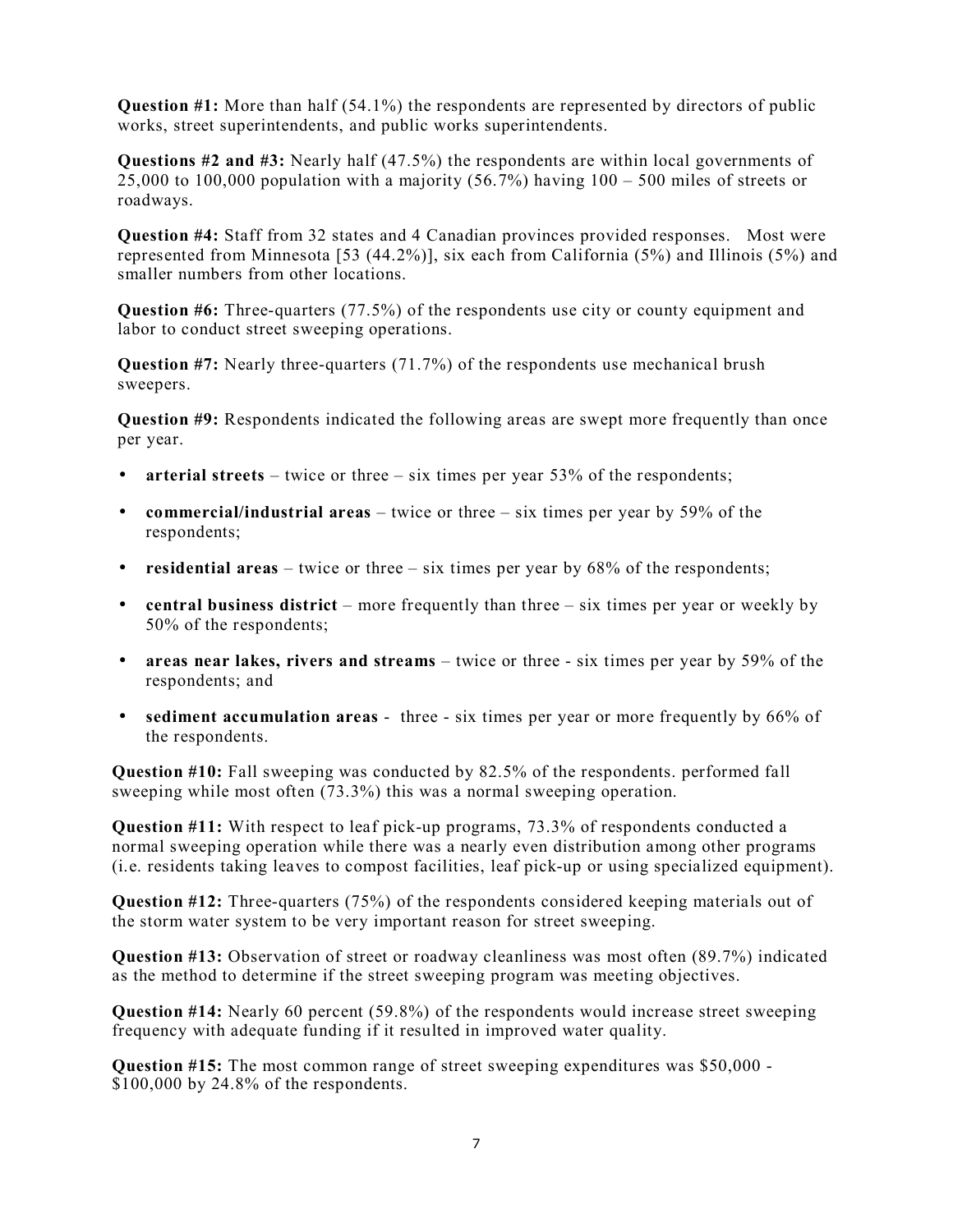The 120 respondents did not reveal any unusual results. With nearly half the respondents from Minnesota, it appeared useful to determine if their responses were appreciably different then colleagues elsewhere in the public works profession or materially affected the survey's overall responses.

#### **Results: Minnesota versus Greater U.S./Canada**

The overall survey results file was downloaded as an Excel<sup>®</sup> spreadsheet for further division and analysis. Four responses had coding errors for state designation, but the appropriate ZIP code for Minnesota. Each of the four was corrected using the Minnesota abbreviation (MN) because the respondent had incorrectly selected a nearby two-character state abbreviation [e.g. MO(2), MT or NV]. This action assumed the respondent's ZIP code (reflective of a Minnesota location) was correct. With these four corrections, the overall file was divided into two groups: 57 Minnesota respondents and 63 Greater U.S./Canada respondents.

The 57 respondents from Minnesota governments included 53 cities or 6.2% of cities statewide [based upon 853 cities in Minnesota, League of Minnesota Cities, 2005 (http://www.lmnc.org/cities/citydirectory.cfm)] and four counties.

Dividing the survey population resulted in two nearly equal groups by distribution as follows: Minnesota, 57 respondents (47.5%) and Greater U.S./Canada, 63 respondents (52.5%). Spreadsheet results for both groups are in Appendix C. Below are results for each question and from the Minnesota and Greater U.S./Canada groups, distribution percentages for the various answer choices and a brief discussion.

#### **Questions**  $1 - 3$

#### **1. Who is filling out this survey?**

|                                    | <b>Minnesota</b> | $\%$ | Greater U.S./Can. | $\%$ |
|------------------------------------|------------------|------|-------------------|------|
| Director of Public Works           | 11               | 19%  | 14                | 22%  |
| <b>City Engineer</b>               | 8                | 14%  |                   | 2%   |
| <b>Street Superintendent</b>       | 12               | 21%  | 8                 | 13%  |
| <b>Operations Manager</b>          | 4                | 7%   |                   | 11%  |
| Director/Manager                   | 2                | 4%   | 13                | 21%  |
| <b>Utility Superintendent</b>      | 0                | 0    | 3                 | 5%   |
| Contractor                         | 0                | 0    | 0                 | 0    |
| <b>Public Works Superintendent</b> | 15               | 26%  | 12                | 19%  |
| <b>County Engineer</b>             | 0                | 0    | 0                 | 0    |
| <b>Highway Engineer</b>            | 2                | 4%   |                   | 0    |
| <b>Others</b>                      | 3                | 5%   | 5                 | 8%   |
| <b>Total Respondents:</b>          | 57               | 100% | 63                | 100% |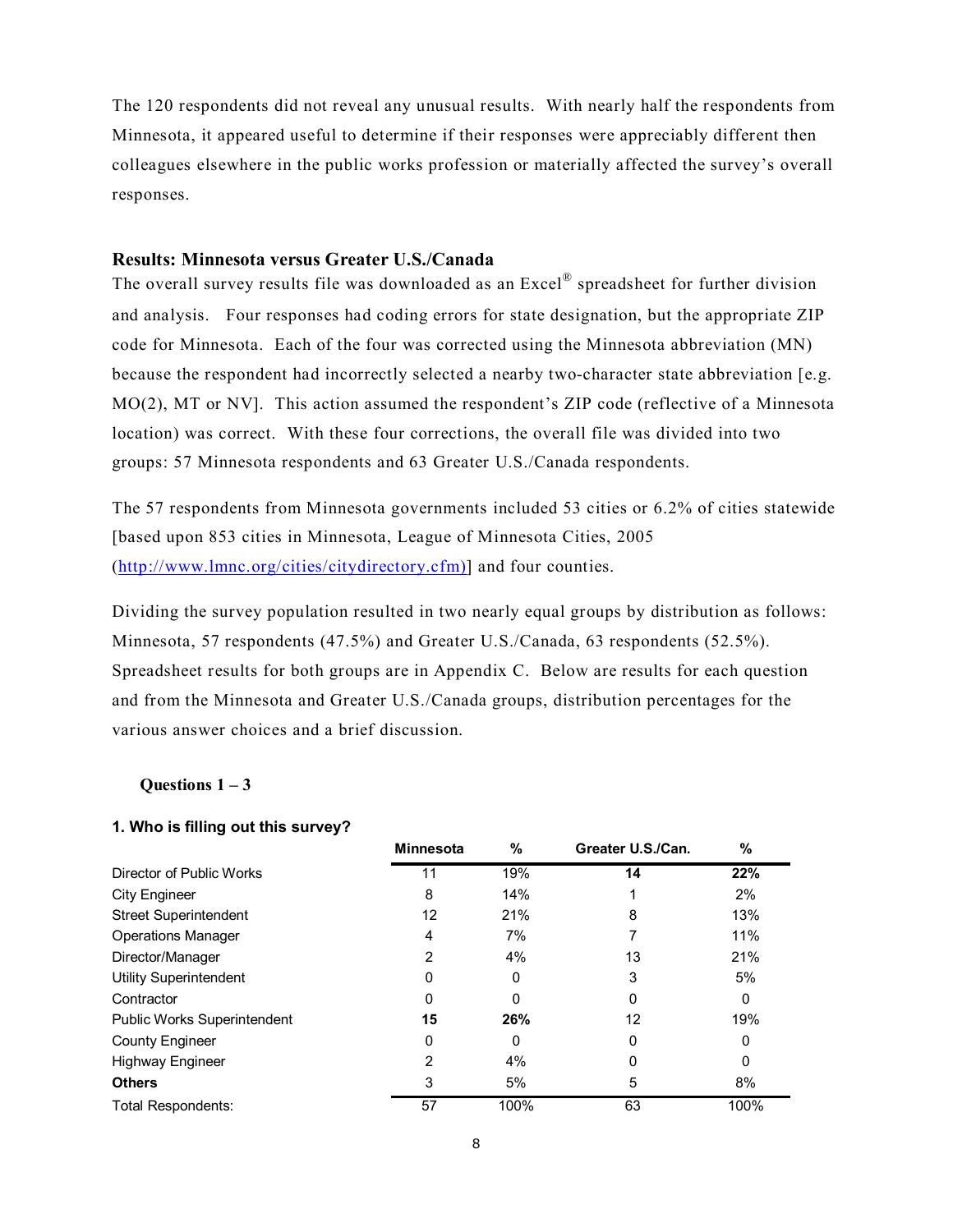**Others**: foreman, crew chief, fleet mgr., shop supervisor, technical assistant, team leader, storm water supervisor, equipment supervisor.

The most common job title for Minnesota respondents was public works superintendent, followed closely by director of public works and street superintendent. The Greater U.S./Canada respondents were similar with most job titles being public works superintendent, director of public works and director/manager. The much lower response for street superintendent for the Greater U.S./Canada respondents (13%) may be the result of this job title perhaps being somewhat more parochial to Minnesota.

#### **2. City or County Population?**

|                    | Minnesota | %      | Greater U.S./Can. | %      |  |
|--------------------|-----------|--------|-------------------|--------|--|
| < 5.000            | 2         | 3.5%   | 0                 | 0      |  |
| $5,000 - 10,000$   | 3         | 5.3%   | 8                 | 12.7%  |  |
| 10,001 - 25,000    | 16        | 28.1%  | 12                | 19.0%  |  |
| 25,000 - 50,000    | 15        | 26.3%  | 11                | 17.5%  |  |
| 50,001 - 100,000   | 13        | 22.8%  | 18                | 28.6%  |  |
| 100,001 - 250,000  | 4         | 7.0%   | 12                | 19.0%  |  |
| > 250,000          | 4         | 7.0%   | 2                 | 3.2%   |  |
| Total Respondents: | 57        | 100.0% | 63                | 100.0% |  |



The above spreadsheet and graph reflects the distribution of respondents in both groups. Responses from both groups show tendency toward a normal distribution. However, the Minnesota group has a slight positive (right) skew while the Greater U.S./Canada group has a slight negative (left) skew. The Minnesota distribution positive skew means slightly more respondents from smaller governments (10,000 – 25,000) were represented and conversely in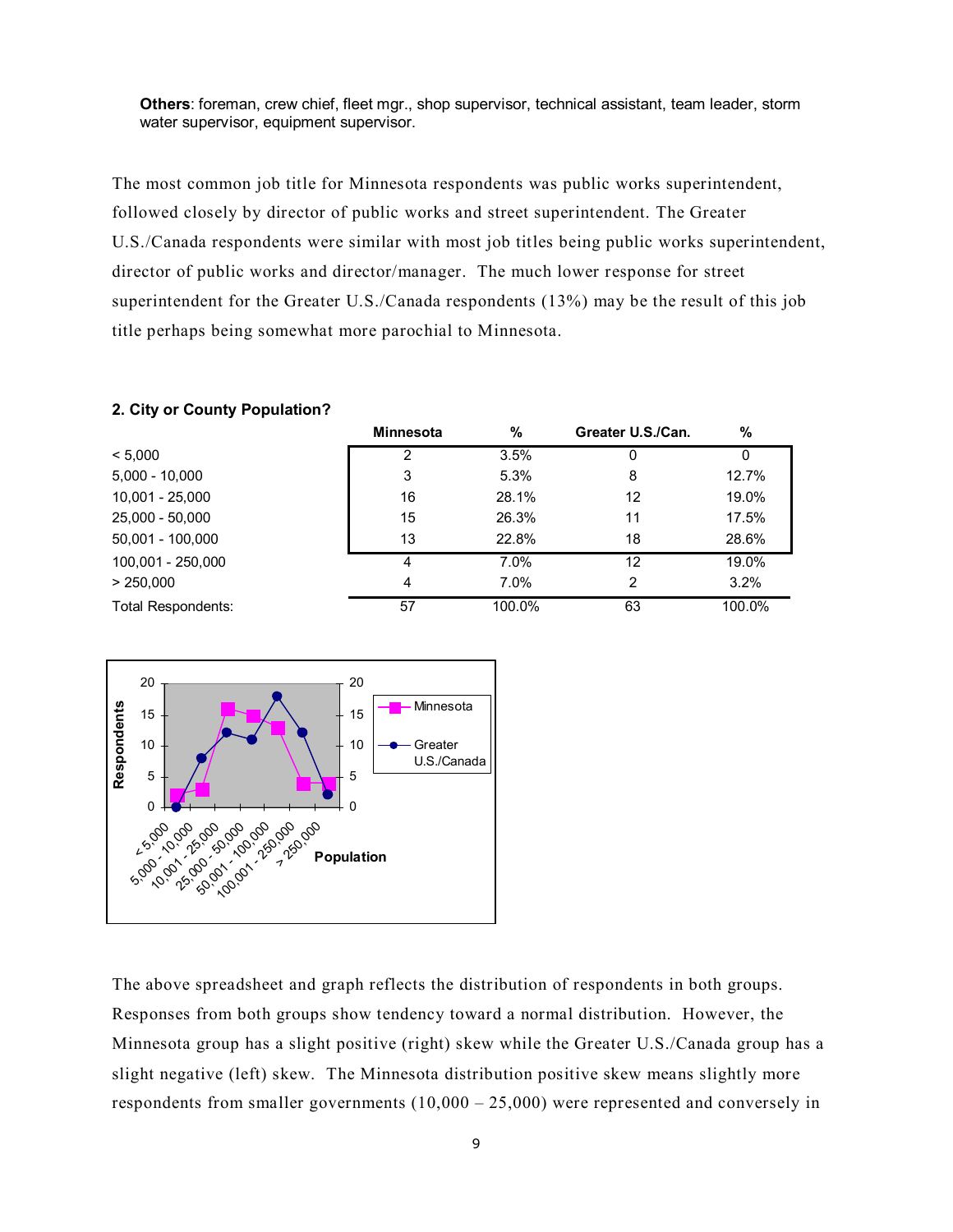the Greater U.S./Canada distribution, somewhat larger local governments (50,000 – 100,000) had more representation.

Of particular note, however, is both groups have exactly the same number of local governments responding (49) within the population range of <5,000 and 100,000. In addition, 93% of the Minnesota respondents and 97% of the Greater U.S./Canada respondents were from communities with less than or equal to 250,000 in population.

|                           | <b>Minnesota</b> | %      | Greater U.S./Can. | %      |  |
|---------------------------|------------------|--------|-------------------|--------|--|
| < 100                     | 16               | 28.1%  | 16                | 25.4%  |  |
| 101 - 500                 | 34               | 59.6%  | 34                | 54.0%  |  |
| $501 - 1,000$             | 5                | 8.8%   | 8                 | 12.7%  |  |
| > 1.000                   | 2                | 3.5%   | 5                 | 7.9%   |  |
| <b>Total Respondents:</b> | 57               | 100.0% | 63                | 100.0% |  |

#### **3. Enter approximate miles of streets or roadways in city or county**



The spreadsheet and histogram for Question #3 are very similar. Both show the same number (50) of respondents with street or roadway systems that are either < 100 miles in length or 101 – 500 miles. Thus, more than 80% of the respondents in both groups are responsible for similar street or roadway system mileage, notwithstanding the slight disparity in representative populations. Results from Questions #2 and #3 are particularly useful, as they appear to reflect two similar statistical populations whose only differentiation may be geography.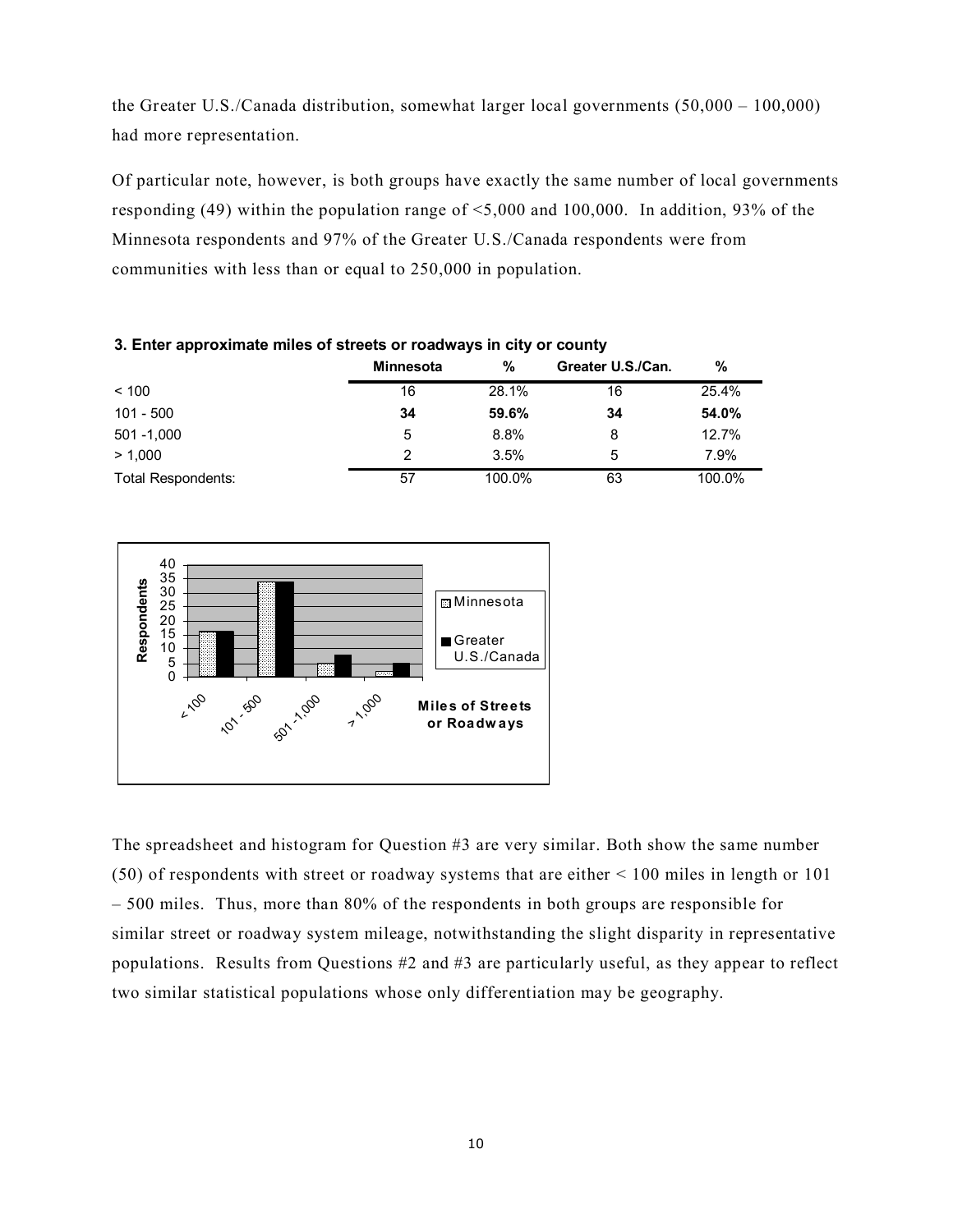#### **Questions 4 - 5**

Results for Question #4, "Enter State or Canadian Province" are not repeated here. They are the same as discussed previously in the section: Results – Overall Survey and Appendix B, except for the changes initially discussed in this chapter regarding miscoding of four states. Similarly, results for Question #5, "Enter ZIP of mail code for city hall or courthouse" are not repeated in this section in an effort to keep respondents anonymous. However, a ZIP code was associated with a specific local government, as far as possible. Approximately 85 – 90% of the ZIP codes were identified with a specific local government with remaining codes having duplicative locations. Because population response further defined the locality, the duplicative locations did not appear to be a major problem.

#### **Questions 6 – 7**

|                                         | Minnesota | %      | Greater U.S./Can. | %     |
|-----------------------------------------|-----------|--------|-------------------|-------|
| City or county equipment and labor      | 40        | 70.0%  | 54                | 85.7% |
| Contractor equipment and labor          | 2         | 3.5%   | 6                 | 9.5%  |
| Combination of the above                | 15        | 26.50% | 2                 | 3.2%  |
| Conducted by another unit of government | 0         |        |                   |       |
| Other                                   | 0         |        |                   | 1.6%  |
| Totals:                                 | 47        | 100%   | 63                | 100%  |

#### **6. How are street sweeping operations conducted?**

Other<sup>\*</sup>: Use City equipment and manpower except in the CBD which has its own privately funded operation

The majority of local governments in both groups (70% versus 85.7%) use their own equipment and labor. However, Minnesota respondents use private (equipment and labor) contractors (26.5%) at a higher percentage to conduct street sweeping operations than the Greater U.S./Canada respondents (3.2%). The higher percentage of private contracted services was unexpected by Minnesota respondents. The survey did not include a follow-up question or comment regarding the breakdown of equipment used by private versus public. However, anecdotal evidence from Minnesota street superintendents and communication with national sweeping contractors suggest the private contractor provides the sweeper equipment and the public entity provides labor and trucks for hauling the street sweeping materials.

The shift toward more private contractor usage by Minnesota's local governments may have occurred for two possible reasons:

- 1. Capital cost of street sweeper equipment, and/or
- 2. Maintenance expense related to street sweeping.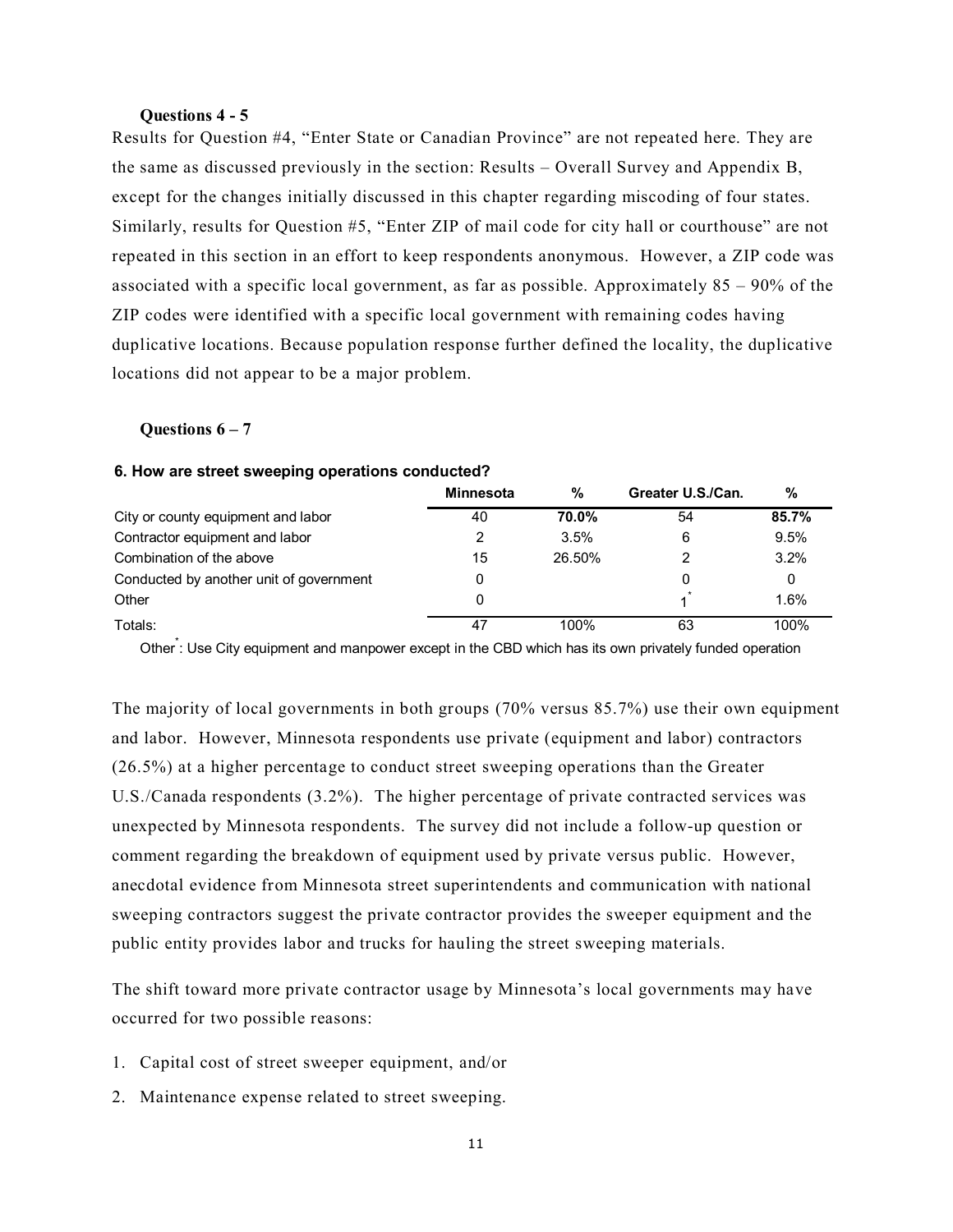|                                                  | <b>Minnesota</b> | %      | Greater U.S./Can. | %      |
|--------------------------------------------------|------------------|--------|-------------------|--------|
| Sweeper: mechanical brush                        | 51               | 70.0%  | 35                | 41.2%  |
| Sweeper: mechanical brush with vacuum assist     | 9                | 12.3%  | 23                | 27.0%  |
| Sweeper: regenerative-air with mechanical brush  | 13               | 17.7%  | 27                | 31.8%  |
| Other                                            | 0                |        | 0                 |        |
| Totals:                                          | 73               |        | 85                |        |
| <b>Additional Results</b>                        |                  |        |                   |        |
| Sweepers: mechanical brush only                  | 34               | 61.8%  | 19                | 30.2%  |
| Sweepers: mechanical brush and vacuum assist     | 15               | 27.3%  | 16                | 25.4%  |
| Sweepers: regenerative-air with mechanical brush | 6                | 10.9%  | 28                | 44.4%  |
| <b>Total Respondents:</b>                        | 55 govt.         | 100.0% | 63 govt.          | 100.0% |

### **7. What type(s) of street sweeping equipment is used? (check all that apply)**

Results from Question #7 are noteworthy because of the significant differences in equipment usage. Note the question asks for all equipment types that are used. Local governments may have one or more types of mechanical, vacuum and regenerative-air street sweepers; thus, the total sweeper types may be greater than total respondents. Nonetheless, the differences with respect to the responses are significant and unexpected. Mechanical brush sweeper use is much greater in Minnesota (70%) versus Greater U.S./Canada (41%). Conversely, the use of vacuum and regenerative-air street sweepers appears much more prevalent elsewhere than in Minnesota.

The disparity between the groups is equally apparent with respect to Question #7, *Additional Results*. The spreadsheet depicts summations for specific equipment types for each local government group. Minnesota respondents are twice as likely (61.8% versus 30.2%) to use mechanical brush sweepers than vacuum or regenerative-air sweepers. However, the reverse is true, within the Greater U.S./Canada group who are nearly twice as likely (69.8% versus 38.2%) to use vacuum or regenerative-air rather than mechanical sweepers.

The reasons for this disparity are not apparent from the results, however several possibilities have been suggested:

- 1. Minnesota's severe winter and sand usage for traction reflects the use of mechanical brush sweepers during spring clean-up operations.
- 2. The higher percent use of contract sweepers may be dominated by their use of mechanical brush sweepers.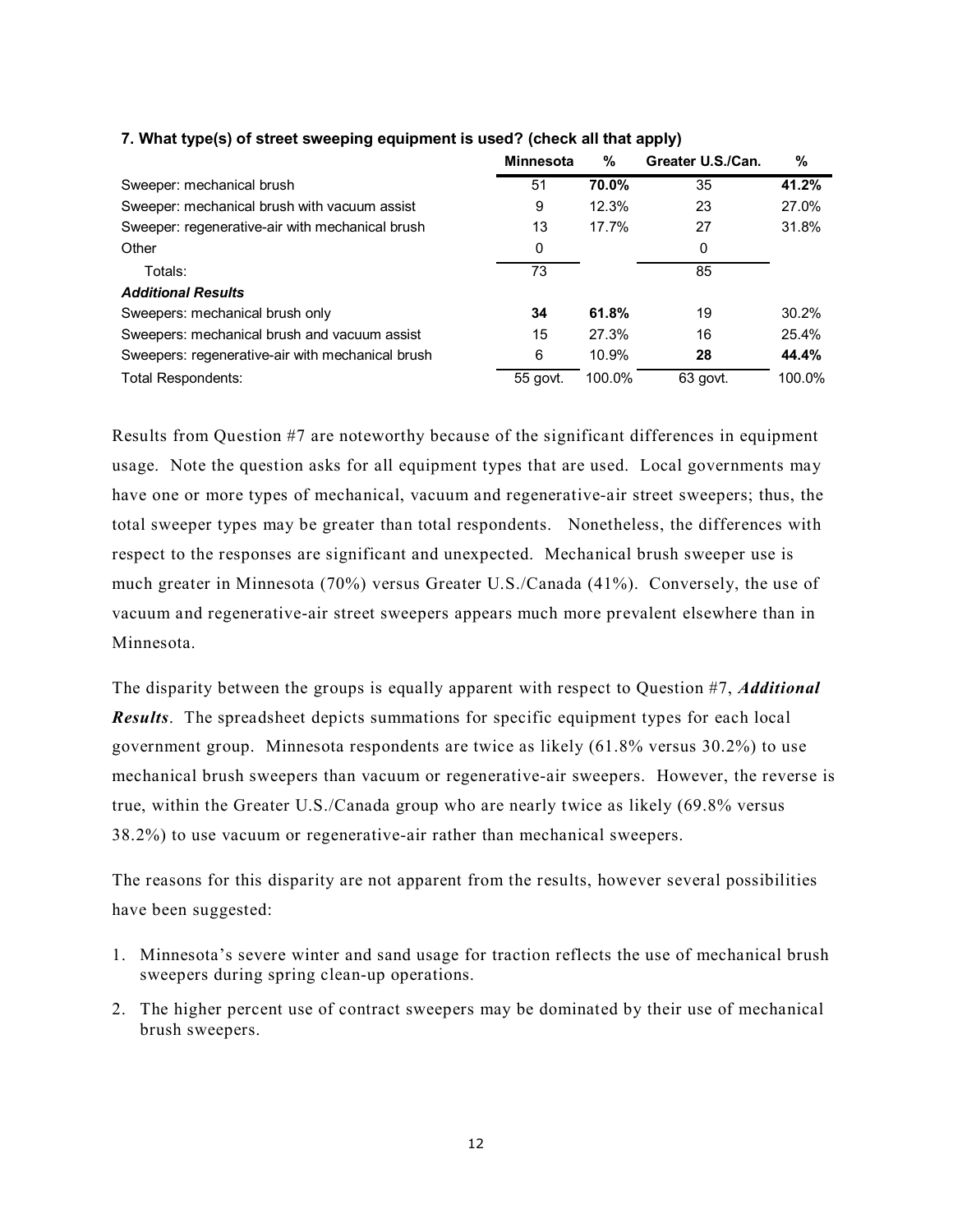#### **Questions 8 – 9**

|           | <b>Minnesota</b> | %    | Greater U.S./Can. | %   |
|-----------|------------------|------|-------------------|-----|
| Yes       |                  | 100% | 62                | 98% |
| <b>No</b> |                  | 0%   |                   | 2%  |

### **8. Are there areas that are swept more frequently than once per year?**

Question #8 results were expected. However, based upon the results discussion below regarding Question #9, perhaps Question #8 should have inquired about "areas that are swept more frequently than *twice* per year." Had such a question adjustment been made, their may have been more of a differentiation between the Minnesota and Greater U.S./Canada groups with respect to the Question #8 results.

# **9. If you answered Yes to Question 8, please indicate those areas that are swept more frequently than once per year (check all that apply)**

| Minnesota govt.                          |        | Weekly |                 | <b>Biweekly</b> | 2x/year |     | 3x-6x/year |     | <b>More</b> |            | <b>Response</b> |  |
|------------------------------------------|--------|--------|-----------------|-----------------|---------|-----|------------|-----|-------------|------------|-----------------|--|
|                                          |        |        |                 |                 |         |     |            |     |             | frequently | Total           |  |
| <b>Arterial streets</b>                  | (1)    | 3%     | (3)             | 8%              | (22)    | 58% | (10)       | 26% | (2)         | 5%         | 38              |  |
| Commercial/Industrial areas              | (3)    | 7%     | (2)             | 5%              | (26)    | 62% | (8)        | 19% | (3)         | 7%         | 42              |  |
| <b>Residential streets</b>               | (2)    | 5%     | (0)             | 0%              | (31)    | 72% | (10)       | 23% | (0)         | 0%         | 43              |  |
| <b>Central Business District</b>         | (7)    | 16%    | (4)             | 9%              | (17)    | 39% | (11)       | 25% | (5)         | 11%        | 44              |  |
| Areas near lakes, rivers and streams (2) |        | 5%     | (3)             | 7%              | (17)    | 42% | (14)       | 35% | (4)         | 10%        | 40              |  |
| Sediment accumulation areas              | (4)    | 9%     | (0)             | $0\%$           | (13)    | 29% | (22)       | 49% | (6)         | 13%        | 45              |  |
|                                          | Weekly |        | <b>Biweekly</b> |                 | 2x/year |     | 3x-6x/year |     | More        |            |                 |  |
| Greater U.S.& Canada govt.               |        |        |                 |                 |         |     |            |     |             |            | <b>Response</b> |  |
|                                          |        |        |                 |                 |         |     |            |     |             | frequently | Total           |  |
| Arterial streets                         | (11)   | 21%    | (14)            | 26%             | (1)     | 2%  | (13)       | 24% | (14)        | 26%        | 53              |  |
| Commercial/Industrial areas              | (11)   | 23%    | (8)             | 17%             | (5)     | 11% | (13)       | 28% | (10)        | 21%        | 47              |  |
| <b>Residential streets</b>               | (4)    | 7%     | (11)            | 20%             | (10)    | 18% | (16)       | 29% | (15)        | 27%        | 56              |  |
| <b>Central Business District</b>         | (20)   | 37%    | (10)            | 18%             | (3)     | 6%  | (4)        | 7%  | (17)        | 31%        | 54              |  |
| Areas near lakes, rivers and streams (5) |        | 16%    | (5)             | 16%             | (2)     | 6%  | (10)       | 31% | (10)        | 31%        | 32              |  |

#### **Minnesota Governments**

With respect to the Minnesota local governments and specific areas, there was a consistent response range of 58 – 72% of the respondents sweeping arterial streets, commercial/industrial areas and residential areas at a frequency of twice (2x) per year. Central Business District, areas near lakes, rivers and streams, and sediment accumulation areas had response levels somewhat evenly divided between twice and three - six times per year frequencies  $(64 - 78\%)$ . The low sweeping frequency response levels suggests several possible reasons: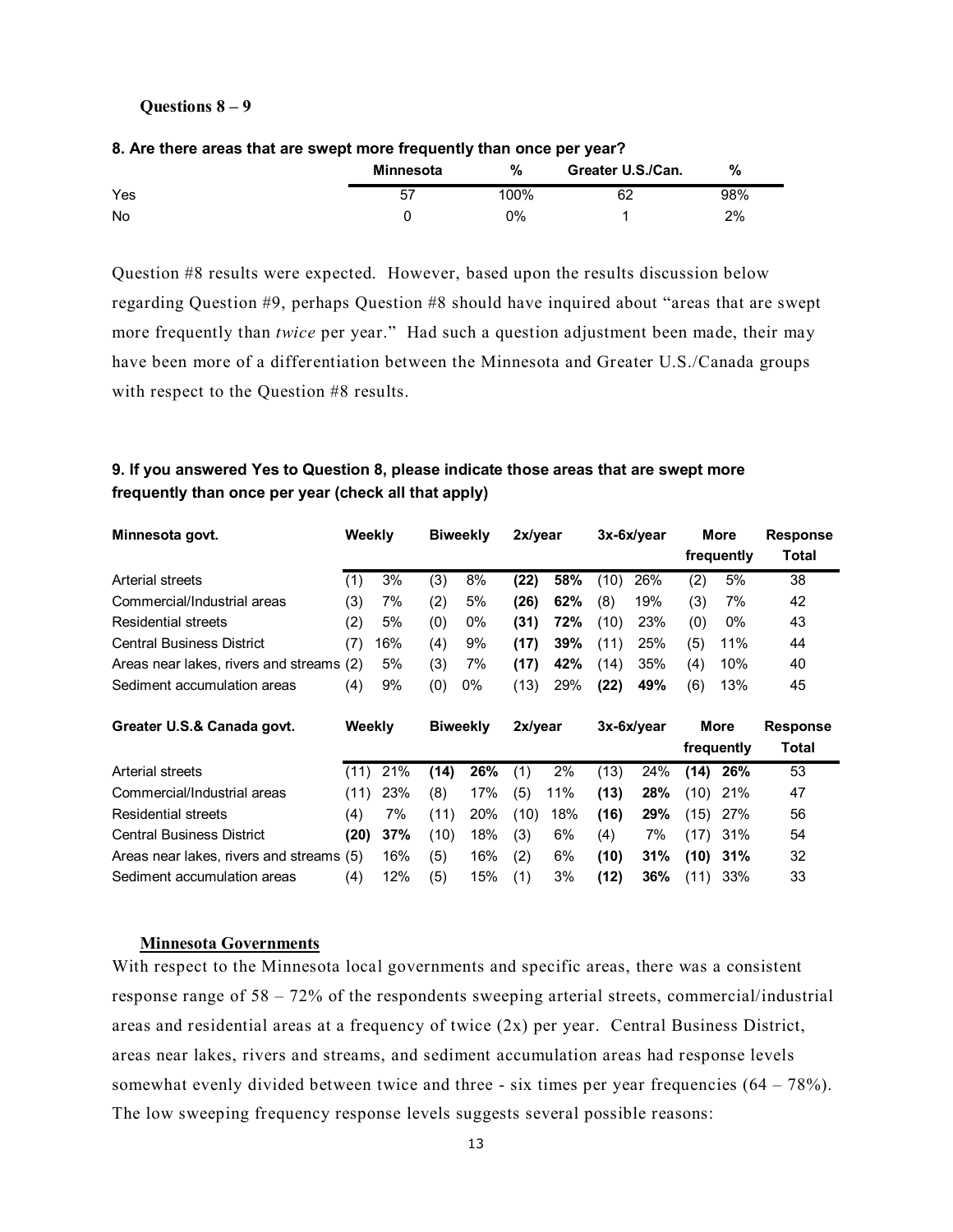- 1. Central Business Districts as a commercial land-use type are generally less prevalent in suburban development with strip and shopping malls more likely.
- 2. The local government respondent may not have areas near lakes, rivers or streams in their community.
- 3. Sediment accumulation areas are not problem areas identified for frequent sweeping.

### **Greater U.S./Canada Governments**

With respect to arterial streets, more than half the respondents (52%) swept more frequently (greater than three - six times per year) or biweekly. Commercial/industrial areas reflected a range of sweeping frequencies by a majority of respondents: three  $-$  six times per year (28%), weekly (23%) or more frequently (21%). Residential streets also reflected higher sweeping frequencies with 56% of the respondents indicating three - six times per year or more frequently. The somewhat even distribution of sweeping frequencies for the arterial streets, commercial/industrial areas and residential areas suggest individual local government decisionmaking rather than a performance level standard or criteria.

The highest sweeping frequencies were shown for Central Business Districts with 86% of the respondents either sweeping more frequently than three - six times per year, biweekly or weekly. Areas near lakes, rivers and streams, and sediment accumulation areas were somewhat less in their response levels. Adding the response levels for three - six times per year and more frequently, reflected a combined response of 62 – 69% for these areas. The much lower combined response levels suggests two possible reasons:

- 1. The local government respondent may not have areas near lakes, rivers and streams in their community.
- 2. Frequent sweeping of sediment accumulation areas is not an identified problem.

Street sweeping frequency results contrasted sharply between the Minnesota and Greater U.S./Canada groups. In general, Minnesota respondents swept streets at a twice  $(2x)$  per year frequency versus the Greater U.S./Canada respondents that swept at three - six times or more frequently depending upon the area (e.g. Central Business Districts). It is well to note that the Minnesota respondent survey population had a material effect upon the overall survey results discussed previously. The effect of the Minnesota respondents being nearly have the survey population and practicing lower street sweeping frequencies was to lower the overall results. By separating out the two groups, this effect of the Minnesota respondents is clearly observed by the contrasting street sweeping frequencies.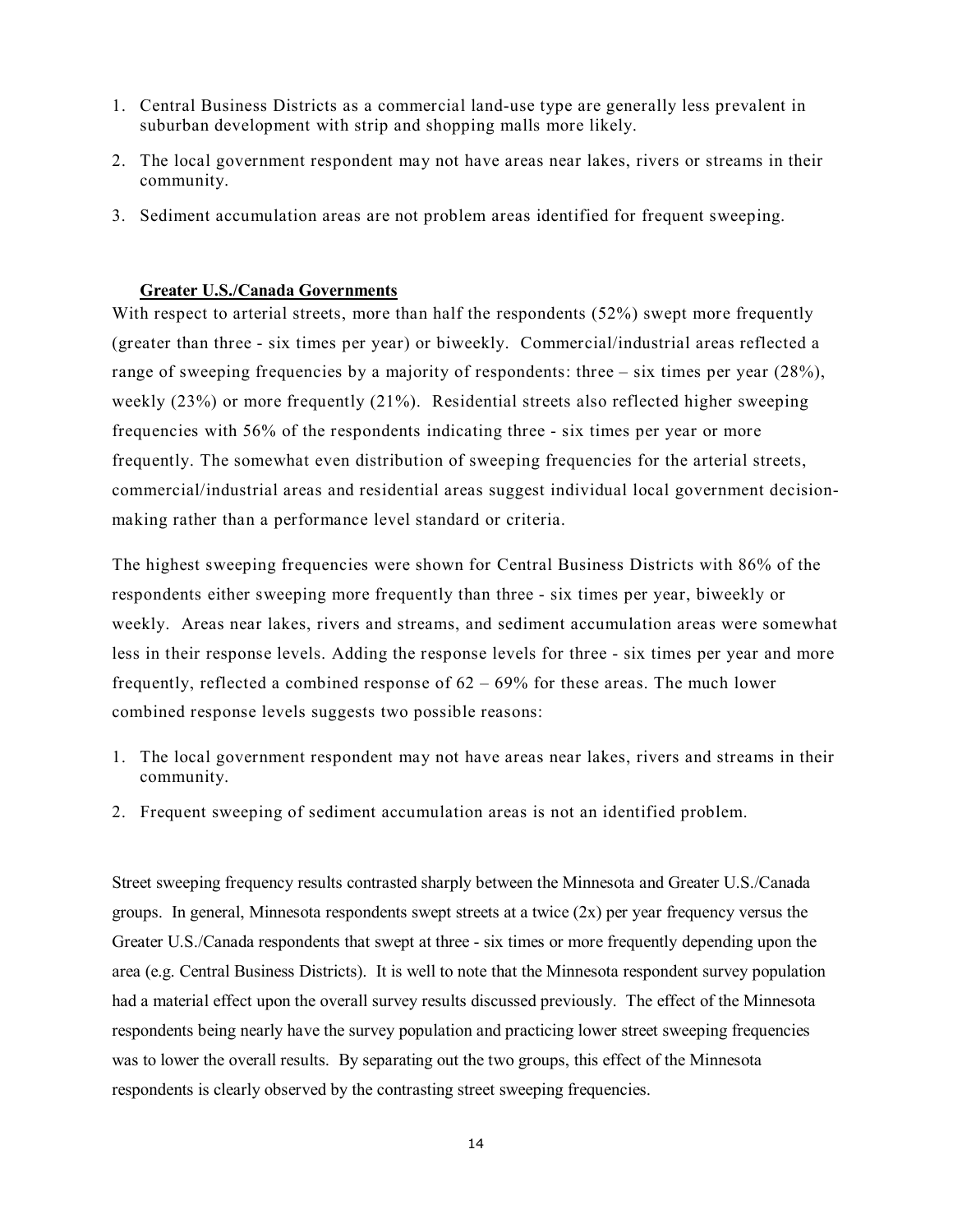### **Questions 10 – 11**

#### **10. Do you conduct a fall sweeping?**

|           | <b>Minnesota</b> | %   | Greater U.S./Can. | %   |
|-----------|------------------|-----|-------------------|-----|
| Yes       | 50               | 88% | 49                | 78% |
| <b>No</b> |                  | 12% | 14                | 22% |

A high percentage of both groups conduct fall sweeping as reflected in the results from Question #10. However, the ten- percent difference between both groups carries onto the results for Question #11.

# **11. If you answered Yes to Question 10, how do you address the challenge of leaf pick-up? (check all that apply)**

|                                                             | Minnesota | %   | Greater U.S./Can. | %   |
|-------------------------------------------------------------|-----------|-----|-------------------|-----|
| Conduct normal sweeping                                     | 39        | 78% | 38                | 77% |
| Residents take leaves to city or county compost<br>facility | 18        | 36% | 8                 | 16% |
| Residents bag leaves for collection program                 | 8         | 16% | 21                | 43% |
| Use specialized pick-up equipment                           |           | 14% | 20                | 41% |
| Other (comments - see below)                                | 8         |     | 6                 |     |

Within both groups, handling leaves is distinctly different. More than 75% of the respondents in both groups conduct normal sweeping operations. With respect to a specific leave collection and pick-up program, Minnesota respondents were much more likely (36% versus 16%) to request or require residents to bag and take leaves to a city or county compost facility. In contrast, the Greater U.S./Canada respondents request or require residents (43% versus 16%) to bag leaves for a collection program. Thus, having a separate bag and collection program for leaves results in the Greater U.S./Canada group more often having specialized pick-up equipment (41% versus 14%) for leaves.

A fair number of comments were provided by respondents within both groups and are provided as follows:

#### **Minnesota**

1. Gravel tracking areas, construction sites

2. Property owner responsible for disposing of their leaves either by composting, rubbish hauler, or hauling to a disposal site.

3. Dual operation. Leaves flush to gutter, bunch in piles, pick up and haul with loaders/trucks. Then sweep with street sweepers.

- 4. Considering offering a bag pickup program to residents
- 5. Sweep all high back curb areas before the leaves fall
- 6. Newsletter about nutrients in lakes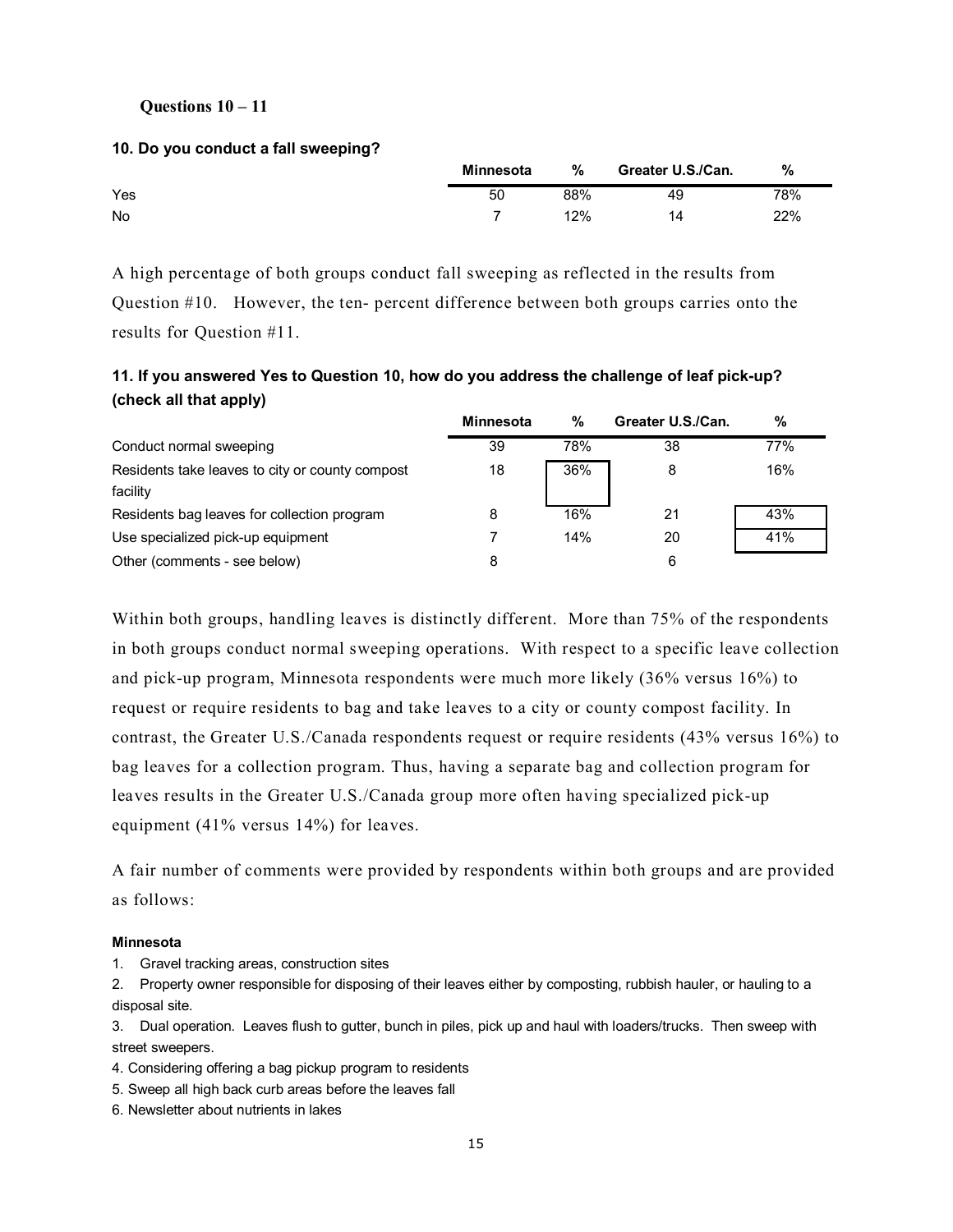7. Contractor equipment & labor with city equipment & labor.

8. Sucker

#### **Greater U.S./Canada**

- 1. Follow sweeper with multiple dump trucks
- 2. We have leaf vacs with flat bed trucks
- 3. Leaf collection and street sweeping are conducted at the same time
- 4. Follow leaf equip. with sweeper
- 5. LEAF & BRUSH PICKED UP BY GARBAGE CONTRACTOR ON A WEEKLY YEARAROUND BASIS

6. During the fall sweeping program, attention is given to areas of the City that have many hardwood trees.

The shed leaves are swept up from the gutter areas of the street to prevent flooding.

### **Question 12**

# **12. How important are these reasons to your street sweeping program (check all that apply)?**

| Minnesota govt.                            | V. Impt. |     | lmpt. |            | S. Impt. |            | <b>Not Important Respondent</b> |       |                          |  |
|--------------------------------------------|----------|-----|-------|------------|----------|------------|---------------------------------|-------|--------------------------|--|
|                                            |          |     |       |            |          |            |                                 |       | Total                    |  |
| Maintain street or roadway safety          | (34)     | 61% | (16)  | 29%        | (5)      | $9\%$ (1)  |                                 | 2%    | 56                       |  |
| Keep materials out of the storm water sys. | (47)     | 82% | (8)   | 14%        | (1)      | 2%         | (1)                             | 2%    | 57                       |  |
| Phase I or II permit requirement           | (30)     | 58% | (15)  | $29\%$ (4) |          | 8%         | (3)                             | 6%    | 52                       |  |
| Water quality improvement                  | (38)     | 68% | (13)  | 23%        | (5)      | 9%         | (0)                             | $0\%$ | 56                       |  |
| Aesthetics and/or cleanliness              | (32)     | 56% | (20)  | $35\%$ (5) |          | 9%         | (0)                             | 0%    | 57                       |  |
|                                            |          |     |       |            |          |            |                                 |       |                          |  |
| Greater U.S.& Canada govt.                 | V. Impt. |     | Impt. |            |          | S. Impt.   |                                 |       | Not Important Respondent |  |
|                                            |          |     |       |            |          |            |                                 |       | <b>Total</b>             |  |
| Maintain street or roadway safety          | (30)     | 50% | (24)  | 40%        | (5)      | 8%         | (1)                             | 2%    | 60                       |  |
| Keep materials out of the storm water sys. | (41)     | 67% | (19)  | 31%        | (1)      | 2%         | (0)                             | 0%    | 61                       |  |
| Phase I or II permit requirement           | (30)     | 53% | (17)  | $30\%$ (6) |          | $10\%$ (4) |                                 | 7%    | 57                       |  |
| Water quality improvement                  | (29)     | 50% | (23)  | 40%        | (5)      | $9\%$ (1)  |                                 | 2%    | 58                       |  |

Results from Question #12 are interesting because the Minnesota respondents identify the highest percentage (82%) for keeping materials out of the storm water system as a very important reason for sweeping. Another way to interpret the results is to combine the percent responses for both "very important" and "important". The assumption being there may not be a great deal of difference between the two terms, notwithstanding the previous discussion regarding the Minnesota group response. In this regard, both groups show essentially the same results. Keeping materials out of the storm sewer system is very important (average: 97%) and street sweeping being part of the Phase I or II permit requirement is least important (average: 85%). Aesthetics and/or cleanliness closely follow keeping materials out of the storm sewer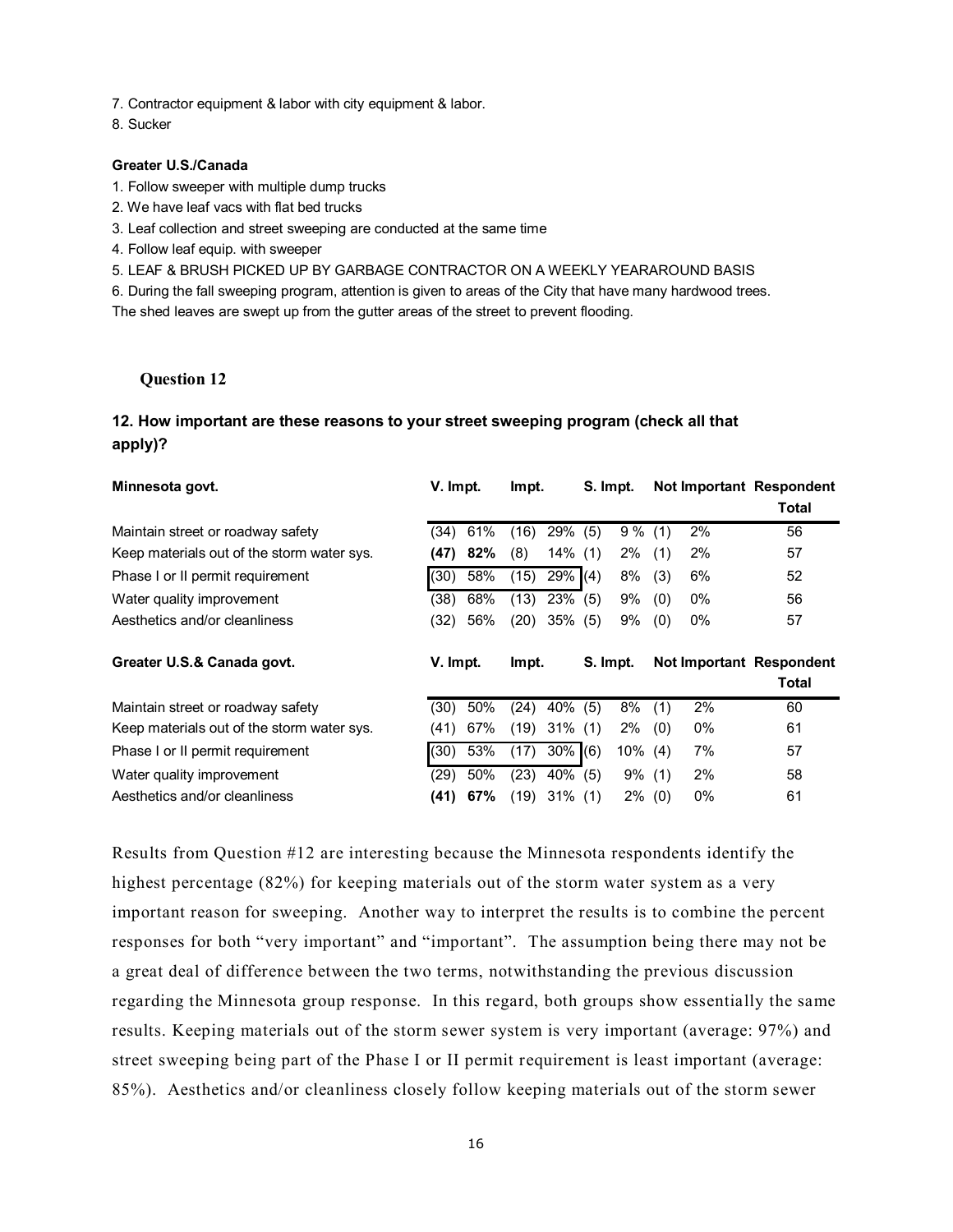system in importance (average: 94.5%). Interestingly, both to maintaining street or roadway safety and water quality are lower in importance (averages: 90.5% and 90%, respectively).

### **Question 13**

|                                        | <b>Minnesota</b> | %   | Greater U.S./Can. % |     |  |
|----------------------------------------|------------------|-----|---------------------|-----|--|
| Customer feedback                      | 40               | 70% | 36                  | 57% |  |
| Observed street or roadway cleanliness | 54               | 95% | 52                  | 82% |  |
| No objectives in place                 | 3                | 5%  | 4                   | 7%  |  |
| Storm water runoff monitoring          | 17               | 30% | 11                  | 17% |  |
| Private contract requirements are met  | 5                | 9%  | 3                   | 5%  |  |
| Other (comments - see below)           | 4                |     | 8                   |     |  |

# **13. How do you know the city or county street sweeping program is meeting objectives (Check all that apply)?**

Overwhelmingly, the response from both groups (95% versus 82%) identified observed street or roadway cleanliness as the method the city or county determines the street sweeping program is meeting objectives. Customer feedback was the second most important reason (70% versus 57%) in both groups. The high percent response indicates the public observation of street sweeping and willingness to provide feedback is useful. In this regard, the level of service for street sweeping by local governments may well be important because of the apparent observational feedback mechanism. Interestingly, nearly one-third of the Minnesota respondents identified storm water runoff monitoring as a measurement method.

A fair number of comments were provided by respondents within both groups and are provided as follows:

#### **Minnesota**

1. Reduction in a mount of debris being removed from storm sumps

2. Meet NPDES permit requirements (two complete sweeps per year). Also, there had been some water quality measurements done in past - not sure to what level they are still being done.

3. # of trucks filled with dirt sweep up

4. Catch basins and storm sewer pipe have less silt and sediment deposits as a result of road sweeping

#### **Greater U.S./Canada**

1. We record how often and the date that streets are cleaned.

2. Low rate of storm sewers backing up and flooding streets during large rains.

3. Scheduled operations

4. Our main objectives at this time are to meet permit requirements, productivity and cleanliness goals;

we may one day implement water quality goals.

5. Tracking tonnage

6. We do not have nearly the problems with plugged catch basins that we could have.

In addition, during heavy rainfall, we do not have the amount of flooded streets that we used to.

7. Records being maintained on quantity and sweeping frequency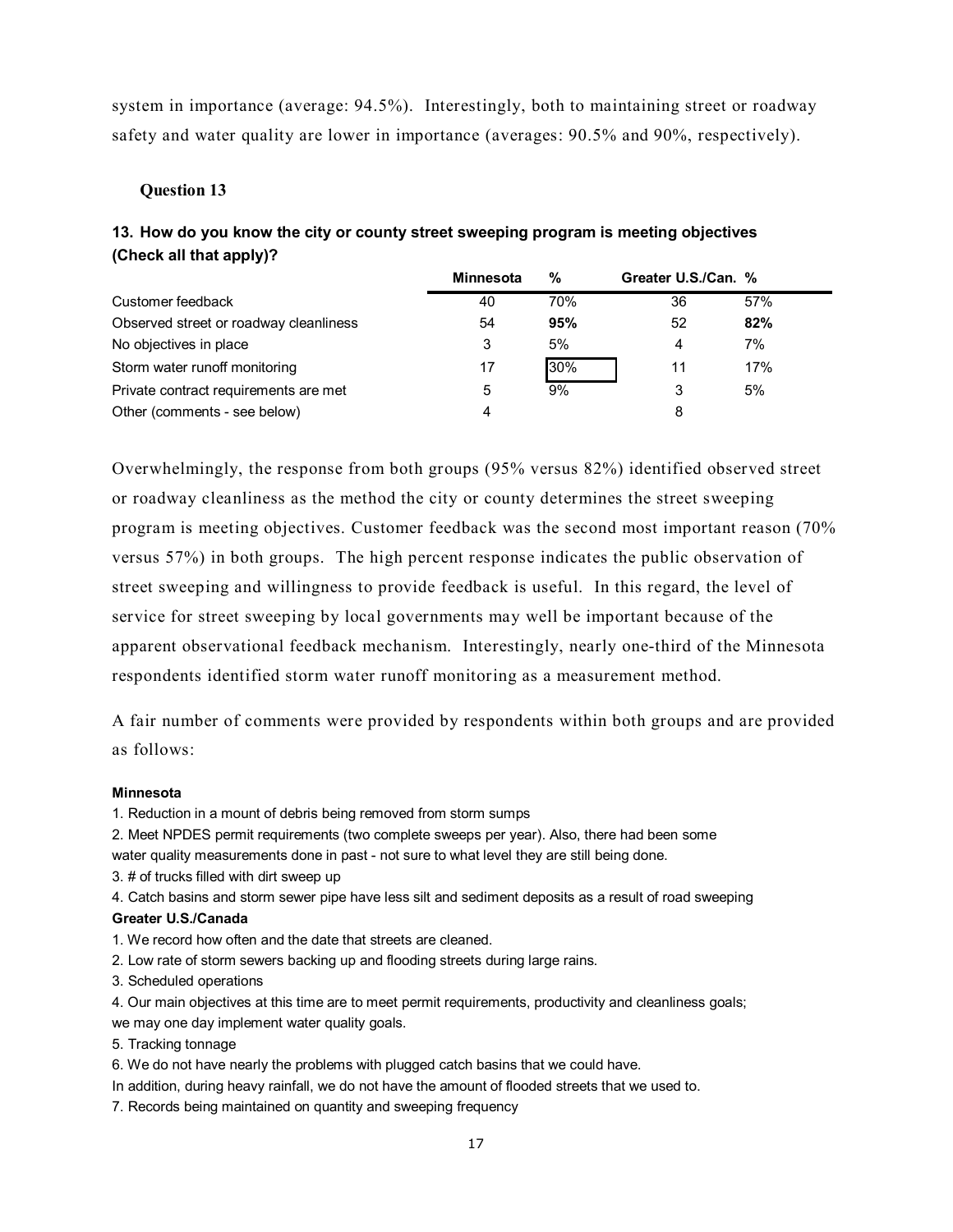#### 8. Established operational performance standards

### **Question 14**

# **14. Would the city or county increase street sweeping frequency if it resulted in improved water quality?**

|                              |         | <b>Minnesota</b> | %    | <b>Greater</b><br>U.S./Can. | %    |
|------------------------------|---------|------------------|------|-----------------------------|------|
| No, due to lack of funding   |         | 5                | 9%   | 7                           | 12%  |
| Yes, with adequate funding   |         | 35               | 62%  | 35                          | 58%  |
| <b>No</b>                    |         | 4                | 7%   | 2                           | 3%   |
| Yes                          |         | 4                | 7%   |                             | 12%  |
| Other (comments - see below) |         | 8                | 14%  | 9                           | 15%  |
|                              | Totals: | 56               | 100% | 61                          | 100% |

Increasing street sweeping frequency if it resulted in improved water quality were similar responses in both groups when tied to adequate funding. A fair number of comments were provided by respondents within both groups and are provided as follows:

#### **Minnesota**

1. Spring and fall sweeping make sense- A good return on investment. Mid-summer sweeping makes no sense after a rain- nothing to sweep.

2. Does not seem to be needed

2. This would be a policy decision based upon data. In Minneapolis, water quality is extremely important, so it would be given great consideration.

Nevertheless, we already have a very aggressive program for these reasons.

4. Staffing shortage. Would need to see appreciable gain in water quality.

5. We sweep year round almost, other than the month of January-we overhaul all sweepers for the year.

4. We double shift for sweeping; it takes our whole crew a month to sweep the entire city. We do not have the time to do it more than once a year.

7. We may, but there would be more factors taken into account in addition to funding.

8. If the need/desire for fall sweeping program was justified & funding provided it would likely be considered.

1. As part of municipal storm water monitoring program, city has installed sump manholes and or V-2 b-1 storm water structures to catch sediment and or floatables before discharge into receiving stream or lake. These structures are vacuumed out yearly or as needed.

#### **Greater U.S./Canada**

1. Would depend on council direction

2. The entire city is swept once a month. Could only do more with additional sweeper and operator

3. Only if there was a problem directly related to street run-off.

4. The sweeping schedule is done with 2 trucks and 3 shifts. All sweeping of streets is done on a continuous basis

5. I do not believe that the city would go beyond what is required due to funding considerations.

6. I believe that we will be mandated to sweep more often and more efficiently soon due to storm water reg's. until then, no changes.

7. No, due to lack of funding. We recently went through a public process to prioritize street maintenance activities and it was recommended to cut the sweeping program by 25%.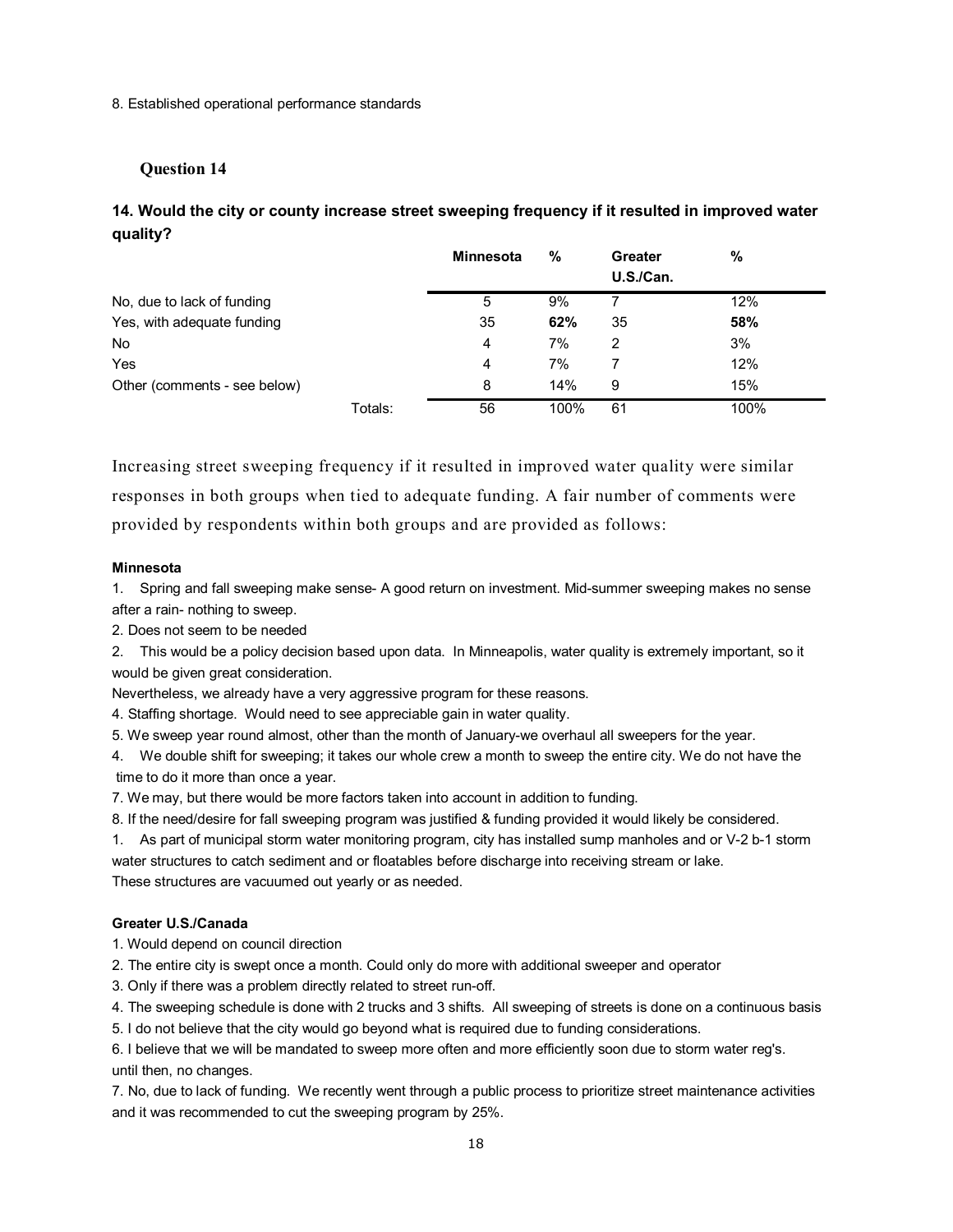8. We feel that weekly sweeping is adequate and anything more would be an unfair burden to the residents.

(parking is heavily used in the beach residential areas)

9. Not sure what you mean by the question

#### **Question 15**

### **15. What are the city or county approximate street or roadway sweeping expenses (labor, equipment, etc.)?**

|                           | <b>Minnesota</b> | $\frac{9}{6}$ | Greater U.S./Can. | %    |
|---------------------------|------------------|---------------|-------------------|------|
| $<$ \$10,000              | 4                | 7%            | 4                 | 7%   |
| $$10,000 - $25,000$       | 11               | 19%           |                   | 12%  |
| $$25,001 - $50,000$       | 8                | 14%           | 9                 | 15%  |
| $$50,001 - $100,000$      | 19               | 33%           | 10                | 17%  |
| \$100,000 - \$250,000     | 10               | 17%           | 10                | 17%  |
| \$250,000 - \$500,000     | 3                | 5%            | 14                | 23%  |
| \$500,001 - \$1,000,000   |                  | 2%            | 3                 | 5%   |
| > \$1,000,000             |                  | 2%            | 3                 | 5%   |
| <b>Total Respondents:</b> | 57               | 100%          | 60                | 101% |



#### **Minnesota Governments**

The above spreadsheet and histogram reflects the distribution of respondents in both groups that were nearly equal in size. The responses are similar to Question #2 with the Minnesota group showing a positive (right) skew. Forty-nine percent (49%) of local government respondents have street-sweeping expenses between \$50,001 – \$250,000 per year. Forty percent (40%) fell within an expense range of <\$10,000 to \$50,000. Thus, the Minnesota governments distribution is affected positively or accounts for the fatness in the skew by lower expenditures for the respondents within the <\$10,000 - \$50,000 subgroup.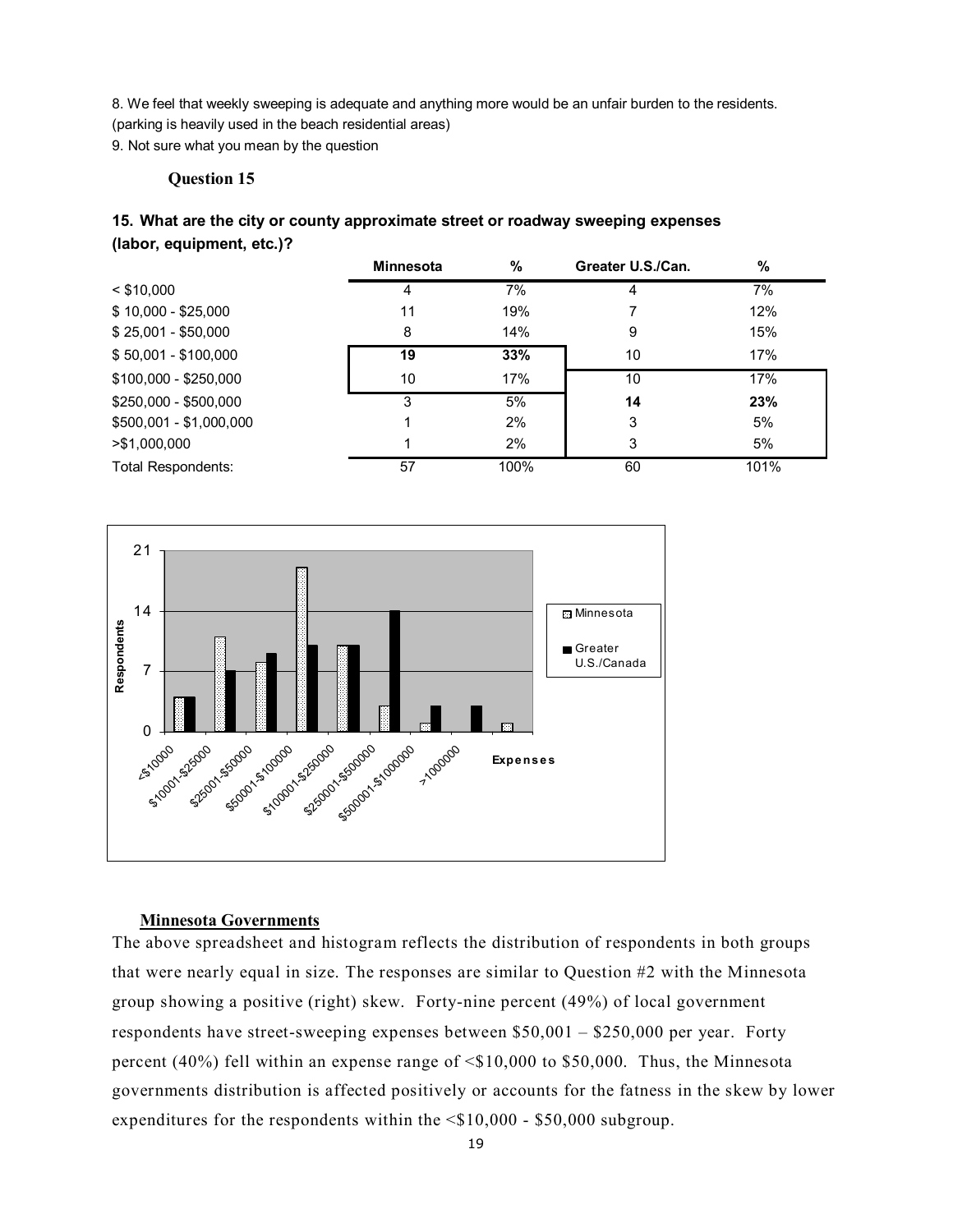#### **Greater U.S./Canada Governments**

The Greater U.S./Canada respondents reflect a distribution that is negative (left) skew. Fifty percent (50%) of local government respondents had expenses within the range of \$100,001 to  $>$ \$1,000,000. Twenty-three percent (23%) of the respondents fell within the \$250,000 -\$500,000 expense range accounting for the fatness in the negatively skewed distribution. Similar to the Minnesota group, thirty-four percent (34%) of the respondents had annual street and roadway expenses from <\$10,000 - \$50,000.

#### **Question 16**

#### **16. Do you have any additional comments?**

1. A lot of time is also spent sweeping sealcoat sand and rock in summer

2. The primary purpose of the sweeping operation is to keep the catch basin grates from plugging.

Incidentally, cleaning off the grates and gutters in the fall or after a windstorm keeps the debris out of the ponds. I question if street sweeping is more cost effective than dredging a stormwater pond.

3. Since we stopped using, sand for snow and ice control our sweeping has become a very small issue.

4. Sweeping frequency should also relate to new construction areas. Also if swept materials are recycled.

5. There is a need for a street sweeper that will pickup and mulch leaves effectively.

Programs are also needed to reduce the amount of trash in the curb line.

6. NPDES permit did not change the amount of sweeping we are doing. It gave us another way to defend what we are spending in our budget.

7. As traffic volumes and speeds increase demand for bare pavements and dry pavements 12 months per year is becoming an expectation. Sand, salt, brine are applied during the winter months to try to meet expectations and limit silt and sediment from entering the storm water conveyance systems. Silt and sediment on our roads pose safety threat do to increase stopping distance when debris is present on our highway.

8. The weekly sweeping operation is with a contracted service during the summer/fall. Typically on Fridays a list of citizen requested, construction areas, and or streets having an accumulation after a rain event are provided to the contractor for sweeping.

#### **Greater U.S./Canada**

1. The city of Greenville does the sweeping in the city limits. I don't believe that Greenville county has a sweeping program.

2. This does not include equipment costs. We do not have a rental rate so the cost of equipment is only shown in the year purchased.

3. Central business district swept twice/week other streets with curb swept on a 10 workday cycle.

Perimeter suburbs without curb approx. three times annually

4. We put a priority on street sweeping many years ago. This is an average sized Midwestern city that does experience snow and ice during the winter months. That said, we continue to run street sweepers during the winter months as long as the temperatures and weather permits.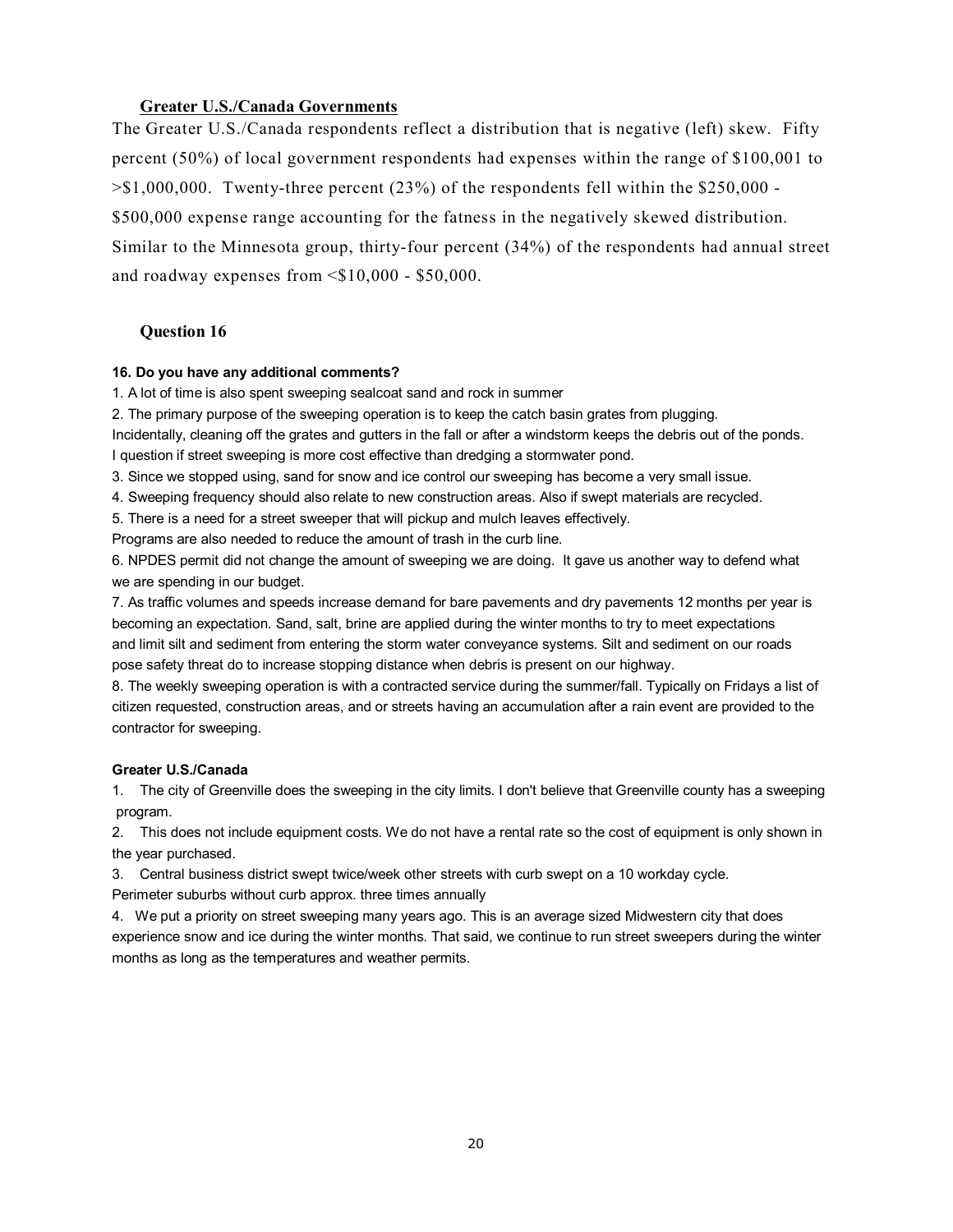#### **Discussion**

#### **Street Sweeping Equipment**

Survey results from Question #7 indicate a wide disparity by Minnesota respondents in street sweeping equipment type (mechanical brush vs. regenerative-air or vacuum) usage with respect to the local governments in other states and Canadian provinces. When looking at all sweepers in use by the local governments, the mechanical brush sweeper is much more common in Minnesota (70%) versus Greater U.S./Canada (41%). In addition, Minnesota respondents are twice as likely (61.8% versus 30.2%) to use mechanical brush sweepers only, rather than vacuum or regenerative-air sweepers. However, the reverse is true, within the Greater U.S./Canada group where vacuum or regenerative-air are nearly twice as likely to be used (69.8% versus 38.2%) than mechanical sweepers only.

#### **Sweeping Frequencies**

Results of street sweeping frequencies from Question #9 contrasted significantly between the two groups. Minnesota respondents swept streets at a twice (2x) per year frequency (response range of 58, 62 and 72% of the respondents for arterial streets, commercial/industrial areas and residential areas). Adding the three - six times per year frequency percentages reflects a combined response of 84, 81, and 95% for these areas. The Greater U.S./Canada respondents swept the same areas at three - six times, more frequently than the former rate or biweekly (response range of 76, 66, 76% of the respondents for arterial streets, commercial/industrial areas and residential areas). For Central Business Districts, sweeping frequency differences continued with 75% of Minnesota respondents sweeping twice, three – six times or more frequently per year. In contrast, the Greater U.S./Canada respondents reflected 86% either swept more frequently than three – six times per year, biweekly or weekly.

It is apparent from survey results, reported street sweeping frequencies are significantly less for the Minnesota respondents versus Greater U.S./Canada respondents across both land use areas and street types. Reasons for the differences are not obvious from the survey results. Further analysis of the results will be undertaken in Report No. 3.

#### **Leaf Programs and Equipment**

Within both groups, handling leaves is distinctly different. More than 75% of the respondents in both groups conduct normal sweeping operations. However, with respect to a specific leave collection and pick-up program, Minnesota respondents were much more likely (36% versus 16%) to request or require residents to bag and take leaves to a city or county compost facility. In contrast, the Greater U.S./Canada respondents request or require residents (43% versus 16%) to bag leaves for a collection program. Thus, having a separate bag and collection

21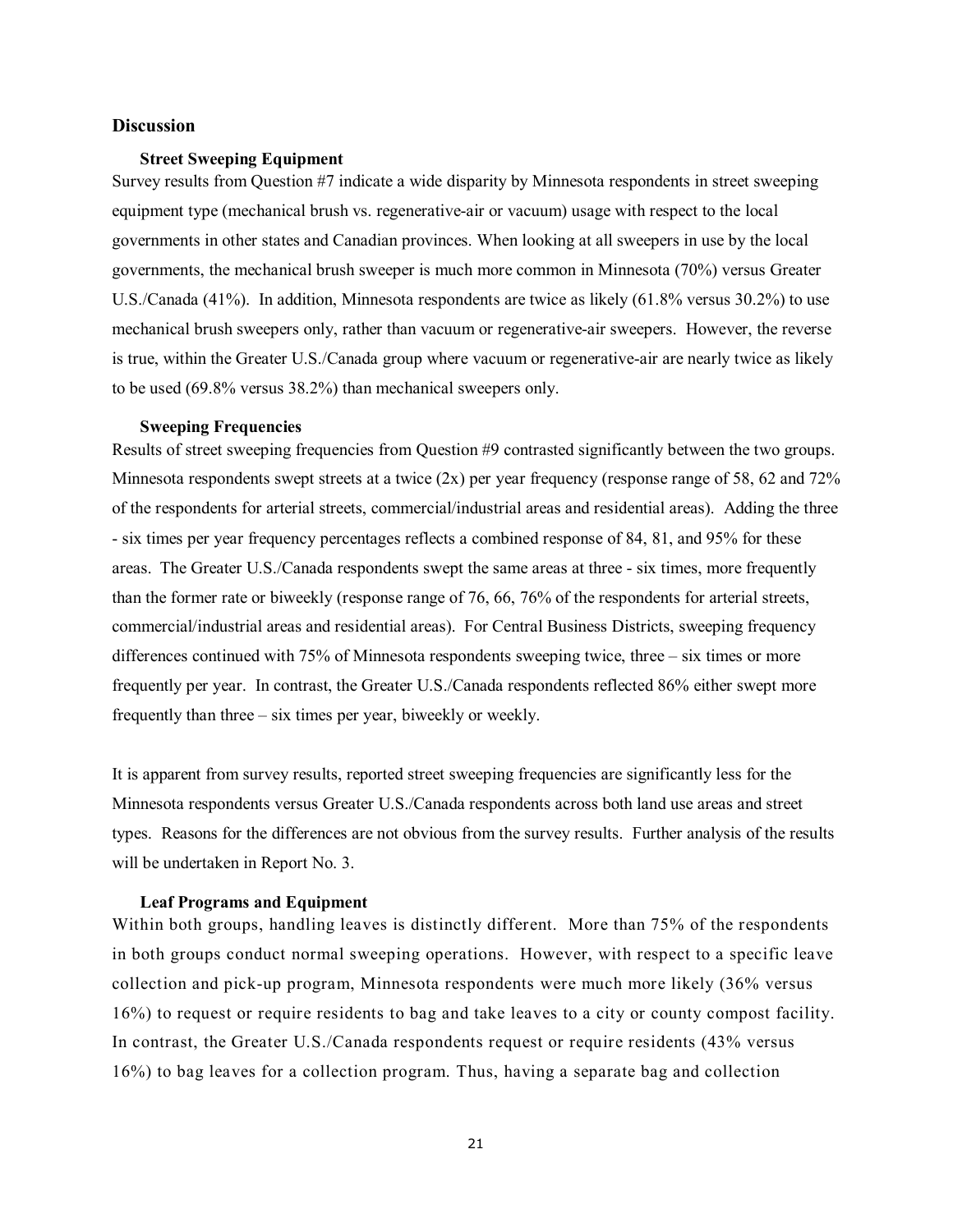program for leaves may cause the Greater U.S./Canada group to use specialized pick-up equipment (41% versus 14%) than Minnesota local governments.

However, the number of respondents (<30) within each of the categories or answers is not adequate to derive further conclusions from the two groups responses. However, leaf collection and disposal is an interesting subject area worthy of future additional survey efforts because of its expense and benefits.

#### **Program Objectives and Measurements**

Question #12 results are interesting because Minnesota respondents identify "keeping materials out of the storm water system" with the highest percentage (82%) as a very important reason for sweeping. For the Greater U.S./Canada respondents, aesthetics and cleanliness was also identified as very important, but only for 67% of the respondents. Combining percent responses for "very important" and "important" and averaging the sum for both groups show essentially the same results.

- 1. Keeping materials out of the storm sewer system (average: 97%);
- 2. Aesthetics and/or cleanliness, (average: 94.5%);
- 3. Maintaining street or roadway safety, (90.5%);
- 4. water quality improvement; (90%), and
- 5. Phase I or II permit requirement, (85%).

Keeping materials out of the storm sewer system is the main reason for conducting a street sweeping program.

#### **Street Sweeping Program Funding**

 A majority in both groups (62% versus 57%) would increase street sweeping frequency with adequate funding if it resulted in improved water quality. Response results are similar to Question #2 with both groups showing slight skew to their distributions. For the Minnesota respondents, fifty percent (50%) of the local governments have street-sweeping expenses between \$50,001 – \$250,000 per year with forty percent (40%) falling within an expense range of <\$10,000 to \$50,000. For the Greater U.S./Canada respondents, fifty percent (50%) of the local governments had expenses within the range of \$100,001 to  $>$ \$1,000,000 with twenty-three percent (23%) of the respondents falling within the \$250,000 - \$500,000 expense range. Similar to the Minnesota group, thirty-four percent (34%) of the respondents had annual street and roadway expenses from <\$10,000 - \$50,000.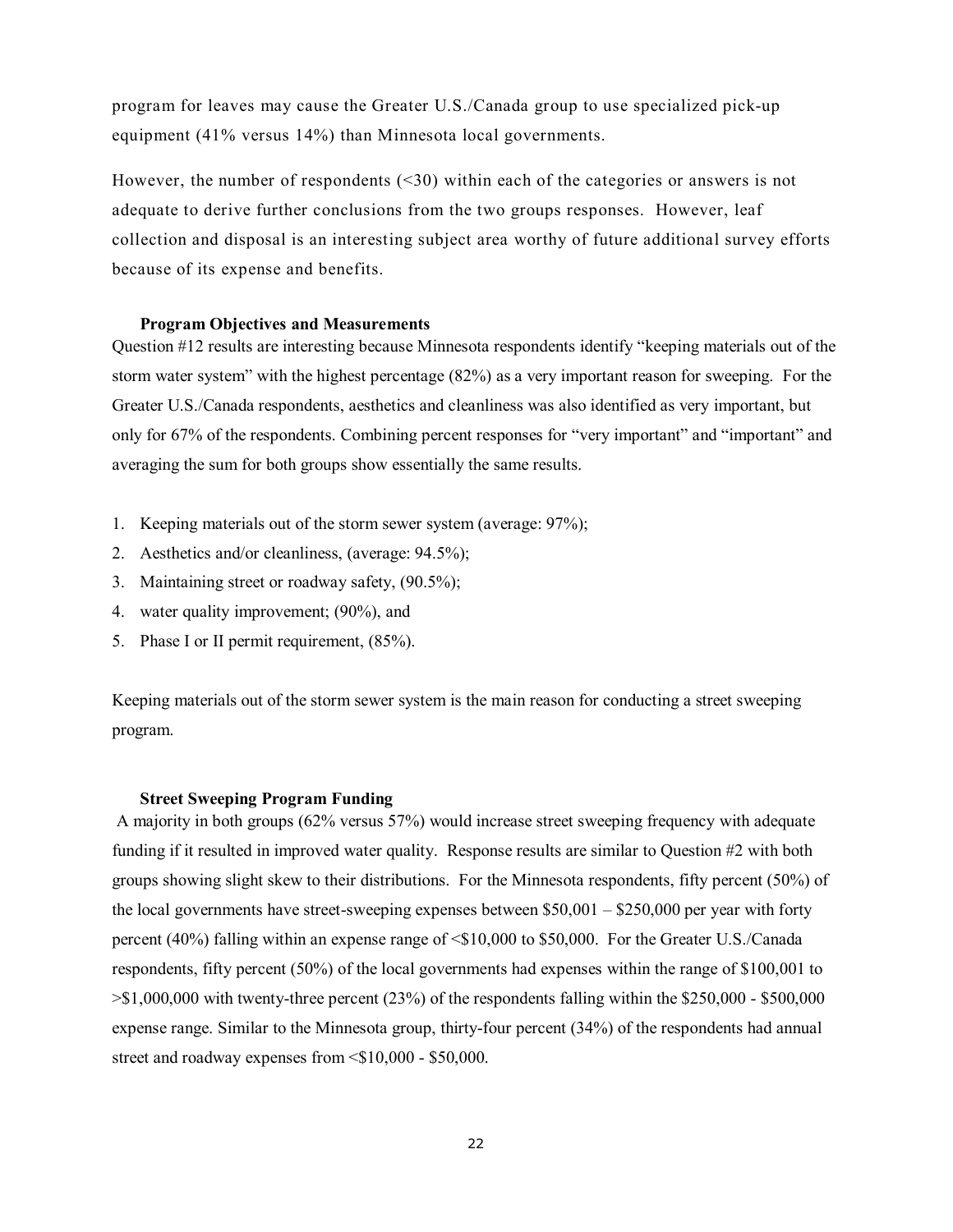The following table shows similarities and differences with respect to the two groups based upon results from population ranges in Questions #2 and expenditure ranges from Question #15.

| <b>City Population or Street Sweeping Expenditures</b> | <b>Number of</b><br><b>Minnesota</b><br><b>Respondents</b> | <b>Number of Greater</b><br>U.S./Canada<br><b>Respondents</b> |
|--------------------------------------------------------|------------------------------------------------------------|---------------------------------------------------------------|
| Cities or counties: $< 5,000 - 25,000$ population      | 21                                                         | 20                                                            |
| Expenditures: <\$10,000 - \$50,000                     | 23                                                         | 20                                                            |
| Cities or counties: $25,000 - 250,000$ population      | 32                                                         | 41                                                            |
| Expenditures: \$50,000 - \$500,000                     | 32                                                         | 34                                                            |

For small cities or counties ( $\leq 5,000 - 25,000$ ) in both groups, street sweeping expenditures fell within the same range of  $\leq$ \$10,000 - \$50,000 per year. For the medium sized cities or counties (25,000 – 250,000), a higher, number of cities in the Greater U.S./Canada group were represented (41 versus 32). However, a similar number as the Minnesota group (34 versus 32) expended \$50,000 - \$500,000 on street sweeping. The difference in the number cities or counties (7) in the Greater U.S./Canada group probably reflects higher street sweeping expenditures. This is because six cities or counties had expenditures ranging from \$500,001 to >\$1,000,000 and yet there were only two cities or counties with populations greater than 250,000. Thus, the higher street sweeping frequencies reported by the Greater U.S./Canada respondents may partially be supported by greater expenditures.

A small number of cities or counties in both groups had higher expenditures, but was not analyzed further.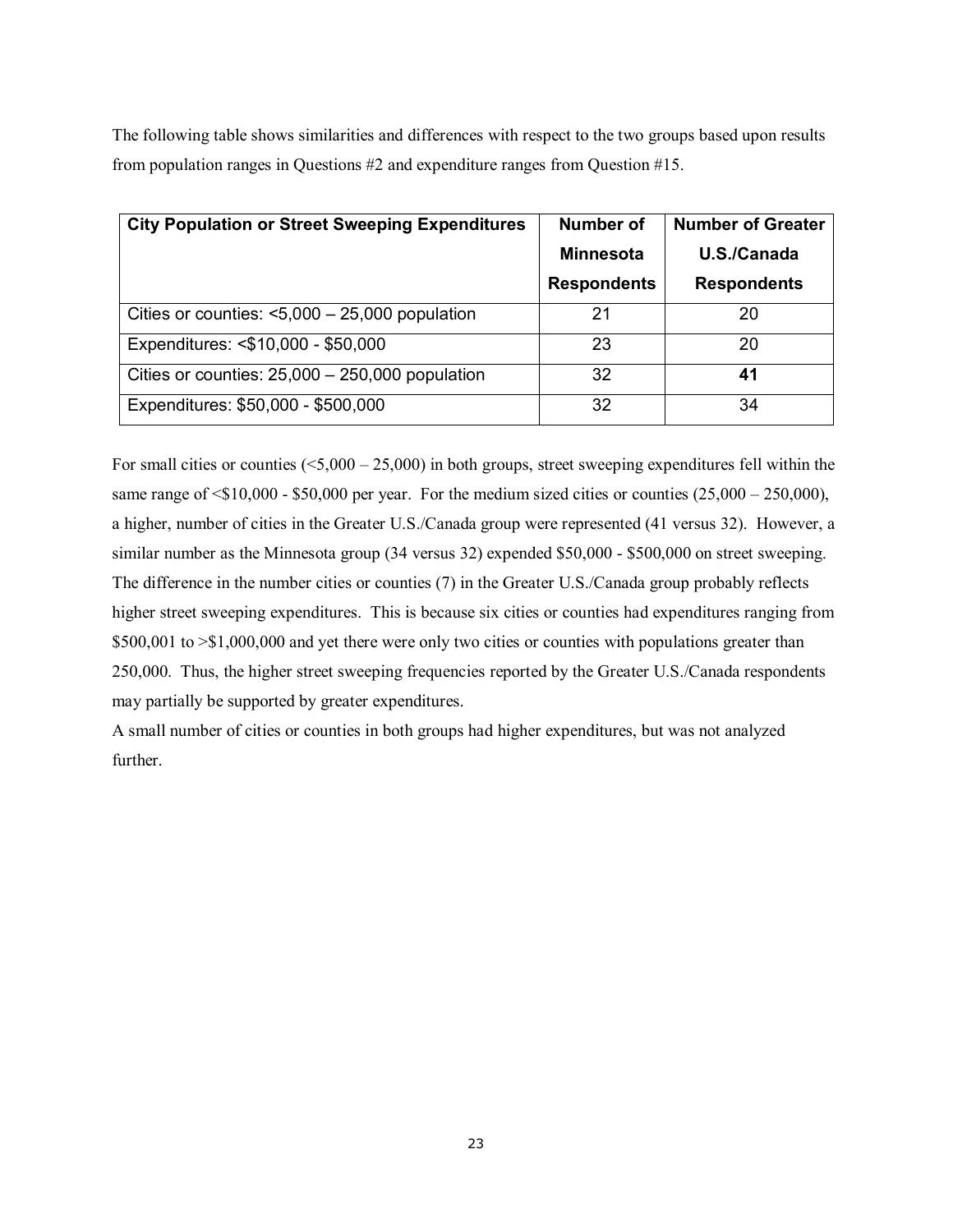### **Appendix A – Survey Monkey Questionnaire**

### **Street Sweeping - State of the Practice Survey**

Introduction and Background Information

This survey is being requested on behalf of Ramsey-Washington Metro-Watershed District in Minnesota. If your city or county operates a street or roadway sweeping program, would you please take 10 minutes to complete this survey?

Survey results are important to the District and Minnesota Chapter of APWA and will be incorporated into a Street Sweeping - State of the Practice Report.

If you would like to see the results, please visit http://www.rwmwd.org or http://www.minnesota.apwa.net after January 31, 2005.

### **\* 1. Who is filling out this survey (check all that apply)?**

County engineer Utility superintendent City engineer Public works superintendent Highway engineer Contractor Street superintendent Operations Manager Director/manager Director of public works Other (please specify)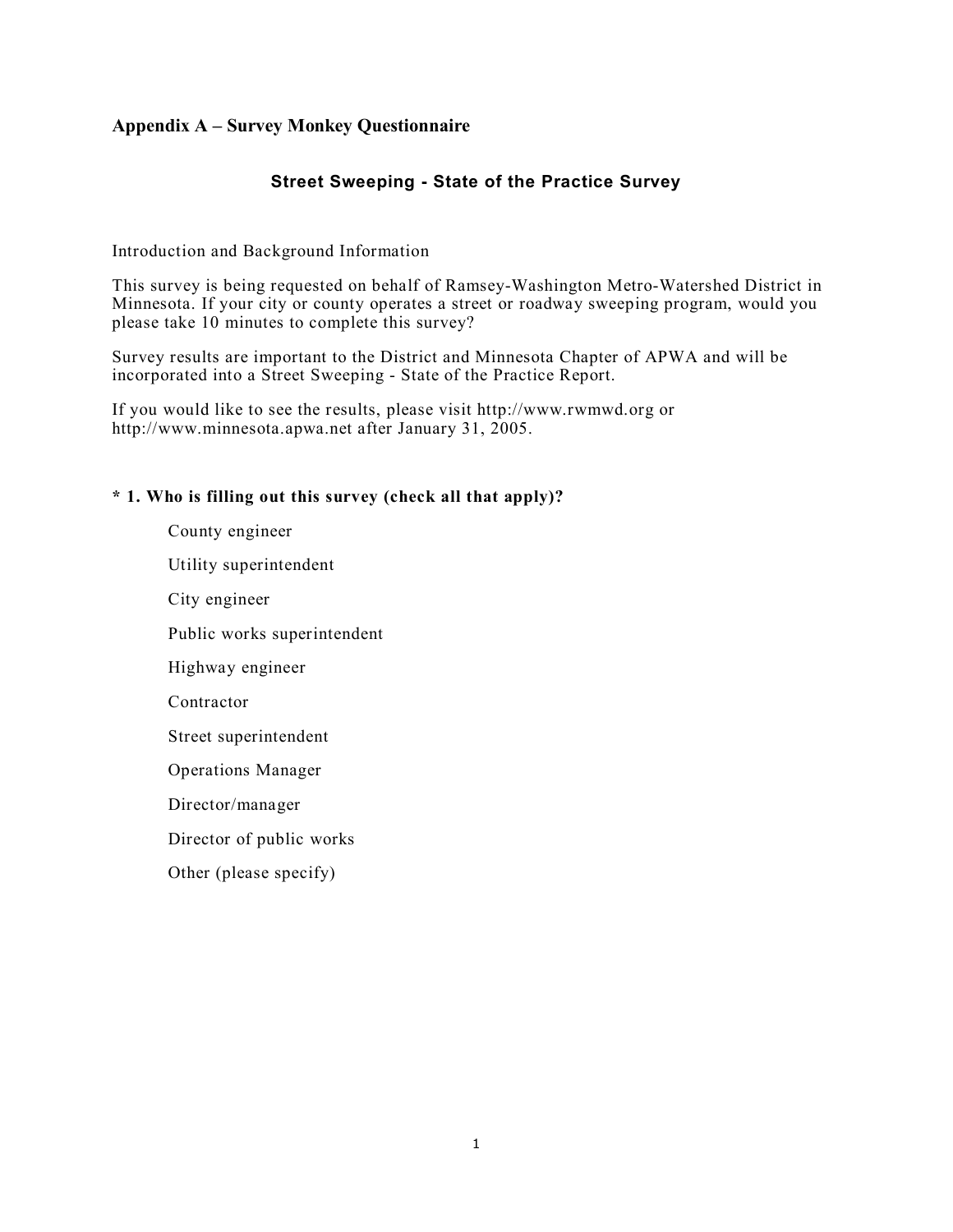### **\* 2. City or County population?**

 $< 5,000$  5,000 - 10,000 10,001 - 25,000 25,001 - 50,000 50,001 - 100,000 100,001 - 250,000 >250,001

### **\* 3. Enter approximate miles of streets or roadways in the city or county**

 $100$  100 - 500 501 - 1,000 >1,001

# **\* 4. Enter State or Canadian Province**

United States: AL AK AZ AR CA CO CT DE DC FL GA HI ID IL IN IA KS KY LA ME MD MA MI MN MS MO MT NE NV NH NJ NM NY NC ND OH OK OR PA RI SC SD TN TX UT VT VA WA WV WI WY

Canada: AB BC MB NB NL NT NS NU ON PE QC SK YT

### **\* 5. Enter ZIP or mail code for city hall or courthouse**

 $Next$ 

**Please provide us with some background information to assess the state of the practice.**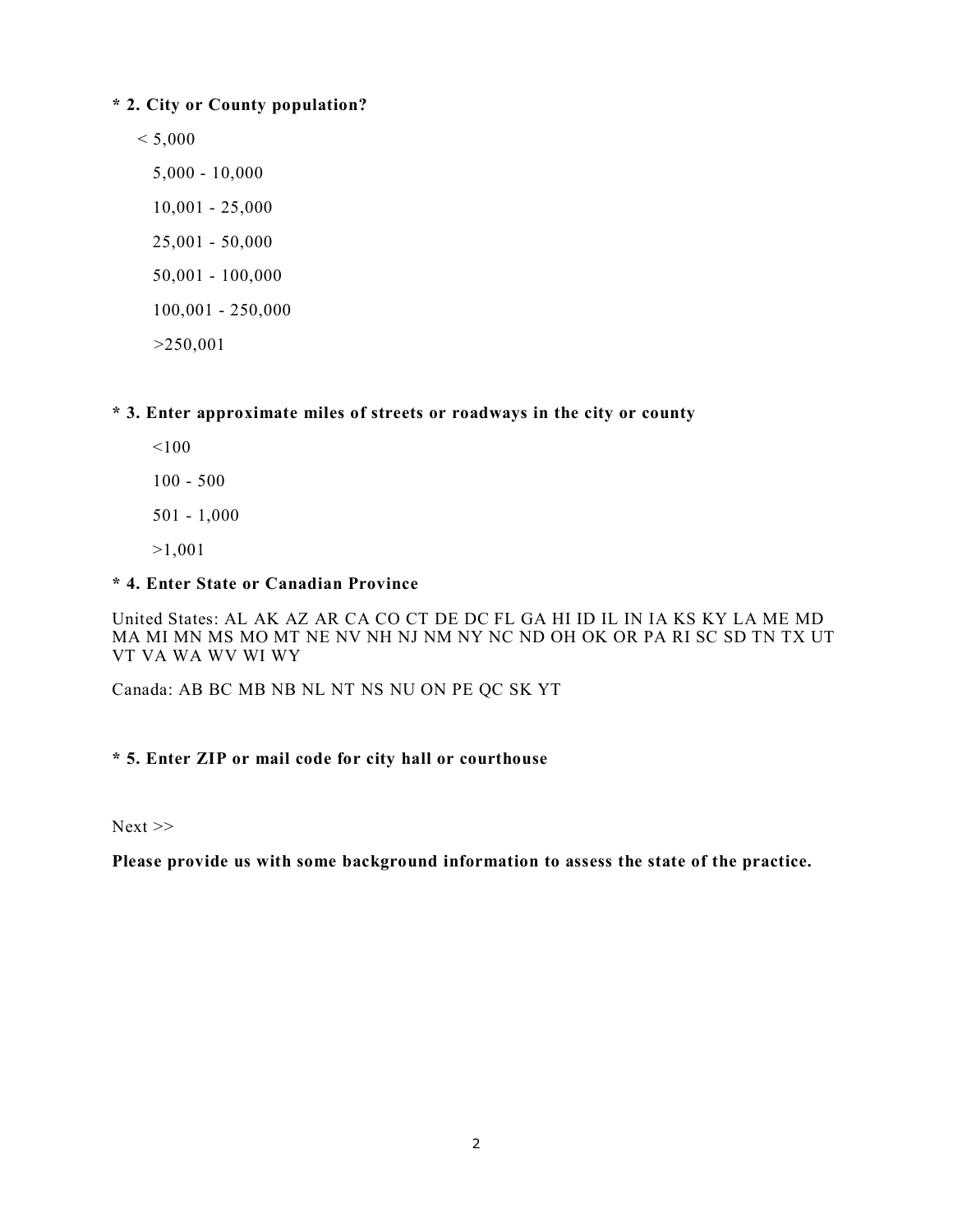## **\* 6. How are city or county street sweeping operations conducted?**

 City or county equipment and labor Combination of the above Conducted by another unit of government Contractor equipment and labor Other (please specify)

**\* 7. What type(s) of street sweeping equipment is used (check all that apply)?**

Sweeper: regenerative-air with mechanical brush

Sweeper: mechanical brush

Sweeper: mechanical brush with vacuum assist

Other (please specify)

### **\* 8. Are there areas that are swept more frequently than once per year?**

Yes No

### **9. If you answered Yes to Question 8, please indicate those areas that are swept more frequently than once per year (check all that apply)**

Weekly Bi-weekly Twice per year (spring and fall) Three to six times per year More frequently

Areas near lakes, rivers and streams

Arterial streets

Commercial/industrial areas

Sediment accumulation areas

Residential areas

Central Business District

### **\* 10. Do you conduct a fall sweeping?**

Yes No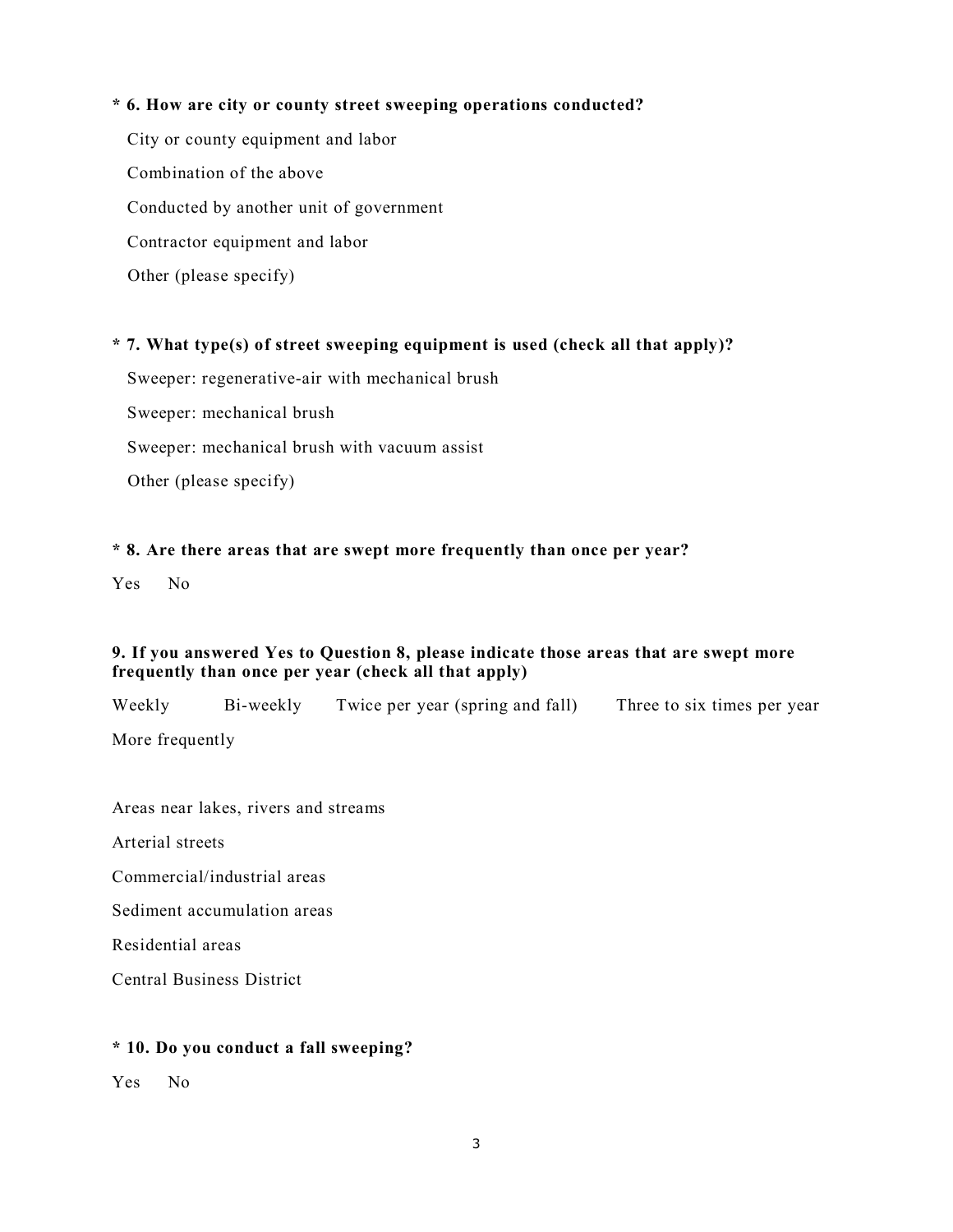### **11. If you answered Yes to Question 10, how do you address the challenge of leaf pick-up (check all that apply)?**

Conduct normal sweeping Residents take leaves to city or county compost facility Use specialized leaf pick-up equipment Residents bag leaves for collection program Other (please specify)

<< PrevNext >>

#### **Street Sweeping - State of the Practice Survey**

### **Performance**

### **12. How important are these reasons to your street sweeping program (check all that apply)?**

| Very important | Important | Somewhat important | Not important |
|----------------|-----------|--------------------|---------------|
|                |           |                    |               |

Keep materials out of the storm water system

Water quality improvement

Maintain street or roadway safety

Aesthetics and/or cleanliness

Phase I or II storm water permit requirement

### **\* 13. How do you know the city or county street sweeping program is meeting objectives (check all that apply)?**

Observed street or roadway cleanliness Storm water runoff monitoring Private contract requirements are met No objectives in place Customer feedback Other (please specify)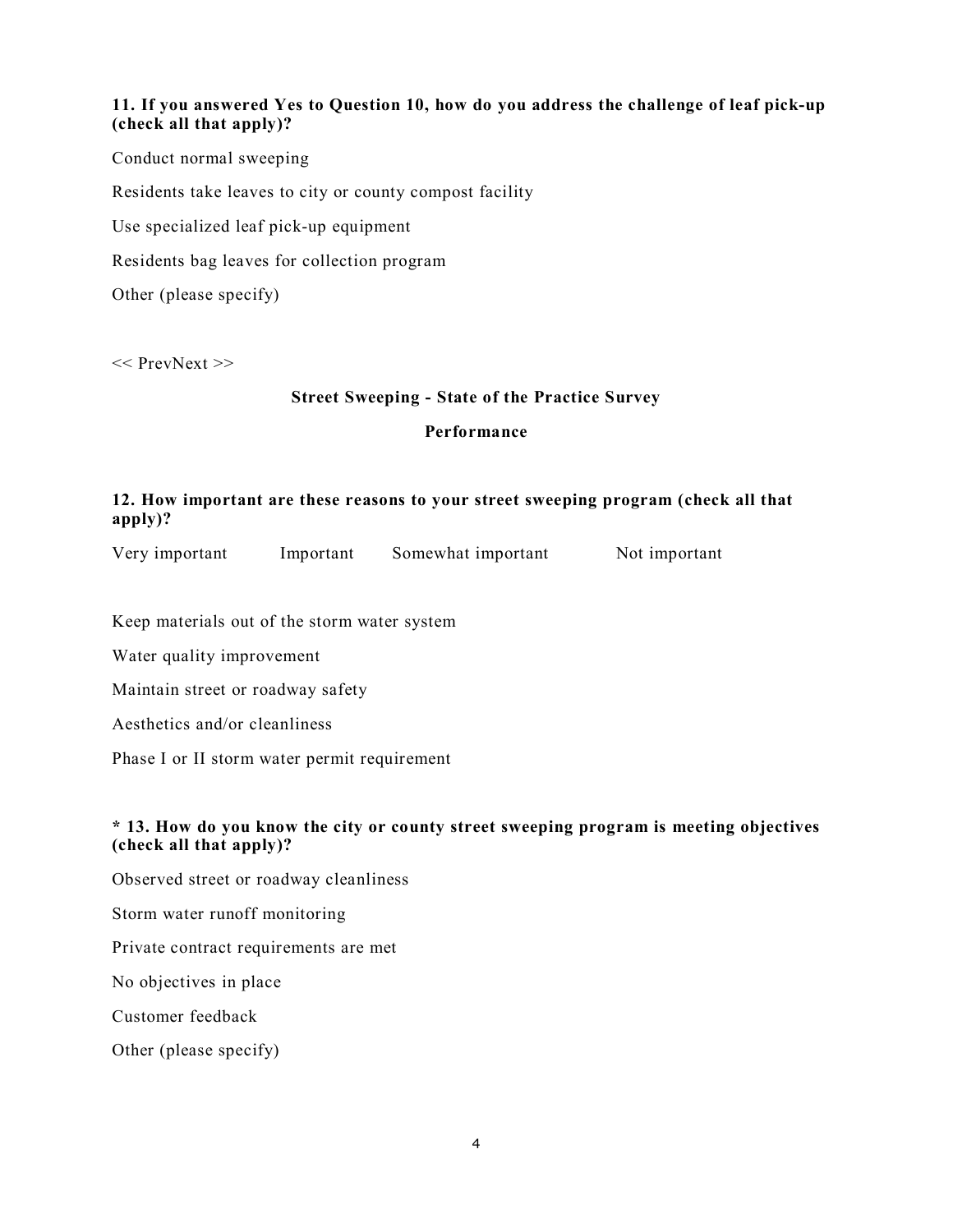### **\* 14. Would the city or county increase street sweeping frequency if it resulted in improved water quality?**

No

Yes, with adequate funding

Yes

No, due to lack of funding

Other (please specify)

### **\* 15. What are the city or county approximate annual street or roadway sweeping expenses (labor, equipment, etc.)?**

- $<$ \$10,000
- \$10,000 \$25,000
- \$25,001 \$50,000
- \$50,001 \$100,000
- \$100,001 \$250,000
- \$250,001 \$500,000
- \$500,001 \$1,000,000
- >\$1,000,000

## **16. Do you have any additional comments?**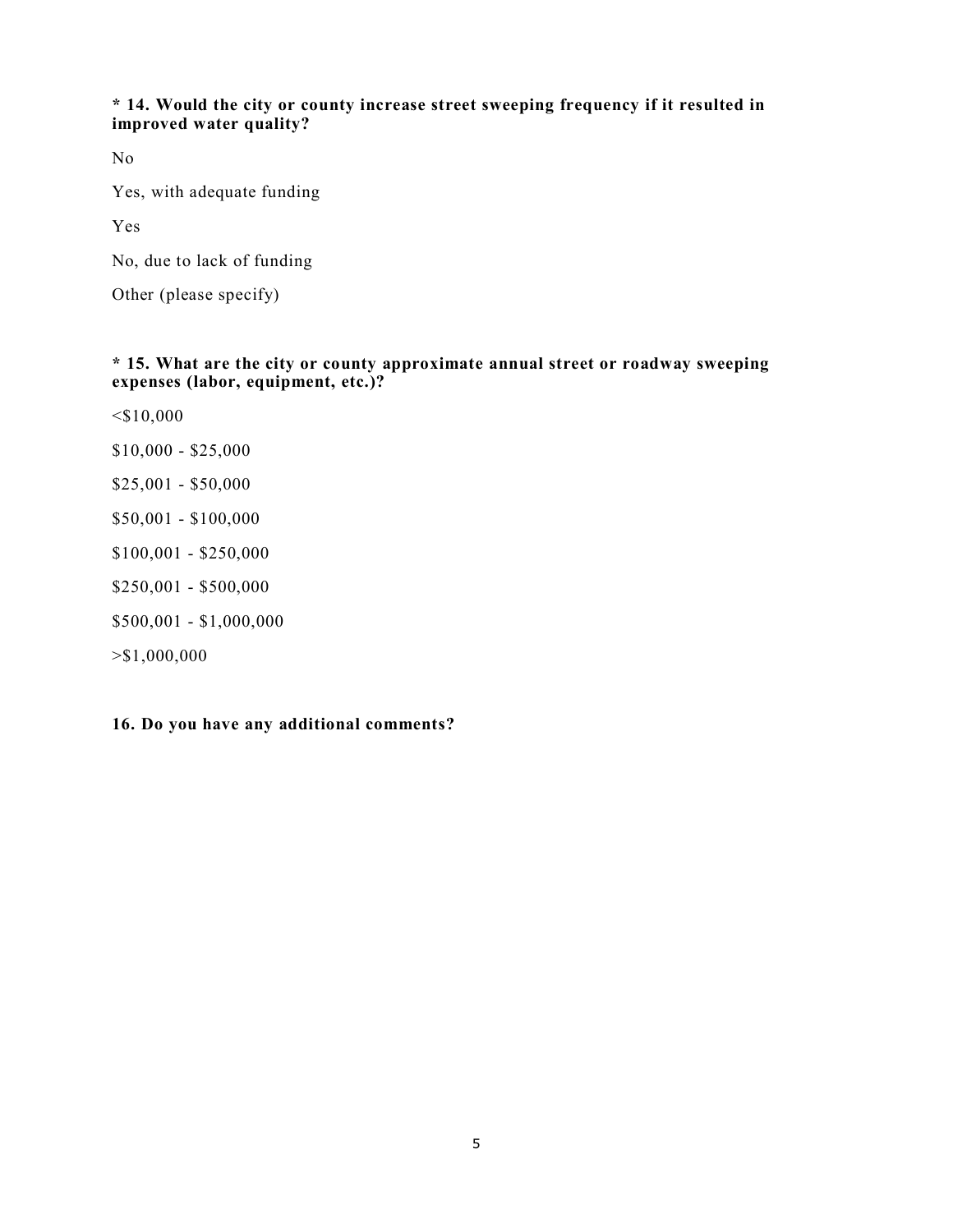# **Appendix B – Survey Monkey Questionnaire Results: Overall Survey**

**1. Who is filling out this survey (check all that apply)?** 

| <b>Response</b>              | <b>Percent Response Total</b> |
|------------------------------|-------------------------------|
| Director of public works:    | 20.8% [25]                    |
| City engineer:               | 5.8% [7]                      |
| Street superintendent:       | $13.3\%$ [16]                 |
| <b>Operations Manager:</b>   | $9.2\%$ [11]                  |
| Director/manager:            | $10.8\%$ [13]                 |
| Utility superintendent:      | $2.5\%$ [ 3]                  |
| Contractor:                  | $0\% \quad [0]$               |
| Public works superintendent: | 20% [24]                      |
| County engineer:             | $0\%$ [ 0]                    |
| Highway engineer:            | $0.8\%$ [ 1]                  |
| Other (please specify):      | 16.7% [20]                    |
| Total Respondents 120        |                               |
| (filtered out) 0             |                               |
| (skipped this question) 0    |                               |
|                              |                               |

# **2. City or County population?**

| <b>Response</b>           | <b>Percent Response Total</b> |
|---------------------------|-------------------------------|
| < 5,000                   | $1.7\%$ [ 2]                  |
| $5,000 - 10,000$          | $9.2\%$ [11]                  |
| $10,001 - 25,000$         | 23.3% [28]                    |
| $25,001 - 50,000$         | 21.7% [26]                    |
| $50,001 - 100,000$        | 25.8% [31]                    |
| $100,001 - 250,000$       | 13.3% [16]                    |
| > 250,001                 | $5\%$ [ 6]                    |
| Total Respondents 120     |                               |
| (filtered out) 0          |                               |
| (skipped this question) 0 |                               |
|                           |                               |

#### **3. Enter approximate miles of streets or roadways in the city or county**

| <b>Response</b>           | <b>Percent Response Total</b> |
|---------------------------|-------------------------------|
| < 100                     | 26.7% [32]                    |
| $100 - 500$               | 56.7% [68]                    |
| $501 - 1,000$             | $10.8\%$ [13]                 |
| >1,001                    | 5.8% [7]                      |
| Total Respondents 120     |                               |
| (filtered out) 0          |                               |
| (skipped this question) 0 |                               |

### **4. Enter State or Canadian Province**

| Response             | <b>Percent Response Total</b> |
|----------------------|-------------------------------|
| <b>United States</b> | $0\%$ [0]                     |
| AL.                  | $0.8\%$ [1]                   |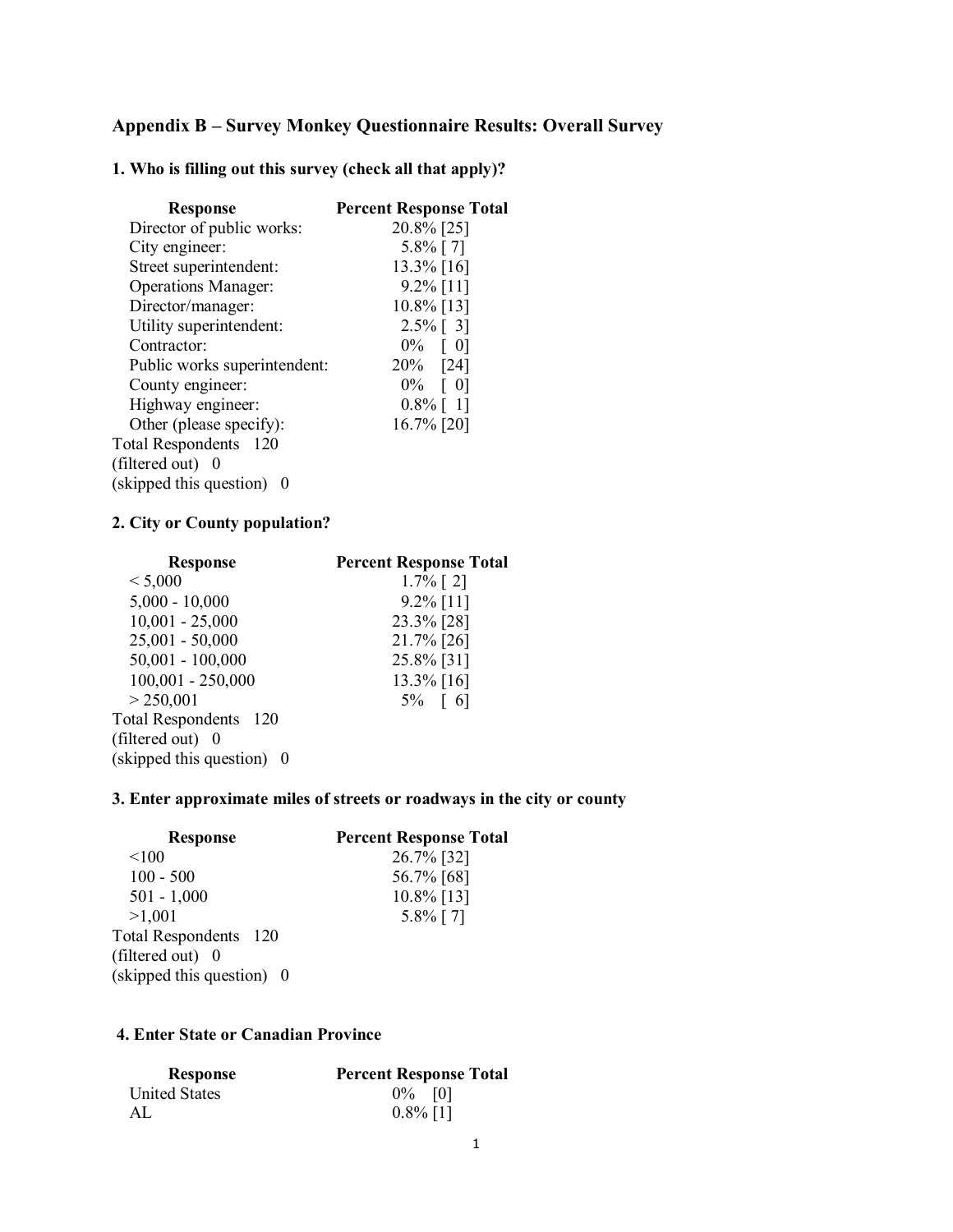| АK        | $0\%$<br>[0] |
|-----------|--------------|
| AZ        | $1.7\%$ [2]  |
| AR        | $0\%$<br>[0] |
| CA        | 5% [6]       |
| CO        | $1.7\%$ [2]  |
| <b>CT</b> | $0.8\%$ [1]  |
| DE        | $1.7\%$ [2]  |
| DC        | $0\%$ [0]    |
| FL        | $3.3\%$ [4]  |
| GA        | $0.8\%$ [1]  |
| H         | $0\%$ [0]    |
| ID        | $0\%$ [0]    |
| IL        | 5% [6]       |
| IN        | $0\%$ [0]    |
| IA        | $0.8\%$ [1]  |
| KS        | $0.8\%$ [1]  |
| ΚY        | $0\%$ [0]    |
| LA        | $0\%$ [0]    |
| МE        | $1.7\%$ [2]  |
| MD        | $0\%$ [0]    |
| MA        | $0.8\%$ [1]  |
| MI        | $1.7\%$ [2]  |
| MN        | 44.2% [53]   |
| MS        | $0\%$ [0]    |
| МO        | $0.8\%$ [1]  |
| МT        | $3.3\%$ [4]  |
| NE        | $0.8\%$ [1]  |
| NV        | $1.7\%$ [2]  |
| NΗ        | $0\%$ [0]    |
| NJ        | $0.8\%$ [1]  |
| NM        | $0\%$ [0]    |
| NY        | $1.7\%$ [2]  |
| NC        | $0.8\%$ [1]  |
| ND        | $0\%$ [0]    |
| OH        | $0.8\%$ [1]  |
| OK        | 0% [0]       |
| <b>OR</b> | $0.8\%$ [1]  |
| PA        | $2.5\%$ [3]  |
| <b>RI</b> | $0\%$ [0]    |
| SC        | $0.8\%$ [1]  |
| <b>SD</b> | $0\%$ [0]    |
| <b>TN</b> | $0.8\%$ [1]  |
| BC        | $0.8\%$ [1]  |
| MB        | $0\%$ [0]    |
| NB        | $0.8\%$ [1]  |
| $\rm NL$  | $0\%$ [0]    |
| NT        | $0\%$ [0]    |
| NS        | $0\%$ [0]    |
| NU        | $0\%$ [0]    |
| ON        | $0.8\%$ [1]  |
| PE        | $0\%$ [0]    |
| QC        | $0\%$ [0]    |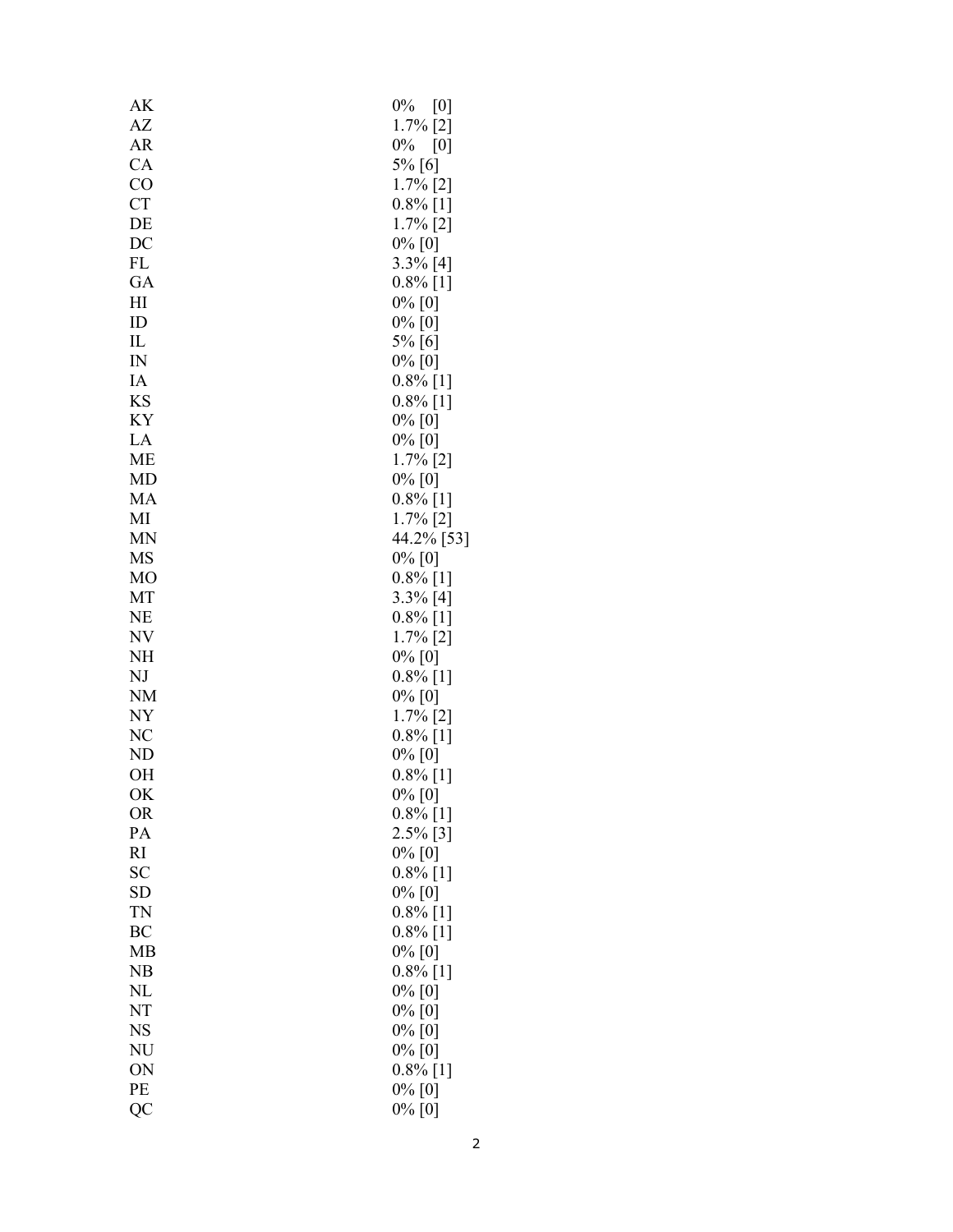$SK$  0% [0]  $YT$  0%  $[0]$ Total Respondents 120 (filtered out) 0 (skipped this question) 0

# **5. Enter ZIP or mail code for city hall or courthouse.**

Total Respondent: 120 (filtered out) 0 (skipped this question) 0

# **6. How are city or county street sweeping operations conducted?**

| <b>Response</b>                          | <b>Percent Response Total</b> |
|------------------------------------------|-------------------------------|
| City or county equipment and labor:      | 77.5% [93]                    |
| Contractor equipment and labor:          | $5.8\%$ [ 7]                  |
| Combination of the above:                | $7.5\%$ [ 9]                  |
| Conducted by another unit of government: | $0\% \quad [0]$               |
| Other (please specify):                  | $9.2\%$ [11]                  |
| Total Respondents 120                    |                               |
| (filtered out) 0                         |                               |
| (skipped this question) 0                |                               |
|                                          |                               |

### **7. What type(s) of street sweeping equipment is used (check all that apply)?**

| <b>Response</b>                | <b>Percent Response Total</b> |
|--------------------------------|-------------------------------|
| Sweeper: mechanical brush:     | 71.7% [86]                    |
| Sweeper: mechanical brush with |                               |
| vacuum assist:                 | 26.7% [32]                    |
| Sweeper: regenerative-air with |                               |
| mechanical brush:              | 30.8% [37]                    |
| Other (please specify):        | $5\%$ [ 6]                    |
| Total Respondents 120          |                               |
| (filtered out) 0               |                               |
| (skipped this question) 0      |                               |

# **8. Are there areas that are swept more frequently than once per year?**

| <b>Response</b>           | <b>Percent Response Total</b> |
|---------------------------|-------------------------------|
| Yes                       | 99.2% [119]                   |
| Nο                        | $0.8\%$ [ 1]                  |
| Total Respondents 120     |                               |
| (filtered out) 0          |                               |
| (skipped this question) 0 |                               |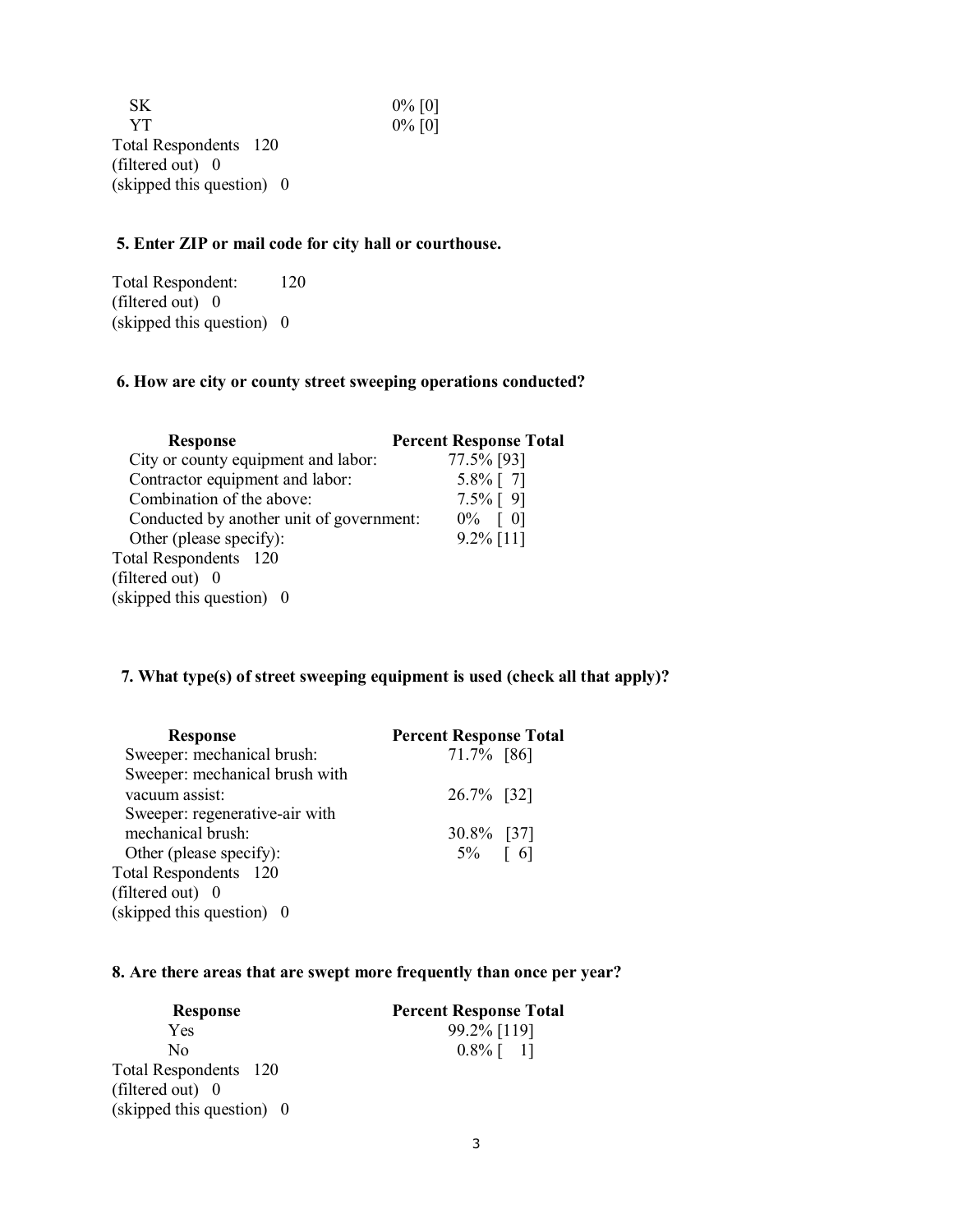### **9. If you answered Yes to Question 8, please indicate those areas that are swept more frequently than once per year (check all that apply)**

Weekly Bi-weekly Twice per year (spring and fall) Three to six times per year More frequently Response Total Arterial streets 13% (12) 18% (17) 27% (25) 26% (24) 17% (16) 94<br>Commercial/industrial areas 15% (14) 11% (10) 34% (31) 25% (23) 14% (13) 91 15% (14) 11% (10) 34% (31) 25% (23) 14% (13) 91 Residential areas 6% (6) 11% (11) 41% (41) 27% (27) 15% (15) 100 Central Business District 28% (27) 14% (14) 20% (20) 15% (15) 22% (22) 98 Areas near lakes, rivers and streams 10% (7) 11% (8) 26% (19) 33% (24) 19% (14) 72 Sediment accumulation areas 10% (8) 6% (5) 18% (14) 44% (34) 22% (17) 78 Total Respondents 118 (filtered out) 0 (skipped this question) 2

### **10. Do you conduct a fall sweeping?**

| <b>Response</b>           | <b>Percent Response Total</b> |
|---------------------------|-------------------------------|
| Yes                       | 82.5% [99]                    |
| Nο                        | 17.5% [21]                    |
| Total Respondents 120     |                               |
| (filtered out) $0$        |                               |
| (skipped this question) 0 |                               |

**11. If you answered Yes to Question 10, how do you address the challenge of leaf pick-up (check all that apply)?** 

| <b>Response</b>                                          | <b>Percent Response Total</b> |
|----------------------------------------------------------|-------------------------------|
| Conduct normal sweeping                                  | 73.3% [77]                    |
| Residents take leaves to city or county compost facility | 24.8% [26]                    |
| Residents bag leaves for collection program              | 27.6% [29]                    |
| Use specialized leaf pick-up equipment                   | 25.7% [27]                    |
| Other (please specify)                                   | 14.3% [15]                    |
| Total Respondents 105                                    |                               |
| (filtered out) 0                                         |                               |
| (skipped this question) 15                               |                               |
|                                                          |                               |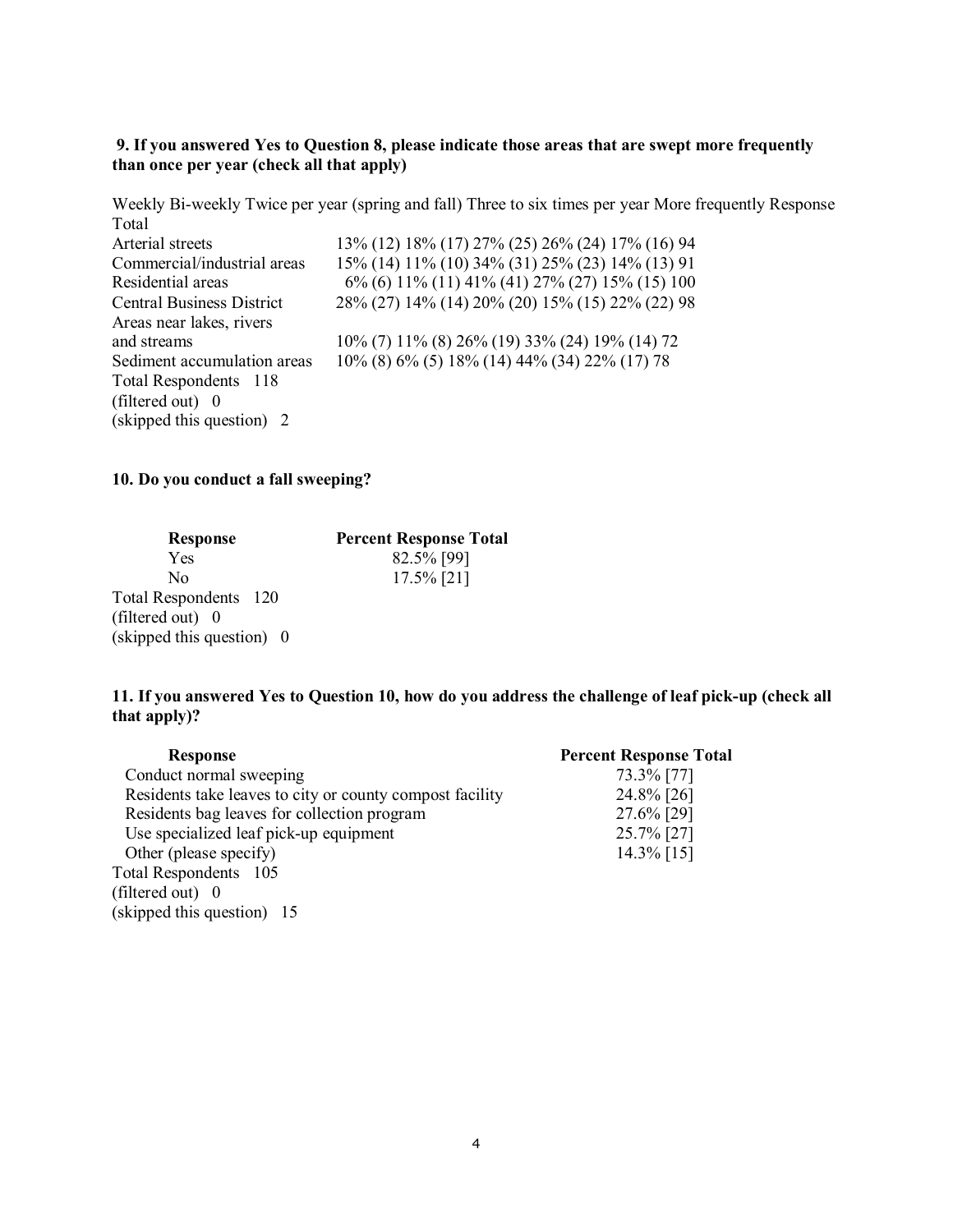# **12. How important are these reasons to your street sweeping program (check all that apply)?**

|                                                        |             |             |             | <u>V Cry Thipoliant Hilpoliant Somewhat hilpoliant FWt hilpoliant Kesponde</u> |     |
|--------------------------------------------------------|-------------|-------------|-------------|--------------------------------------------------------------------------------|-----|
| Maintain street<br>or roadway safety                   |             |             |             |                                                                                |     |
|                                                        | 55% (64)    | $35\%$ (41) | $9\%$ (10)  | $2\%$ (2)                                                                      | 117 |
| Keep materials out of                                  |             |             |             |                                                                                |     |
| the storm water system                                 |             |             |             |                                                                                |     |
|                                                        | 75% (88)    | $23\% (27)$ | $2\%$ (2)   | $1\%$ (1)                                                                      | 118 |
| Phase I or II storm water                              |             |             |             |                                                                                |     |
|                                                        |             |             |             |                                                                                |     |
| permit requirement                                     |             |             |             |                                                                                |     |
|                                                        | 55% (60)    | 29% (32)    | $10\%$ (11) | $6\%$ (7)                                                                      | 110 |
| Water quality                                          |             |             |             |                                                                                |     |
| improvement                                            |             |             |             |                                                                                |     |
|                                                        | 59% (67)    | $32\% (36)$ | $9\%$ (10)  | $1\%$ (1)                                                                      | 114 |
| Aesthetics and/or                                      |             |             |             |                                                                                |     |
| cleanliness                                            |             |             |             |                                                                                |     |
|                                                        | $62\% (73)$ | 33% (39)    | $5\%$ (6)   | $0\%$ (0)                                                                      | 117 |
| <b>Total Respondents</b><br>-118<br>(filtered out) $0$ |             |             |             |                                                                                |     |
| (skipped this question) 2                              |             |             |             |                                                                                |     |
|                                                        |             |             |             |                                                                                |     |

Very important Important Somewhat important Not important Respondent Total

### **13. How do you know the city or county street sweeping program is meeting objectives (check all that apply)?**

| <b>Response</b>                        | <b>Percent Response Total</b> |
|----------------------------------------|-------------------------------|
| Customer feedback                      | 64.1% [75]                    |
| Observed street or roadway cleanliness | 89.7% [105]                   |
| No objectives in place                 | $6\%$ [7]                     |
| Storm water runoff monitoring          | 23.9% [28]                    |
| Private contract requirements are met  | $6.8\%$ [8]                   |
| Other (please specify)                 | $10.3\%$ [12]                 |
| Total Respondents 117                  |                               |
| (filtered out) $0$                     |                               |
| (skipped this question) 3              |                               |

 **14. Would the city or county increase street sweeping frequency if it resulted in improved water quality?** 

| <b>Response</b>            | <b>Percent Response Total</b> |
|----------------------------|-------------------------------|
| No, due to lack of funding | $10.3\%$ [12]                 |
| Yes, with adequate funding | 59.8% [70]                    |
| N <sub>0</sub>             | 5.1% [6]                      |
| Yes                        | $9.4\%$ [11]                  |
| Other (please specify)     | 15.4% [18]                    |
| Total Respondents 117      |                               |
| (filtered out) 0           |                               |
| (skipped this question) 3  |                               |
|                            |                               |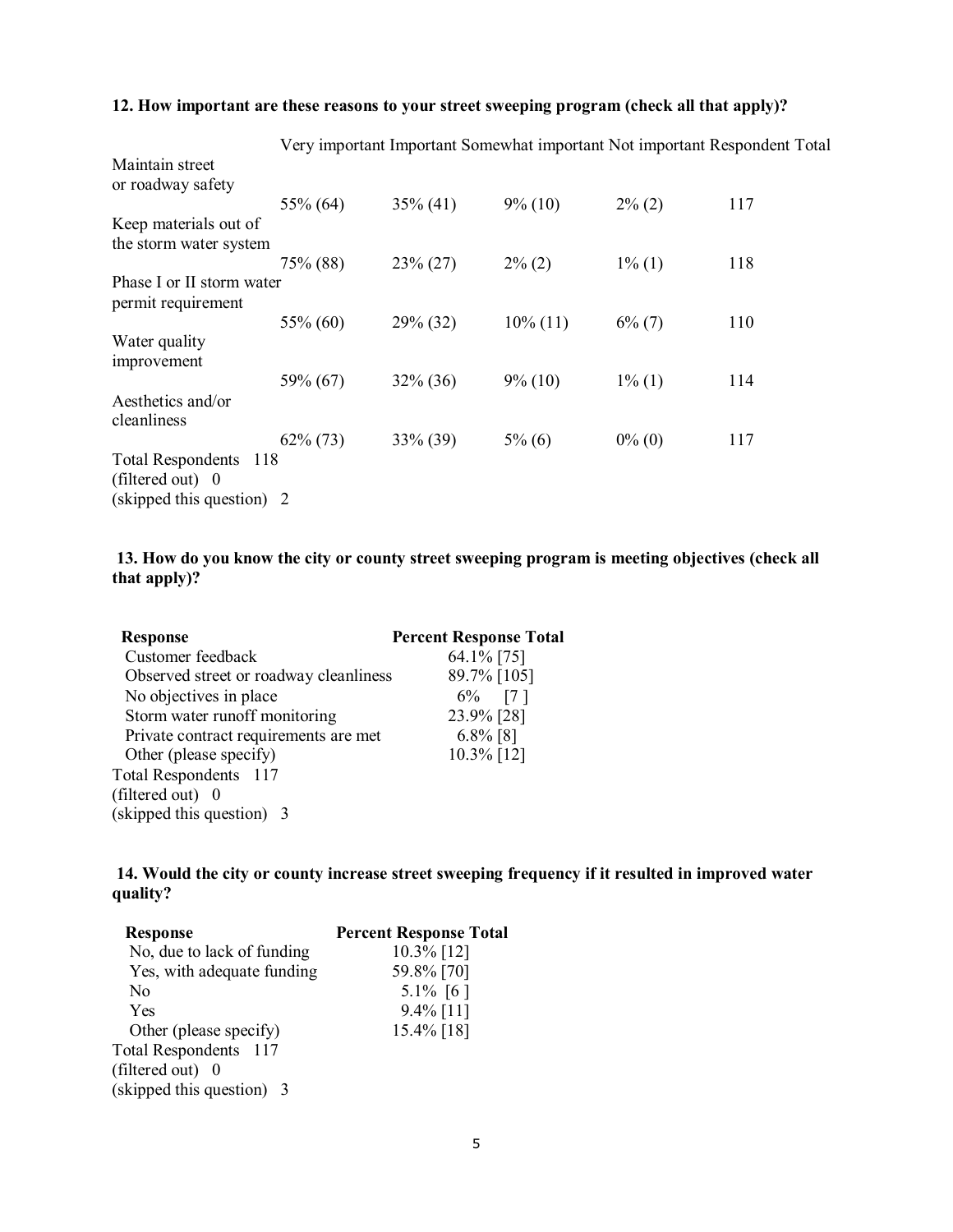**15. What are the city or county approximate annual street or roadway sweeping expenses (labor, equipment, etc.)?** 

| <b>Response</b>                   | <b>Percent Response Total</b> |
|-----------------------------------|-------------------------------|
| $<$ \$10,000                      | $6.8\%$ [8]                   |
| $$10,000 - $25,000$               | 15.4% [18]                    |
| $$25,001 - $50,000$               | 14.5% [17]                    |
| \$50,001 - \$100,000              | 24.8% [29]                    |
| $$100,001 - $250,000$             | 17.1% [20]                    |
| $$250,001 - $500,000$             | 14.5% [17]                    |
| $$500,001 - $1,000,000$           | 3.4% $[4]$                    |
| $>\$1,000,000$                    | $3.4\%$ [4]                   |
| <b>Total Respondents</b><br>- 117 |                               |
| (filtered out) 0                  |                               |
| (skipped this question) 3         |                               |
|                                   |                               |

# **16. Do you have any additional comments?**

 Total Respondents 13 (filtered out) 0 (skipped this question) 107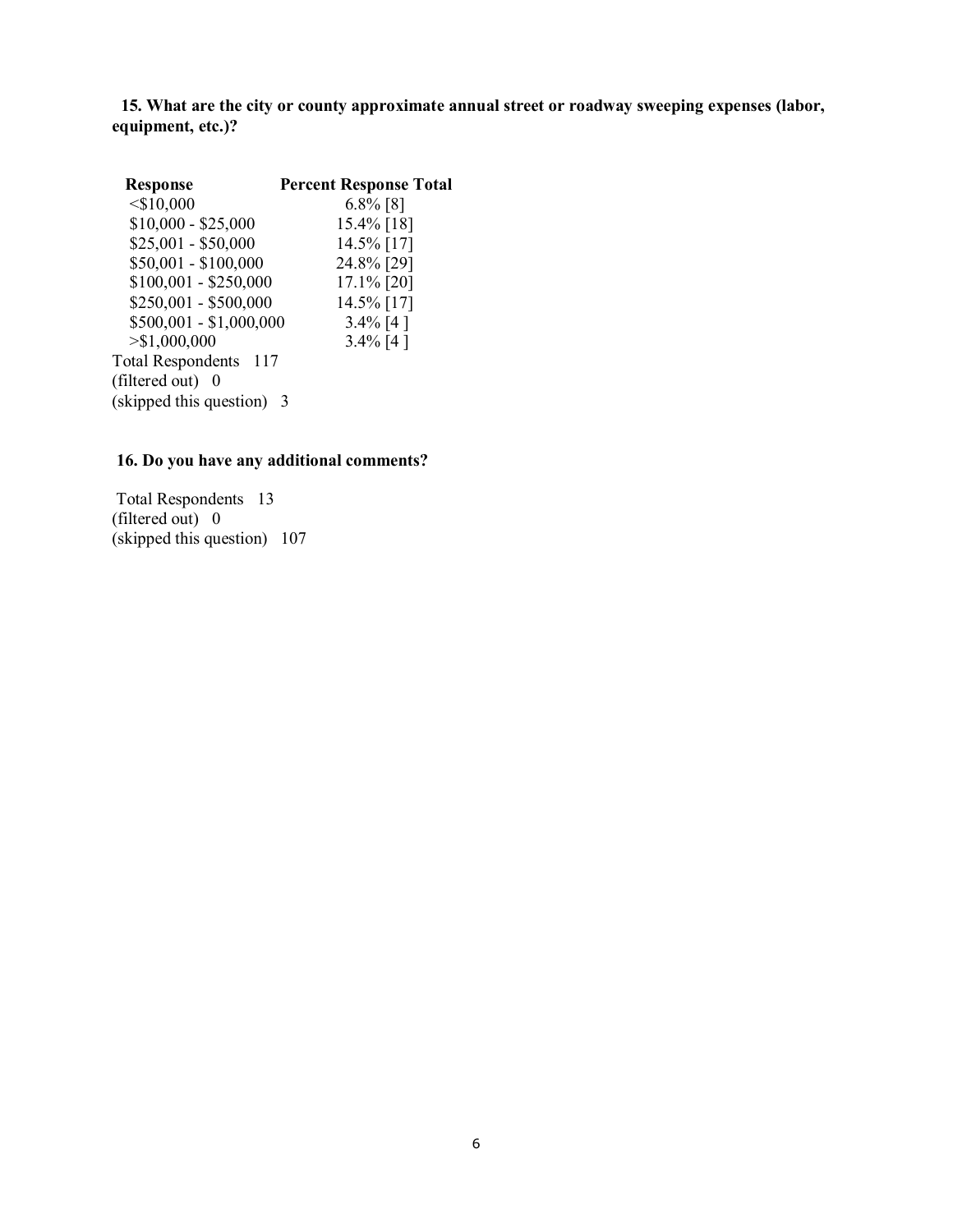# **Appendix C – Survey Monkey Questionnaire Results: Minnesota versus Greater U.S./Canada Groups**

### **1. Who is filling out this survey?**

|                               | <b>Minnesota</b> | %    | Greater U.S./Can. | %    |
|-------------------------------|------------------|------|-------------------|------|
| Director of Public Works      | 11               | 19%  | 14                | 22%  |
| <b>City Engineer</b>          | 8                | 14%  |                   | 2%   |
| <b>Street Superintendent</b>  | 12               | 21%  | 8                 | 13%  |
| <b>Operations Manager</b>     | 4                | 7%   |                   | 11%  |
| Director/Manager              | 2                | 4%   | 13                | 21%  |
| <b>Utility Superintendent</b> | 0                | 0    | 3                 | 5%   |
| Contractor                    | 0                | 0    | 0                 | 0    |
| Public Works Superintendent   | 15               | 26%  | 12                | 19%  |
| <b>County Engineer</b>        | 0                | 0    | 0                 | 0    |
| <b>Highway Engineer</b>       | 2                | 4%   | 0                 | 0    |
| <b>Others</b>                 | 3                | 5%   | 5                 | 8%   |
| <b>Total Respondents:</b>     | 57               | 100% | 63                | 100% |

Others: foreman, crew chief, fleet mgr., crew chief, shop supervisor, tech. Asst., team leader, stormwater supervisor, equipment supervisor.

#### **2. City or County Population?**

|                           | <b>Minnesota</b> | %      | Greater U.S./Can. | %      |
|---------------------------|------------------|--------|-------------------|--------|
| < 5,000                   | 2                | 3.5%   | 0                 | 0      |
| $5,000 - 10,000$          | 3                | 5.3%   | 8                 | 12.7%  |
| 10,001 - 25,000           | 16               | 28.1%  | 12                | 19.0%  |
| 25,000 - 50,000           | 15               | 26.3%  | 11                | 17.5%  |
| $50,001 - 100,000$        | 13               | 22.8%  | 18                | 28.6%  |
| 100,001 - 250,000         | 4                | 7.0%   | 12                | 19.0%  |
| > 250,000                 | 4                | 7.0%   | 2                 | 3.2%   |
| <b>Total Respondents:</b> | 57               | 100.0% | 63                | 100.0% |

#### *Additional Results*

<5,000 - 10,000: 36.9% in MN and 31.2% in Greater U.S./Canada (difference of 5.7%) 10,000 - 100,000: 77.2% in MN and 65.1% in Greater U.S./Canada (difference of 12.1%) 100,000 - >250,000: 14% in MN and 21.9% in Greater U.S./Canada (difference of 8%)

### **3. Enter approximate miles of streets or roadways in city or county**

|                           | <b>Minnesota</b> | %      | Greater U.S./Can. | %      |
|---------------------------|------------------|--------|-------------------|--------|
| < 100                     | 16               | 28.1%  | 16                | 25.4%  |
| 101 - 500                 | 34               | 59.6%  | 34                | 54.0%  |
| 501 - 1,000               | 5                | 8.8%   | 8                 | 12.7%  |
| > 1,000                   |                  | 3.5%   | 5                 | 7.9%   |
| <b>Total Respondents:</b> | 57               | 100.0% | 63                | 100.0% |

#### *Additional Results*

<100: 28.1% in MN and 25.0% in Greater U.S./Canada (difference of 3.1%) 101 - 1,000: 68.4% in MN and 66.7% in Greater U.S./Canada (difference of 1.7%)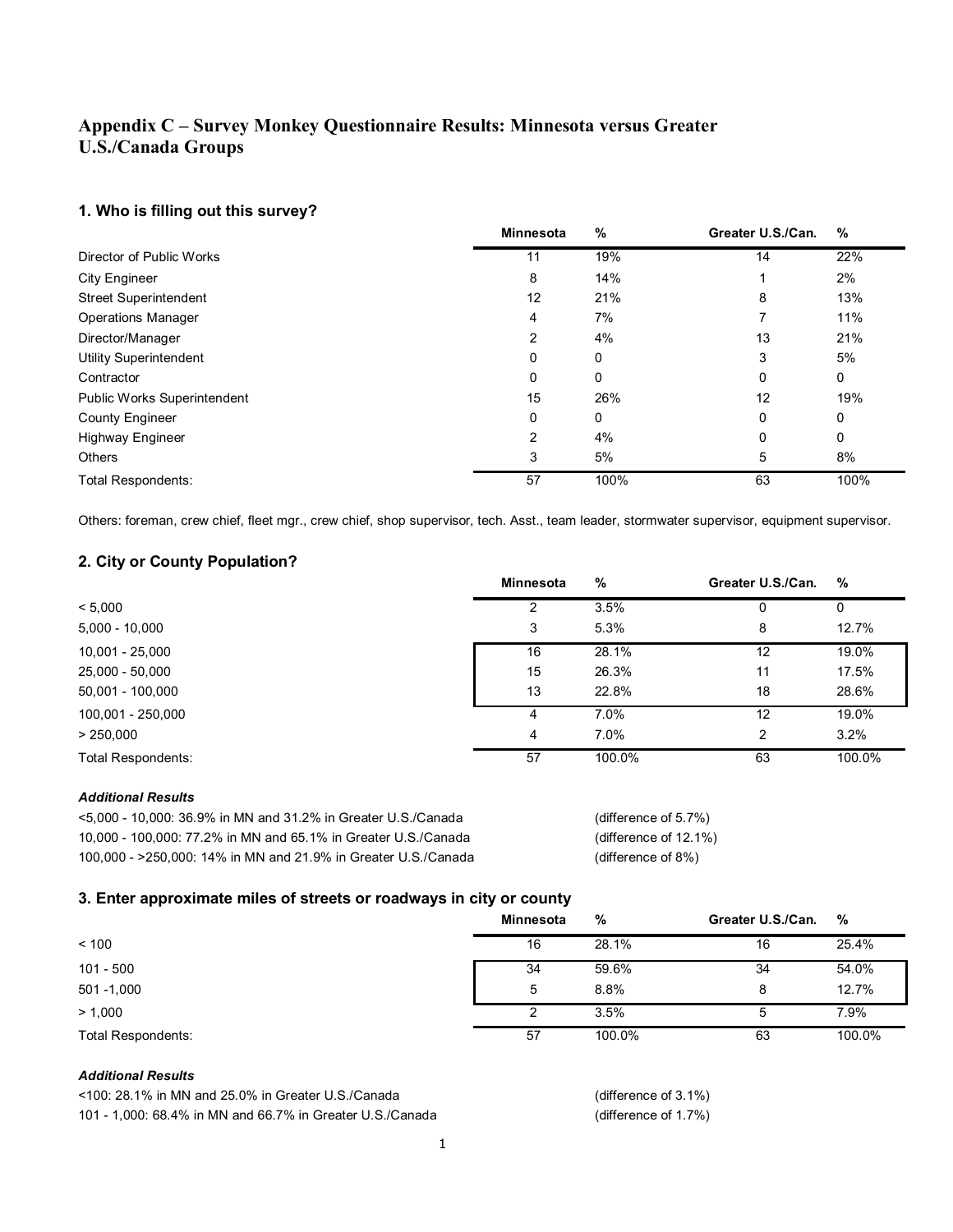>1,000: 3.5% in MN and 7.8% in Greater U.S./Canada (difference of 4.3%)

#### **4. States or Canadian Provinces**

| (only those with responses)  | Minnesota | and | Greater U.S./Can.       | $\%$   |
|------------------------------|-----------|-----|-------------------------|--------|
| AL                           |           |     | 1                       | 0.80%  |
| $\mathsf{AZ}$                |           |     | $\overline{\mathbf{c}}$ | 1.70%  |
| CA                           |           |     | 6                       | 5.00%  |
| $_{\rm CO}$                  |           |     | 2                       | 1.70%  |
| CT                           |           |     | $\mathbf 1$             | 0.80%  |
| DE                           |           |     | $\overline{\mathbf{c}}$ | 1.70%  |
| $\mathsf{FL}{}$              |           |     | 4                       | 3.30%  |
| GA                           |           |     | $\mathbf{1}$            | 0.80%  |
| $\sf IL$                     |           |     | 6                       | 5.00%  |
| IA                           |           |     | $\mathbf{1}$            | 0.80%  |
| KS                           |           |     | $\mathbf{1}$            | 0.80%  |
| ME                           |           |     | $\overline{\mathbf{c}}$ | 1.70%  |
| MA                           |           |     | $\mathbf 1$             | 0.80%  |
| MI                           |           |     | $\overline{\mathbf{c}}$ | 1.60%  |
| MN                           |           |     | 57                      | 47.50% |
| $MO$                         |           |     | $\mathbf{1}$            | 0.80%  |
| MT                           |           |     | $\overline{\mathbf{c}}$ | 1.70%  |
| $\sf NE$                     |           |     | $\mathbf{1}$            | 0.80%  |
| $\mathsf{N}\mathsf{J}$       |           |     | $\mathbf 1$             | 0.80%  |
| ${\sf NY}$                   |           |     | $\overline{\mathbf{c}}$ | 1.70%  |
| ${\sf NC}$                   |           |     | $\mathbf 1$             | 0.80%  |
| OH                           |           |     | $\mathbf 1$             | 0.80%  |
| ${\sf OR}$                   |           |     | 1                       | 0.80%  |
| ${\sf PA}$                   |           |     | 3                       | 2.50%  |
| $\operatorname{\textsf{SC}}$ |           |     | $\mathbf{1}$            | 0.80%  |
| <b>TN</b>                    |           |     | $\mathbf{1}$            | 0.80%  |
| TX                           |           |     | 3                       | 2.50%  |
| UT                           |           |     | $\mathbf{1}$            | 0.80%  |
| VA                           |           |     | $\mathbf{1}$            | 0.80%  |
| WA                           |           |     | 4                       | 3.30%  |
| WI                           |           |     | 3                       | 2.50%  |
| Alberta                      |           |     | $\mathbf 1$             | 0.80%  |
| <b>British Columbia</b>      |           |     | 1                       | 0.80%  |
| New Brunswick                |           |     | 1                       | 0.80%  |
| Ontario                      |           |     | 1                       | 0.80%  |
| <b>Total Respondents:</b>    |           |     | 120                     | 99.40% |

# **5. Enter ZIP Code (results skipped)**

# **6. How are street sweeping operations conducted?**

|                                         | <b>Minnesota</b> | %      | Greater U.S./Can. | %     |
|-----------------------------------------|------------------|--------|-------------------|-------|
| City or county equipment and labor      | 40               | 70.0%  | 54                | 85.7% |
| Contractor equipment and labor          |                  | 3.5%   | 6                 | 9.5%  |
| Combination of the above                | 15               | 26.50% |                   | 3.2%  |
| Conducted by another unit of government |                  |        | 0                 | 0     |
| Other                                   | 0                |        |                   | 1.6%  |
| Totals:                                 | 47               | 100%   | 63                | 100%  |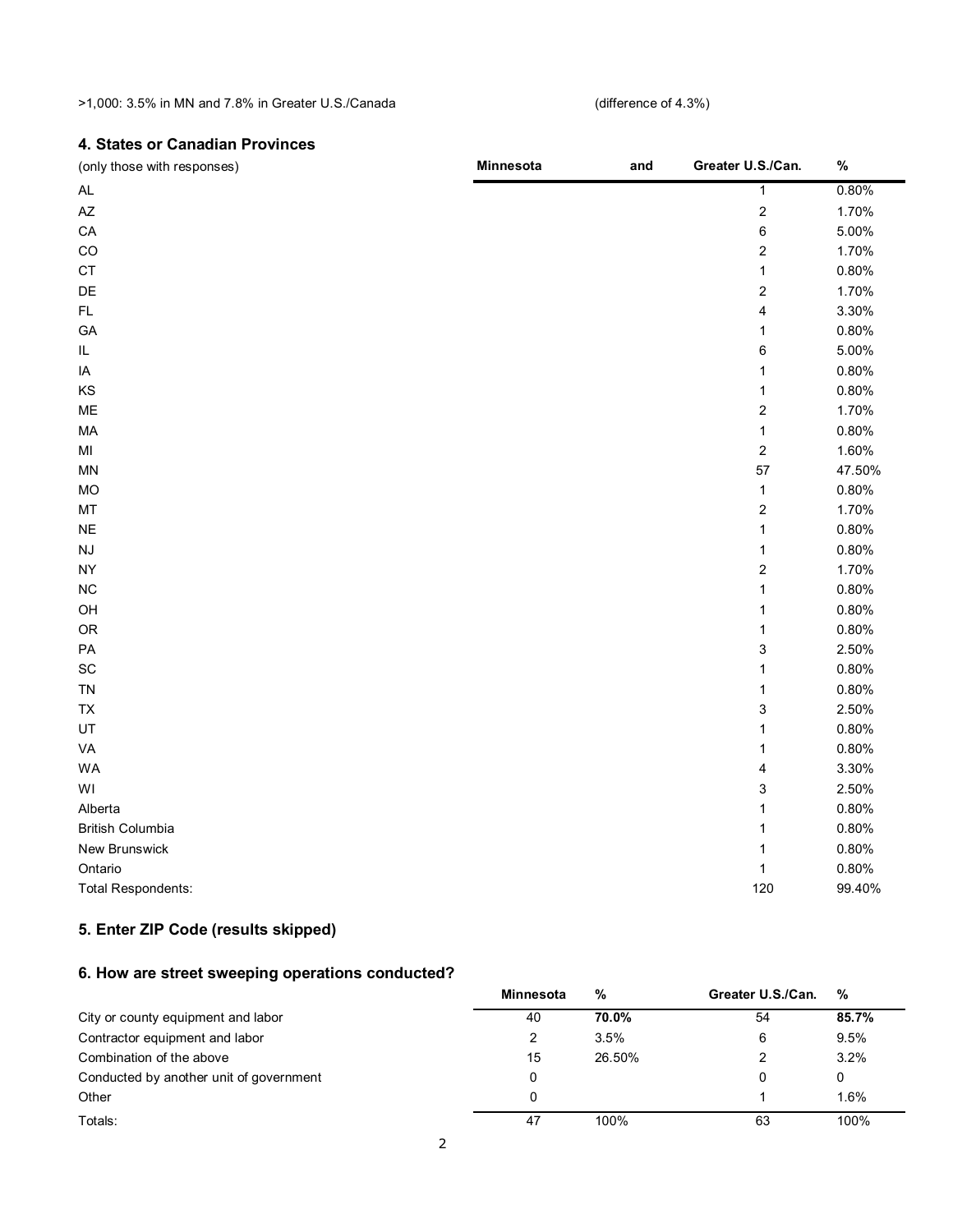# **7. What type(s) of street sweeping equipment is used? (check all that apply)**

|                                                 | <b>Minnesota</b> | %                | Greater U.S./Can. | %             |
|-------------------------------------------------|------------------|------------------|-------------------|---------------|
| Sweeper: mechanical brush                       | 51               | 70.0%            | 35                | 41.2%         |
| Sweeper: mechanical brush with vacuum assist    | 9                | 12.3%            | 23                | 27.0%         |
| Sweeper: regenerative-air with mechanical brush | 13               | 17.7%            | 27                | 31.8%         |
| Other                                           | 0                |                  | 0                 |               |
| Totals:                                         | 73               |                  | 85                |               |
| <b>Additional Results</b>                       |                  |                  |                   |               |
| Sweepers: mechanical brush only                 | 34               | 61.8%            | 19                | 30.2%         |
| Sweepers: mechanical brush and vacuum assist    | 15               | 27.3%            | 16                | 25.4%         |
| Sweepers: vacuum only                           | 6                | 10.9%            | 28                | 44.4%         |
| Total Respondents:                              |                  | 55 aoyts, 100.0% | 63                | aovts. 100.0% |

#### **8. Are there areas that are swept more frequently than once per year?**

|           | <b>Minnesota</b> | %    | Greater U.S./Can. | %   |
|-----------|------------------|------|-------------------|-----|
| Yes       | 57               | 100% | 62                | 98% |
| <b>No</b> |                  | 0%   |                   | 2%  |

# **9. If you answered Yes to Question 8, please indicate those areas that are swept more frequently than once per year (check all that apply)**

| Minnesota govts.                     | Weekly | <b>Bi-weekly</b> | 2x/year | $3x-6x/year$ | <b>More frequently</b> |
|--------------------------------------|--------|------------------|---------|--------------|------------------------|
| Arterial streets                     | 3%     | 8%               | 58%     | 26%          | 5%                     |
|                                      | (1)    | (3)              | (22)    | (10)         | (2)                    |
| Commercial/Industrial areas          | 7%     | 5%               | (26)    | 19%          | (3)                    |
|                                      | (3)    | (2)              | 62%     | (8)          | 7%                     |
| Residential streets                  | 5%     | 0%               | (31)    | (10)         | (0)                    |
|                                      | (2)    | (0)              | 72%     | 23%          | 0%                     |
| <b>Central Business District</b>     | 16%    | 9%               | (17)    | 25%          | (5)                    |
|                                      | (7)    | (4)              | 39%     | (11)         | 11%                    |
| Areas near lakes, rivers and streams | 5%     | (3)              | (17)    | (14)         | 10%                    |
|                                      | (2)    | 7%               | 42%     | 35%          | (4)                    |
| Sediment accumulation areas          | 9%     | $0\%$            | (13)    | (22)         | 13%                    |
|                                      | (4)    | (0)              | 29%     | 49%          | (6)                    |
| Greater U.S.& Canada govts.          | Weekly | <b>Bi-weekly</b> | 2x/year | 3x-6x/year   | More frequently        |
| Arterial streets                     | 21%    | 26%              | 2%      | (13)         | 26%                    |
|                                      | (11)   | (14)             | (1)     | 24%          | (14)                   |
| Commercial/Industrial areas          | 23%    | 17%              | (5)     | (13)         | (10)                   |
|                                      | (11)   | (8)              | 11%     | 28%          | 21%                    |
| Residential streets                  | (4)    | 20%              | (10)    | 29%          | 27%                    |
|                                      | 7%     | (11)             | 18%     | (16)         | (15)                   |
| <b>Central Business District</b>     | 37%    | 18%              | 6%      | 7%           | 31%                    |
|                                      | (20)   | (10)             | (3)     | (4)          | (17)                   |
| Areas near lakes, rivers and streams | 16%    | 16%              | 6%      | (10)         | (10)                   |
|                                      | (5)    | (5)              | (2)     | 31%          | 31%                    |
| Sediment accumulation areas          | 12%    | 15%              | 3%      | (12)         | 33%                    |
|                                      | (4)    | (5)              | (1)     | 36%          | (11)                   |

# **10. Do you conduct a fall sweeping?**

|     | <b>Minnesota</b> | %   | Greater U.S./Can. | %   |
|-----|------------------|-----|-------------------|-----|
| Yes | 50               | 88% | 49                | 78% |
| No  |                  | 2%ا |                   | 22% |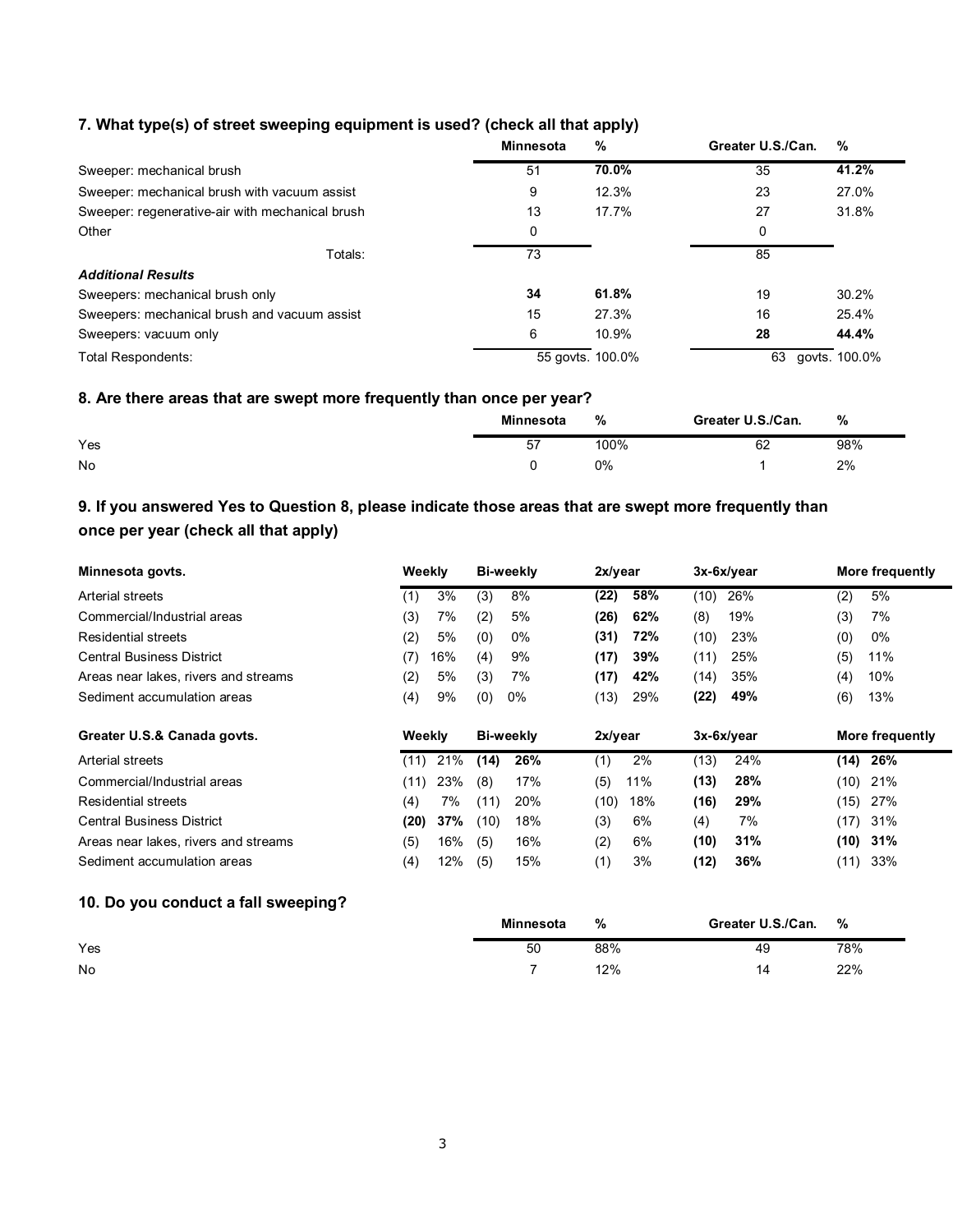# **11. If you answered Yes to Question 10, how do you address the challenge of leaf pick-up? (check all that apply)**

|                                                          | <b>Minnesota</b> | %   | Greater U.S./Can. | %   |
|----------------------------------------------------------|------------------|-----|-------------------|-----|
| Conduct normal sweeping                                  | 39               | 78% | 38                | 77% |
| Residents take leaves to city or county compost facility | 18               | 36% | 8                 | 16% |
| Residents bag leaves for collection program              |                  | 16% | 21                | 43% |
| Use specialized pick-up equipment                        |                  | 14% | 20                | 41% |
| Other (comments - see below)                             |                  |     | 6                 |     |

#### **Minnesota**

1. Gravel tracking areas, construction sites

- 2. Property owner responsible for disposing of their leaves either by composting, rubbish hauler, or hauling to a disposal site.
- 3. Dual operation. Leaves: flush to gutter, bunch in piles, pick up and haul with loaders/trucks. Then sweep with street sweepers.
- 4. Considering offering a bag pickup program to residents
- 5. Sweep all high back curb areas before the leaves fall
- 6. Newsletter about nutrients in lakes
- 7. Contractor equipment & labor with city equipment & labor.
- 8. Sucker

#### **Greater U.S./Canada**

- 1. Follow sweeper with multiple dump trucks
- 2. We have leaf vacs with flat bed trucks
- 3. Leaf collection and street sweeping are conducted at the same time
- 4. Follow leaf equip. with sweeper
- 5. LEAF & BRUSH PICKED UP BY GARBAGE CONTRACTOR ON A WEEKLY YEARAROUND BASIS
- 6. During the fall sweeping program, attention is given to areas of the City that have a lot of hardwood trees.

The shed leaves are swept up from the gutter areas of the street to prevent flooding.

#### **12. How important are these reasons to your street sweeping program (check all that apply)?**

| Minnesota govts.                           | V. Impt.    | Impt.       | S. Impt.   | Not Important | <b>Respondent Total</b> |
|--------------------------------------------|-------------|-------------|------------|---------------|-------------------------|
| Maintain street or roadway safety          | 61%<br>(34) | 29%<br>(16) | 9%<br>(5)  | 2%<br>(1)     | 56                      |
| Keep materials out of the storm water sys. | 82%<br>(47) | (8)<br>14%  | 2%<br>(1)  | (1)<br>$2\%$  | 57                      |
| Phase I or II permit requirement           | 58%<br>(30) | 29%<br>(15) | 8%<br>(4)  | (3)<br>6%     | 52                      |
| Water quality improvement                  | 68%<br>(38) | 23%<br>(13) | 9%<br>(5)  | (0)<br>$0\%$  | 56                      |
| Aesthetics and/or cleanliness              | 56%<br>(32) | (20)<br>35% | 9%<br>(5)  | (0)<br>0%     | 57                      |
| Greater U.S.& Canada govts.                | V. Impt.    | Impt.       | S. Impt.   | Not Important | <b>Respondent Total</b> |
| Maintain street or roadway safety          | 50%<br>(30) | 40%<br>(24) | 8%<br>(5)  | 2%<br>(1)     | 60                      |
| Keep materials out of the storm water sys. | 67%<br>(41) | (19)<br>31% | 2%<br>(1)  | (0)<br>$0\%$  | 61                      |
| Phase I or II permit requirement           | 53%<br>(30) | 30%<br>(17) | 10%<br>(6) | 7%<br>(4)     | 57                      |
| Water quality improvement                  | (29)<br>50% | (23)<br>40% | 9%<br>(5)  | (1)<br>2%     | 58                      |
| Aesthetics and/or cleanliness              | 67%<br>(41) | (19)<br>31% | 2%<br>(1)  | 0%<br>(0)     | 61                      |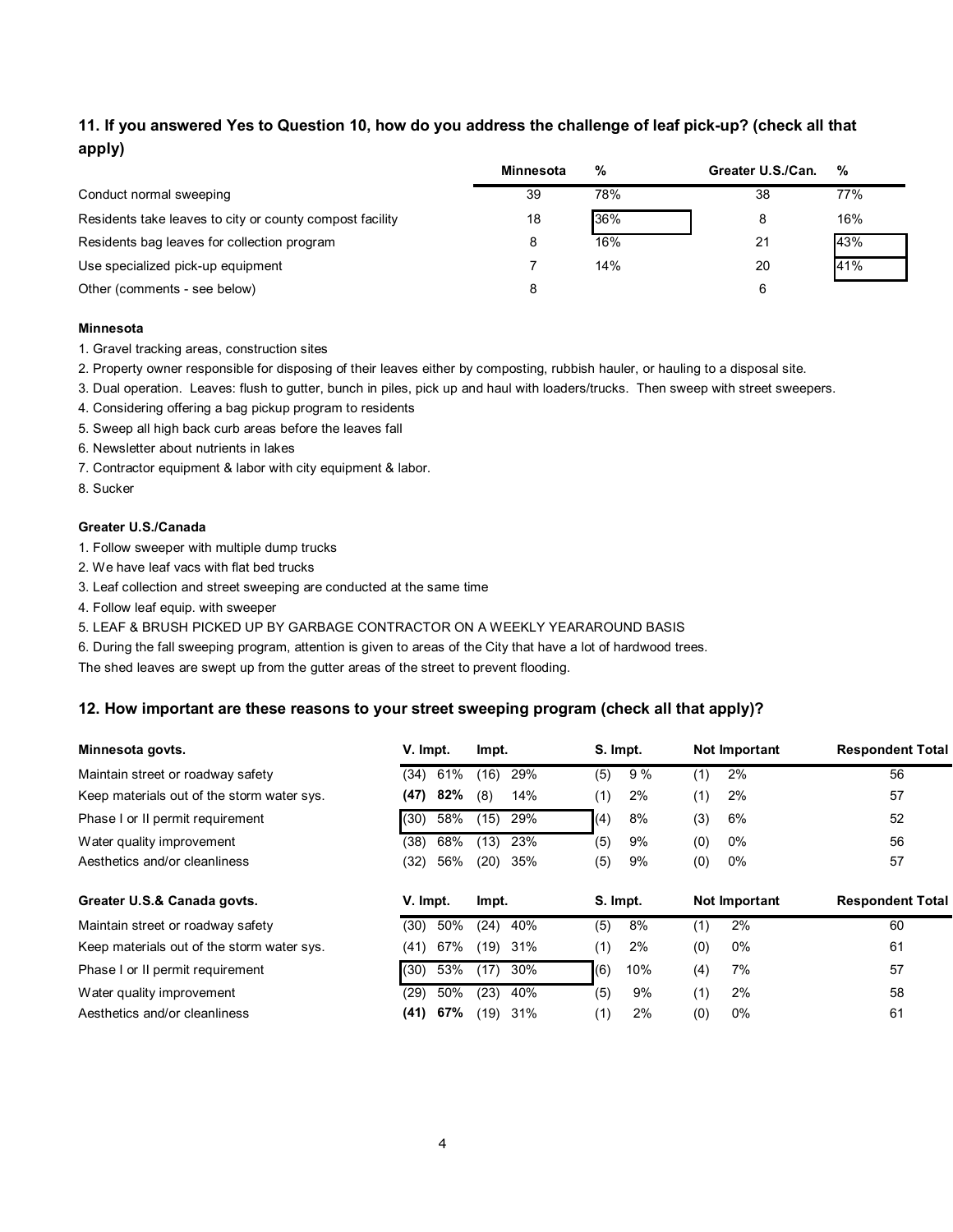### **13. How do you know the city or county street sweeping program is meeting objectives (check all that apply)?**

|                                        | <b>Minnesota</b> | %   | Greater U.S./Can. | %   |
|----------------------------------------|------------------|-----|-------------------|-----|
| Customer feedback                      | 40               | 70% | 36                | 57% |
| Observed street or roadway cleanliness | 54               | 95% | 52                | 82% |
| No objectives in place                 |                  | 5%  | 4                 | 7%  |
| Storm water runoff monitoring          | 17               | 30% | 11                | 17% |
| Private contract requirements are met  | 5                | 9%  |                   | 5%  |
| Other (comments - see below)           |                  |     | 8                 |     |

#### **Minnesota**

1. Reduction in a mount of debris being removed from storm sumps

2. Meet NPDES permit requirements (two complete sweeps per year).

Also, there had been some water quality measurements done in past - not sure to what level they are still being done.

3. # of trucks filled with dirt sweep up

4. Catch basins and storm sewer pipe have less silt and sediment deposits as a result of road sweeping

#### **Greater U.S./Canada**

1. We record how often and the date that streets are cleaned.

2. Low rate of storm sewers backing up and flooding streets during large rains.

3. Scheduled operations

4. Our main objectives at this time are to meet permit requirements, productivity and cleanliness goals;

We may one day implement water quality goals.

5. Tracking tonnage

6. We do not have nearly the problems with plugged catch basins that we could have.

Also, during heavy rainfall, we do not have the amount of flooded streets that we used to.

7. Records being maintained on quantity and sweeping frequency

8. Established operational performance standards

### **14. Would the city or county increase street sweeping frequency if it resulted in improved water quality?**

|                              |         | <b>Minnesota</b> | %    | Greater U.S./Can. | %    |
|------------------------------|---------|------------------|------|-------------------|------|
| No, due to lack of funding   |         |                  | 9%   |                   | 12%  |
| Yes, with adequate funding   |         | 35               | 62%  | 35                | 58%  |
| No                           |         |                  | 7%   |                   | 3%   |
| Yes                          |         |                  | 7%   |                   | 12%  |
| Other (comments - see below) |         | 8                | 14%  | 9                 | 15%  |
|                              | Totals: | 56               | 100% | 61                | 100% |

#### **Minnesota**

1. Spring and fall sweeping make sense- A good return on investment. Mid-summer sweeping makes no sense after a rain- nothing to sweep.

2. Does not seem to be needed

3. This would be a policy decision based upon data. In Minneapolis, water quality is extremely important, so it would be given great consideration. But we already have a very aggressive program for these reasons.

4. Staffing shortage. Would need to see appreciable gain in water quality.

5. We sweep year round almost, other than the month of January-we overhaul all sweepers for the year.

6. We double shift for sweeping; it takes our whole crew a month to sweep the entire city. We do not have the time to do it more than once a year.

7. We may, but there would be more factors taken into account in addition to funding.

8. If the need/desire for fall sweeping program was justified & funding provided it would likely be considered.

9. As part of municipal storm water monitoring program, city has installed sump manholes and or V-2 b-1 storm water structures to catch sediment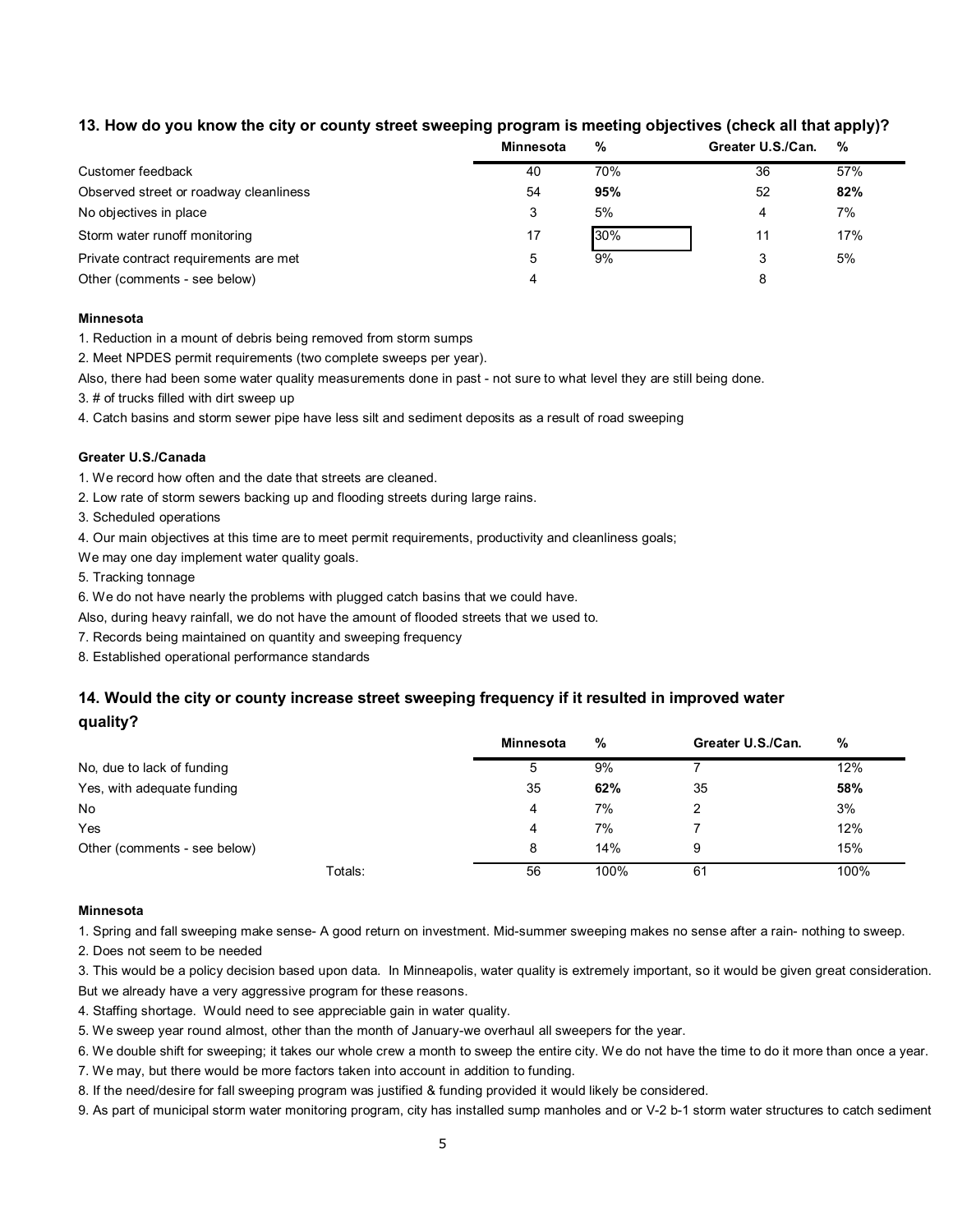and or floatables before discharge into receiving stream or lake. These structures are vacuumed out yearly or as needed.

#### **Greater U.S./Canada**

1. Would depend on council direction

- 2. The entire city is swept once a month. Could only do more with additional sweeper and operator
- 3. Only if there was a problem directly related to street run-off.
- 4. The sweeping schedule is done with 2 trucks and 3 shifts. All sweeping of streets is done on a continuous basis
- 5. I do not believe that the city would go beyond what is required due to funding considerations.
- 6. I believe that we will be mandated to sweep more often and more efficiently soon due to storm water reg's. until then, no changes.

7. No, due to lack of funding. We recently went through a public process to prioritize street maintenance activities

and it was recommended to cut the sweeping program by 25%.

8. We feel that weekly sweeping is adequate and anything more would be an unfair burden to the residents.

(parking is heavily used in the beach residential areas)

9. Not sure what you mean by the question

#### **15. What are the city or county approximate street or roadway sweeping expenses (labor, equipment, etc.)?**

|                           | <b>Minnesota</b> | %    | Greater U.S./Can. | %    |
|---------------------------|------------------|------|-------------------|------|
| $<$ \$10,000              | 4                | 7%   | 4                 | 7%   |
| $$10,000 - $25,000$       | 11               | 19%  |                   | 12%  |
| $$25,001 - $50,000$       | 8                | 14%  | 9                 | 15%  |
| \$50,001 - \$100,000      | 19               | 33%  | 10                | 17%  |
| \$100,000 - \$250,000     | 10               | 17%  | 10                | 17%  |
| \$250,000 - \$500,000     | 3                | 5%   | 14                | 23%  |
| \$500,001 - \$1,000,000   |                  | 2%   | 3                 | 5%   |
| > \$1,000,000             |                  | 2%   | 3                 | 5%   |
| <b>Total Respondents:</b> | 57               | 100% | 60                | 101% |

#### *Additional Results*

<\$10,000 - \$50,000: 40.3% in MN and 34.0% in Greater U.S./Canada (difference of 5.9%) \$50,000 - \$500,000: 56.0% in MN and 57.0% in Greater U.S./Canada (difference of 1%) \$500,000 - >\$1,000,000: 3.5% in MN and 9.8% in Greater U.S./Canada (difference of 6.3%)

#### **16. Do you have any additional comments?**

#### **Minnesota**

1. A lot of time is also spent sweeping sealcoat sand and rock in summer

2. The primary purpose of the sweeping operation is to keep the catch basin grates from plugging.

Incidentally, cleaning off the grates and gutters in the fall or after a windstorm keeps the debris out of the ponds.

I question if street sweeping is more cost effective than dredging a stormwater pond.

3. Since we stopped using sand for snow and ice control our sweeping has become a very small issue.

4. Sweeping frequency should also relate to new construction areas. Also if swept materials are recycled.

5. There is a need for a street sweeper that will pickup and mulch leaves effectively.

Programs are also needed to reduce the amount of trash in the curb line.

6. NPDES permit did not change the amount of sweeping we are doing. It gave us another way to defend what we are spending in our budget.

7. As traffic volumes and speeds increase demand for bare pavements and dry pavements 12 months per year is becoming an expectation.

Sand, salt, brine are applied during the winter months to try to meet expectations. Sweeping is an important task to keep roads clean

and limit silt and sediment from entering the storm water conveyance systems. Silt and sediment on our roads

pose safety threat do to increase stopping distance when debris is present on our highway.

8. The weekly sweeping operation is with a contracted service during the summer/fall. Typically on Fridays a list of citizen requested, construction areas, and or streets having an accumulation after a rain event are provided to the contractor for sweeping.